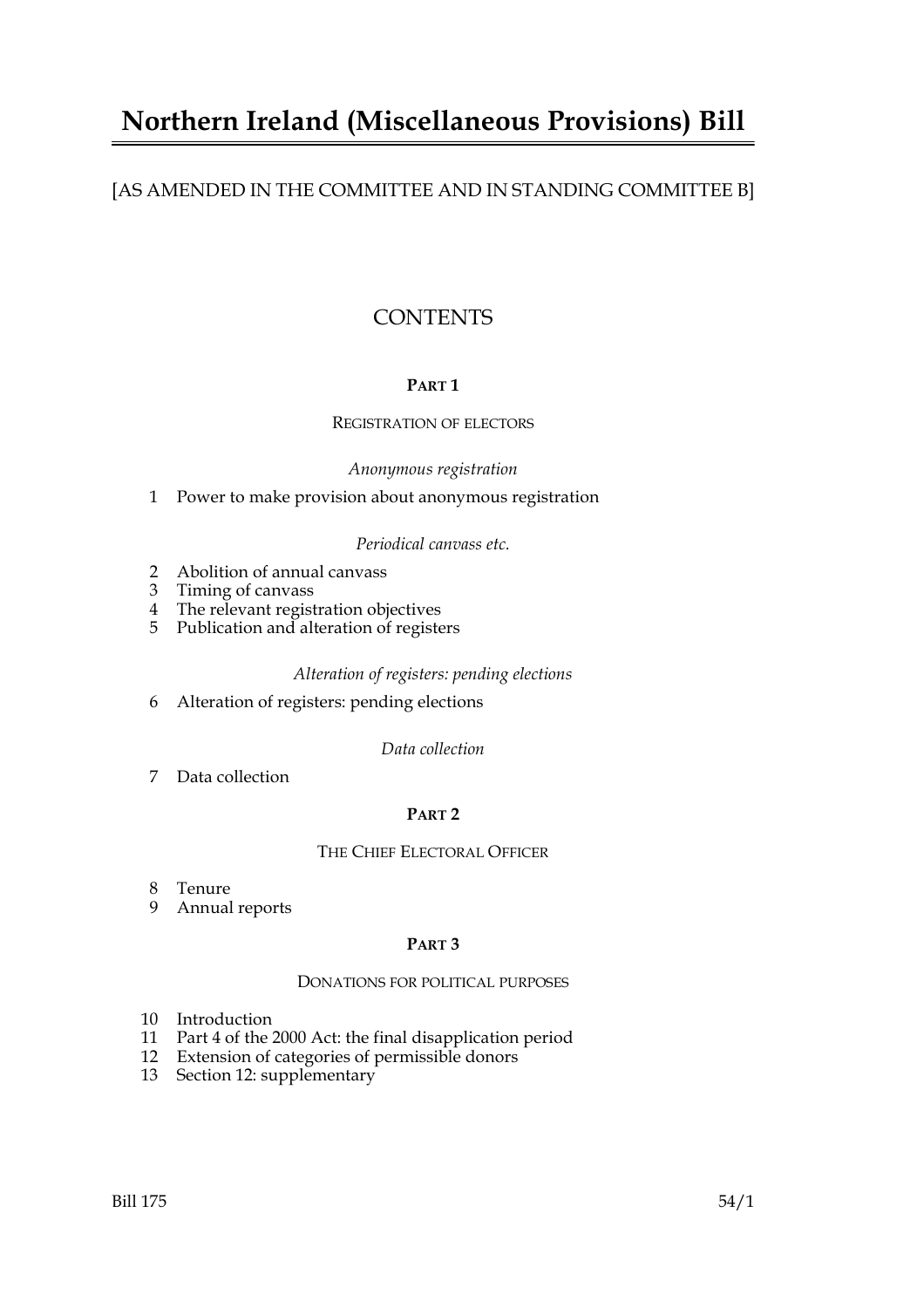- 14 Modifications during prescribed period
- 15 Power to make provision in connection with permissible donors

#### **PART 4**

#### DEVOLUTION OF POLICING AND JUSTICE FUNCTIONS ETC.

- 16 Department with policing and justice functions
- 17 Power of Assembly to call for witnesses and documents
- 18 Provision for transfer of functions relating to extradition etc.
- 19 Provision for entrenching enactments

#### **PART 5**

#### **MISCELLANEOUS**

- 20 Arms decommissioning: extension of amnesty period
- 21 Loans to Consolidated Fund of Northern Ireland: increase of limits
- 22 Single wholesale electricity market
- 23 Financial assistance for energy purposes
- 24 Extension to Northern Ireland of provisions of SOCAP 2005
- 25 Responsibilities in relation to the health and safety etc. of police
- 26 Duty to fill judicial vacancies

#### **PART 6**

#### **SUPPLEMENTARY**

- 27 Financial provisions
- 28 Minor and consequential amendments etc.<br>29 Commencement
- Commencement
- 30 Extent
- 31 Short title

Schedule 1 — Modifications of 2000 Act

Schedule 2 — Department with policing and justice functions

Schedule 3 — Extension to Northern Ireland of provisions of SOCAP 2005

Schedule 4 — Minor and consequential amendments

- Part 1 Registration of electors
- Part 2 The Chief Electoral Officer
- Part 3 Devolution of policing and justice functions etc.
- Part 4 Financial assistance for energy purposes

Schedule 5 — Repeals and revocations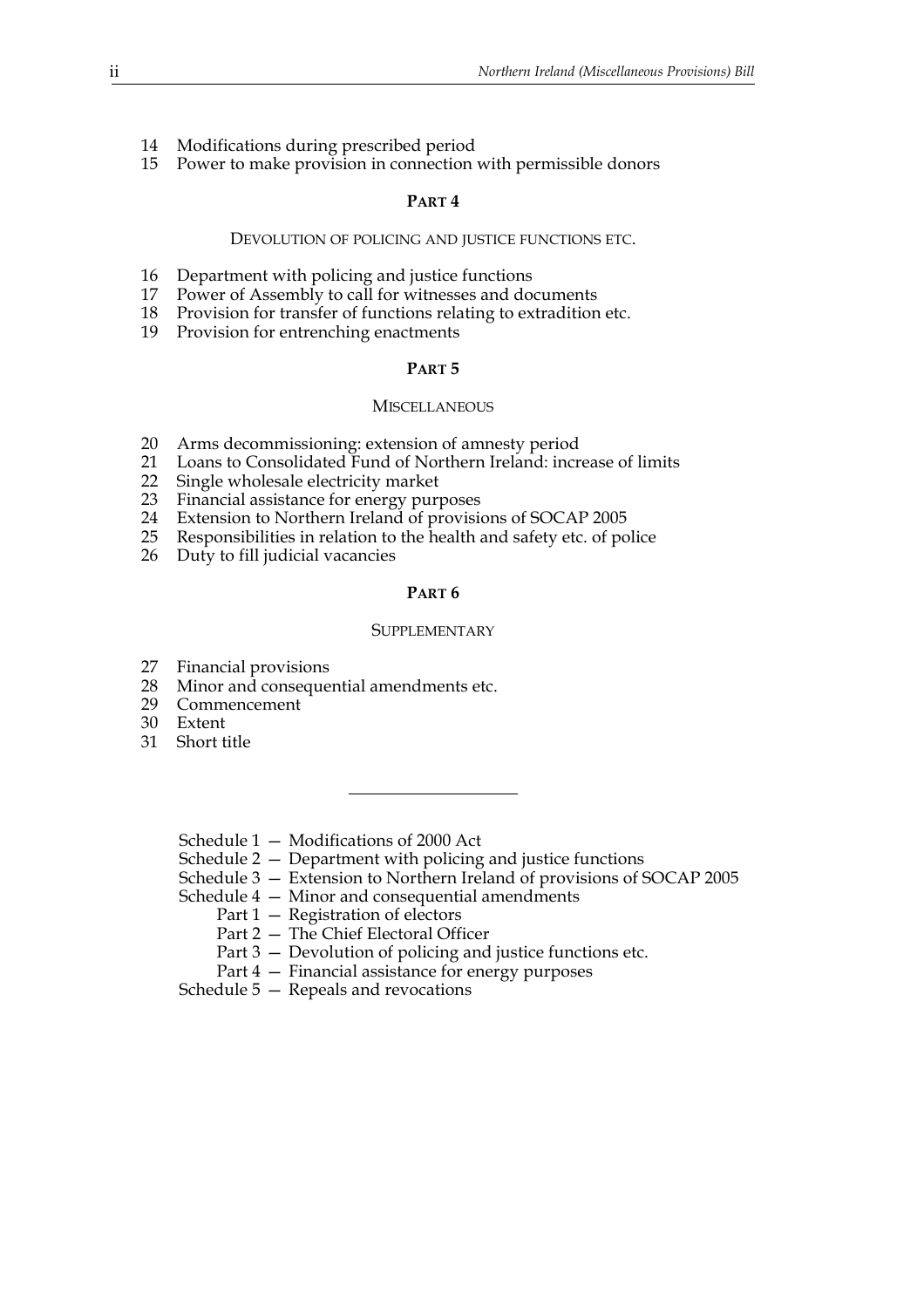# A **BILL**

#### [AS AMENDED IN THE COMMITTEE AND IN STANDING COMMITTEE B]

#### TO

Make provision about registration of electors and the Chief Electoral Officer for Northern Ireland; to amend the Northern Ireland Act 1998; to make provision about donations for political purposes; to extend the amnesty period for arms decommissioning in Northern Ireland; and to make miscellaneous amendments in the law relating to Northern Ireland.

E IT ENACTED by the Queen's most Excellent Majesty, by and with the advice and consent of the Lords Spiritual and Temporal, and Commons, in this present **B** E IT ENACTED by the Queen's most Excellent Majesty, by and with consent of the Lords Spiritual and Temporal, and Commons, Parliament assembled, and by the authority of the same, as follows:  $-$ 

#### **PART 1**

#### REGISTRATION OF ELECTORS

#### *Anonymous registration*

#### **1 Power to make provision about anonymous registration**

- (1) An Order in Council under section 84(1) of the 1998 Act (provision with respect to certain electoral matters relating to Northern Ireland) which contains a statement that it is made only for purposes corresponding, or similar, to those of section 10 of the Electoral Administration Act 2006 (anonymous registration) may make provision for Northern Ireland for such purposes in relation to—
	- (a) parliamentary elections, and
	- (b) elections in respect of the Northern Ireland Assembly, the European Parliament and district councils.
- (2) An Order made by virtue of subsection (1) may, if it appears to Her Majesty necessary or expedient for the purposes of the Order—
	- (a) amend the 1983 Act, the 2006 Act, this Act or any other Act (whenever passed) or any Northern Ireland legislation (whenever passed or made); *15*

*10*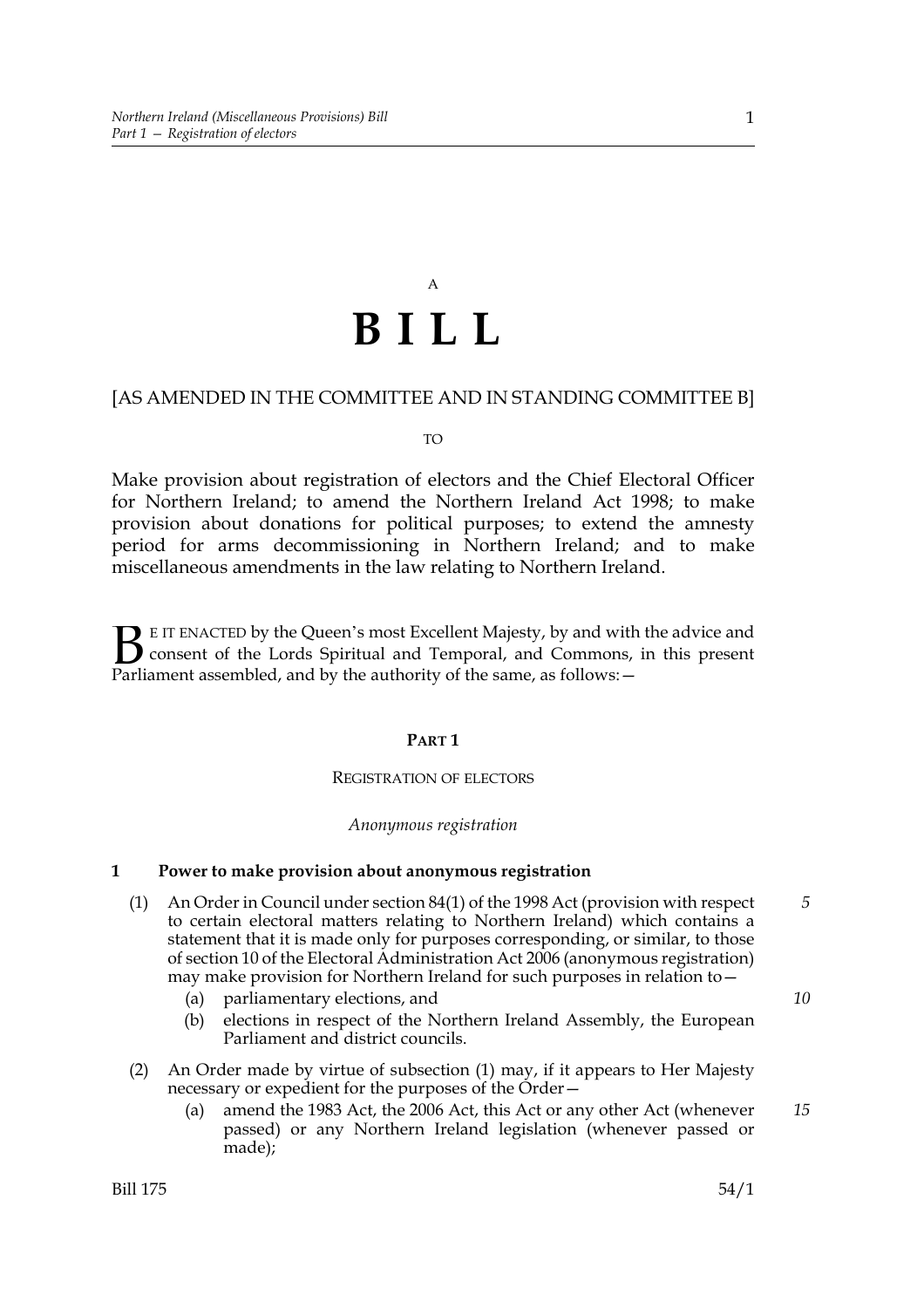- (i) which relates to anonymous registration, and
- (ii) with respect to which, under the 1983 Act, provision may be made by regulations;
- (c) make transitional provision.

#### (3) In this Part—

"the 1998 Act" means the Northern Ireland Act 1998 (c. 47), and "the 1983 Act" means the Representation of the People Act 1983 (c. 2).

#### *Periodical canvass etc.*

#### **2 Abolition of annual canvass**

- (1) Amend section 10 of the 1983 Act (maintenance of registers: annual canvass) as follows.
- (2) In subsection (1), after "registration officer" insert "in Great Britain".
- (3) After subsection (1) insert—
	- "(1A) The Chief Electoral Officer for Northern Ireland must conduct a canvass in Northern Ireland in such years as are determined in accordance with section 10ZA." *15*
- (4) In subsection  $(2)$ 
	- (a) for "for any year" substitute "under subsection  $(1)$  or  $(1A)$ ", and
	- (b) for "that year" substitute "the year in which it is conducted".
- (5) In the heading, for "annual canvass" substitute "duty to conduct canvass".

#### **3 Timing of canvass**

After section 10 of the 1983 Act insert—

#### **"10ZA Northern Ireland: timing of canvass**

- (1) A canvass under section  $10(1)$  must be conducted in  $-$ (a) the year 2010, unless the Secretary of State makes an order
	- providing that the requirement in this paragraph does not apply;
	- (b) every tenth year following 2010.
- (2) A canvass under section  $10(1)$  must be conducted in an intervening year if— *30*
	- (a) on or before 15th April in that year, the Chief Electoral Officer for Northern Ireland has made a recommendation in favour of a canvass being conducted in that year for the purpose of meeting the relevant registration objectives, and
	- (b) the Secretary of State, having considered the recommendation, has notified the Chief Electoral Officer that he is satisfied that the public interest requires a canvass to be conducted for that purpose.
- (3) If no canvass under section 10(1A) is conducted before the end of 2015, a canvass must be conducted in 2016. *40*

*10*

*5*

*20*

*25*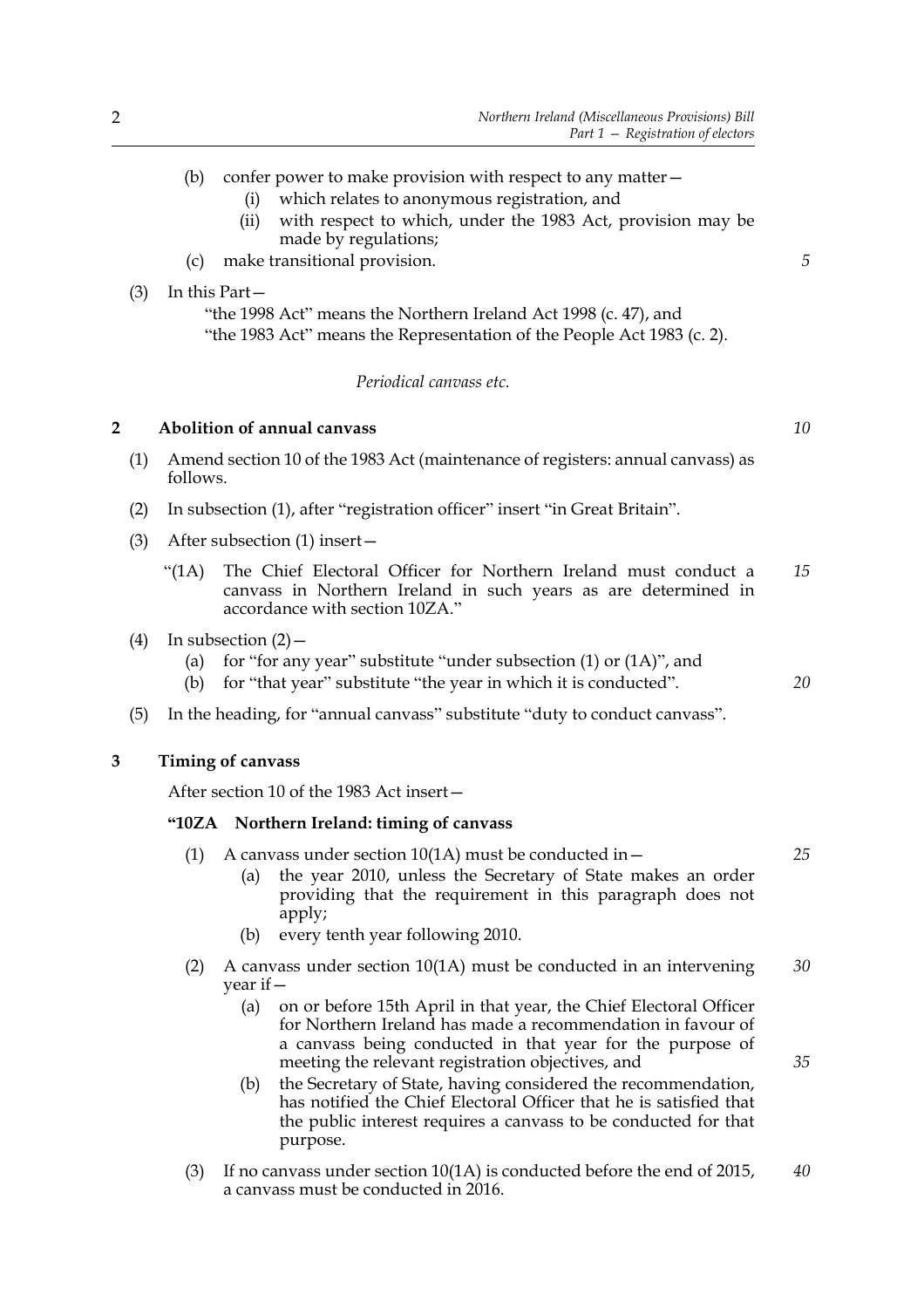- (4) "Intervening year" means a year other than—
	- (a) 2010,
	- (b) every tenth year following 2010, and
	- (c) if no canvass under section 10(1A) is conducted before the end of 2015, 2016.
- (5) The Secretary of State may not make an order under subsection (1)(a) unless—
	- (a) on or before 15th April 2010, the Chief Electoral Officer for Northern Ireland has made a recommendation against a canvass being conducted in the year 2010 for the purpose of meeting the relevant registration objectives, and *10*
	- (b) the Secretary of State, having considered the recommendation, is satisfied that the public interest does not require a canvass to be conducted for that purpose.
- (6) The power to make an order under subsection  $(1)(a)$  is exercisable by statutory instrument. *15*
- (7) No order is to be made under subsection (1)(a) unless a draft of the order has been laid before and approved by a resolution of each House of Parliament.
- (8) "Recommendation" means a written recommendation to the Secretary of State." *20*

#### **4 The relevant registration objectives**

After section 10ZA of the 1983 Act insert—

#### **"10ZB The relevant registration objectives (Northern Ireland)**

- (1) The relevant registration objectives are to secure, so far as reasonably practicable— *25*
	- (a) that every person who is entitled to be registered in a register is registered in it,
	- (b) that no person who is not entitled to be registered in a register is registered in it, and
	- (c) that none of the required information relating to any person registered in a register is false.
- (2) But, in applying subsection (1), the registrations of the persons mentioned in section 10(3) (registrations with which a canvass is not concerned) must be disregarded.
- (3) "Register" means a register maintained by the Chief Electoral Officer for Northern Ireland under section 9.
- (4) "The required information" means the following (as appearing in the register or other records of the Chief Electoral Officer)—
	- (a) the person's name;
	- (b) the person's qualifying address;
	- (c) the person's date of birth;
	- (d) subject to subsections (5) and (6), the person's signature;
	- (e) the person's national insurance number or a statement that he does not have one.

*5*

*35*

*30*

*40*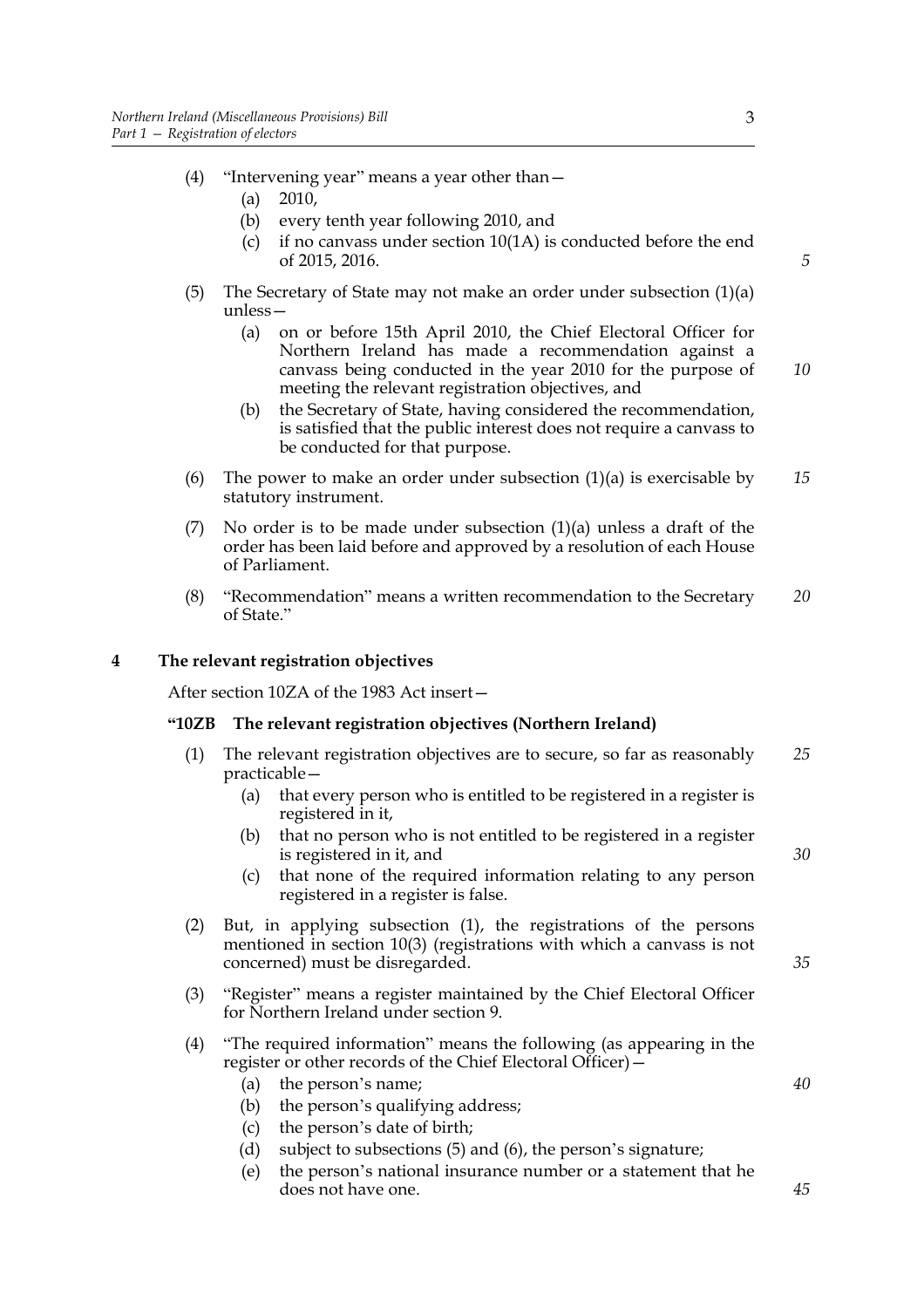- (5) The required information does not include the person's signature if  $-$ 
	- (a) the Chief Electoral Officer has dispensed with the requirement to provide a signature, or
	- (b) other evidence of identity is required (instead of a signature) under a CORE scheme.
- (6) If under a CORE scheme other evidence is required instead of a signature, the required information includes that evidence.
- (7) "False", in relation to a signature, means that the signature is not the usual signature of, or was written by a person other than, the person whose signature it purports to be.
- (8) "CORE scheme" has the same meaning as in Part 1 of the Electoral Administration Act 2006."

#### **5 Publication and alteration of registers**

- (1) In section 13 of the 1983 Act (publication of registers), for subsection (1) substitute—
	- "(1) Each registration officer must for each year publish a revised version of his registers—
		- (a) if there is a canvass in his area in that year, during the period starting with the end of the canvass in that year and ending with 1st December in that year or such later date as may be prescribed, or *20*
		- (b) if (in Northern Ireland) there is no canvass in that year, on 1st December in that year or by such later date as may be prescribed."
- (2) In section 13A of the 1983 Act (alteration of registers), in subsection (3)(b), for "section 13(1)" substitute "section 13(1)(a)". *25*

*Alteration of registers: pending elections*

#### **6 Alteration of registers: pending elections**

|     | In section 13B of the 1983 Act (alteration of registers: pending elections), in    |    |
|-----|------------------------------------------------------------------------------------|----|
|     | subsection $(4)$ –                                                                 | 30 |
|     | (a) at the end of paragraph (a), insert "in England, Wales or Scotland",           |    |
|     | (b) in paragraph (b), after "elections" insert "in England, Wales or<br>Scotland", |    |
| (C) | at the end of paragraph (d), insert "and", and                                     |    |

- (d) omit paragraph (e).
- (2) After section 13B of the 1983 Act insert—

#### **"13BA Alteration of registers in Northern Ireland: pending elections**

(1) An alteration in a published version of a register of electors which takes effect under section 13A(2) after the final nomination day in the case of an election to which this section applies is of no effect for the purposes of that election unless the alteration*5*

*10*

*15*

*30*

*35*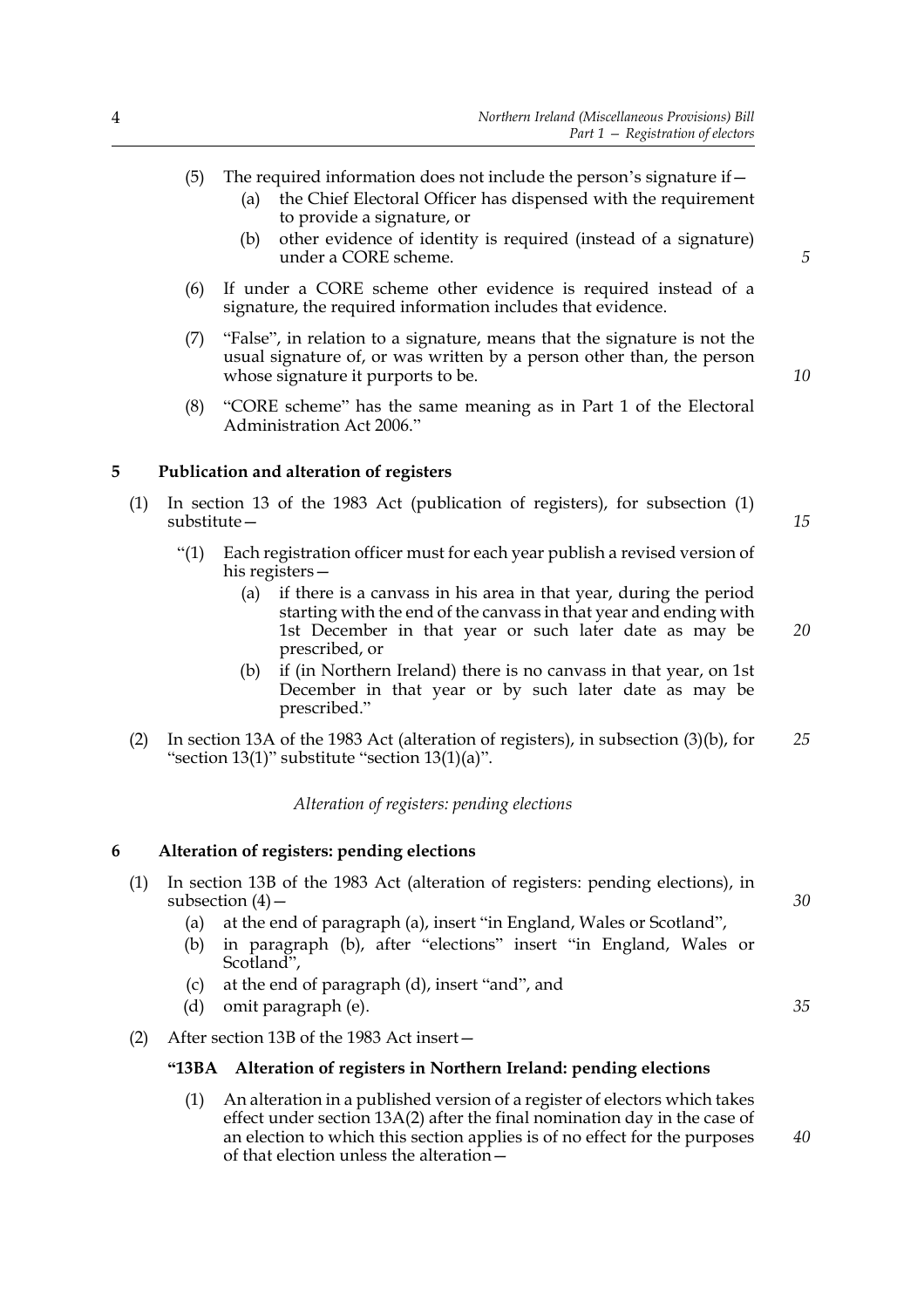- (a) is made in consequence of a decision or determination falling within section  $13A(1)(c)$  or (d), and
- (b) takes effect on or before the fifth day before the date of the poll.
- (2) Subsection (3) applies if—
	- (a) at any time before the appropriate publication date in the case of an election to which this section applies, section 13A applies to the Chief Electoral Officer for Northern Ireland (by virtue of section 13A(1)) in connection with a determination or requirement falling within section  $13A(1)(a)$  or (b), and
	- (b) no alteration made in consequence of that determination or requirement— *10*
		- (i) has already taken effect, or
		- (ii) is due to take effect,

under section 13A(2) on or before the final nomination day.

- (3) If, no later than the prescribed date, the Chief Electoral Officer is supplied with such additional material supporting the alteration as is prescribed, he must, on the appropriate publication date, issue a notice specifying the appropriate alteration in the register. *15*
- (4) But a person whose entitlement to vote at an election results from an alteration under subsection (3)—
	- (a) is not entitled as an elector to an absent vote at that election, and
	- (b) must not be shown in the absent voters list kept for that election under—
		- (i) section 7 of the Representation of the People Act 1985, or
		- (ii) regulation 9 of the European Parliamentary Elections (Northern Ireland) Regulations 2004. *25*
- (5) Subsection (6) applies if  $-$ 
	- (a) at any time before the appropriate publication date in the case of an election to which this section applies, section 13A applies to the Chief Electoral Officer for Northern Ireland (by virtue of section 13A(1)) in connection with a decision or determination falling within section  $13A(1)(c)$  or (d), and *30*
	- (b) no alteration made in consequence of that decision or determination—
		- (i) has already taken effect, or
		- (ii) is due to take effect,

under section 13A(2) on or before the fifth day before the date of the poll.

- (6) The Chief Electoral Officer must, on the appropriate publication date, issue a notice specifying the appropriate alteration in the register.
- (7) Subsection (9) applies if—
	- (a) at any time on or after the appropriate publication date in the case of an election to which this section applies but before the prescribed time on the day of the poll, section 13A applies to the Chief Electoral Officer for Northern Ireland (by virtue of section 13A(1)), in connection with a notification mentioned in section  $13A(1)(c)$ , and
	- (b) in consequence of the notification—

*5*

*20*

*35*

*40*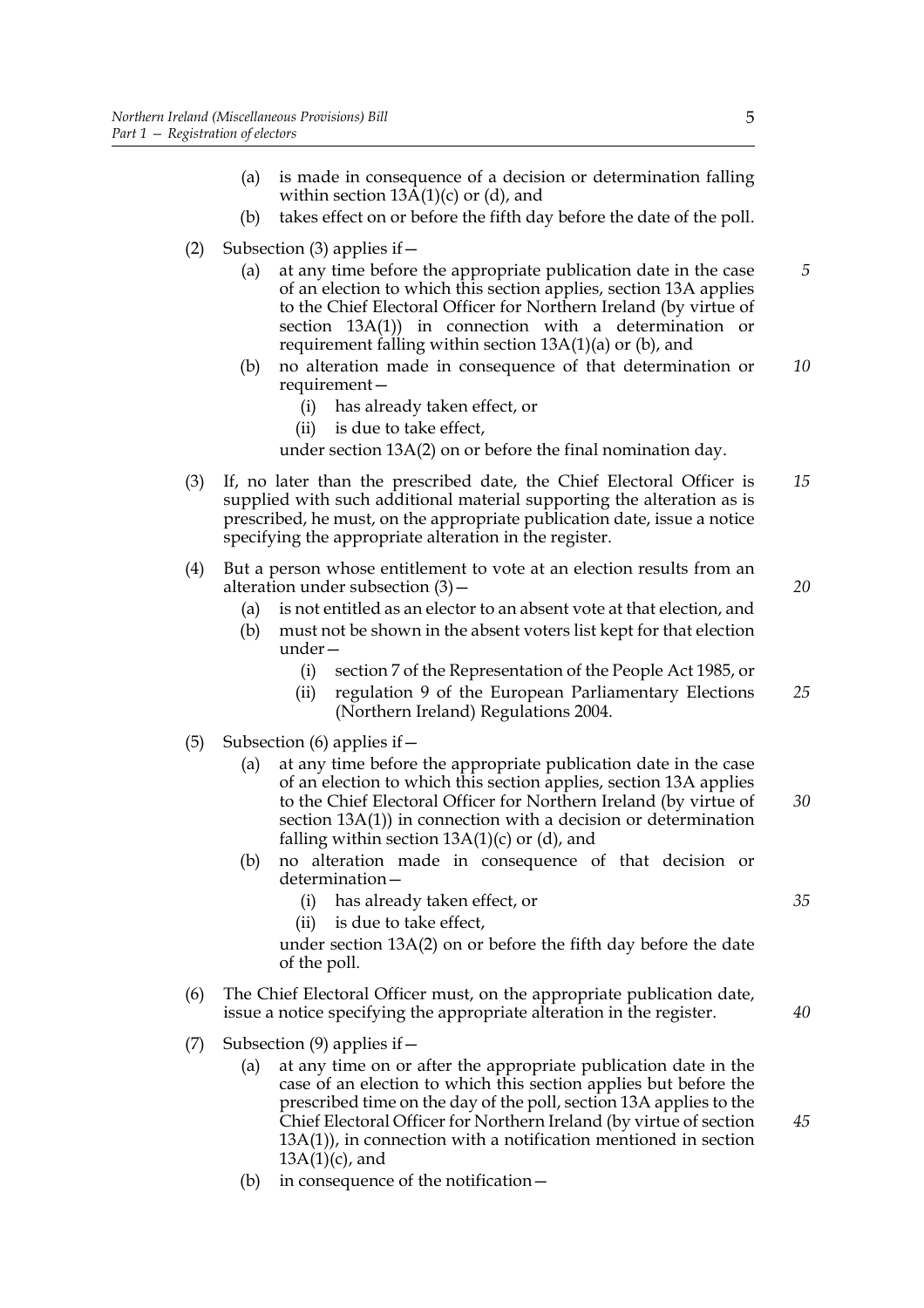- (i) an entry relating to that person falls to be made in the register in respect of an address in the relevant election area, or
- (ii) his entry in the register needs to be altered.
- (8) Subsection (9) also applies if  $-$ 
	- (a) at any time on or after the appropriate publication date in the case of an election to which this section applies but before the prescribed time on the day of the poll, section 13A applies to the Chief Electoral Officer for Northern Ireland (by virtue of section 13A(1)), in connection with a determination falling within section  $13A(1)(d)$ , *10*
	- (b) the determination was made following a representation made by or on behalf of a person to the Chief Electoral Officer, and
	- (c) in consequence of the determination—
		- (i) an entry relating to that person falls to be made in the register in respect of an address in the relevant election area, or *15*
		- (ii) his entry in the register needs to be altered.
- (9) The Chief Electoral Officer must, when—
	- (a) he receives the notification referred to in subsection (7), or *20*
	- (b) he makes the determination referred to in subsection (8),

issue a notice specifying the appropriate alteration in the register.

- (10) In subsection (8)(b), "representation" means a representation made in accordance with prescribed requirements to the effect that the register contains a clerical error.
- (11) A notice under subsection  $(3)$ ,  $(6)$  or  $(9)$ 
	- (a) is to be issued in the prescribed manner, and
	- (b) takes effect from the beginning of the day on which it is issued.
- (12) This section applies to—
	- (a) parliamentary elections in Northern Ireland,
	- (b) elections in Northern Ireland to the European Parliament, and
	- (c) elections to the Northern Ireland Assembly.
- (13) Subsections (5) and (6) of section 13B apply for the purposes of this section as they apply for the purposes of that section."

*Data collection*

#### **7 Data collection**

- (1) Amend Schedule 2 to the 1983 Act (provisions which may be contained in regulations as to registration etc.) as follows.
- (2) For paragraph 1(4A) and (4B) substitute—
	- "(4A) Provision authorising or requiring any such authority or person, for the purpose mentioned in sub-paragraph (4B), to provide the Chief Electoral Officer for Northern Ireland, at such times or in such circumstances as may be prescribed, with information contained in such records. *40*

*35*

*25*

*30*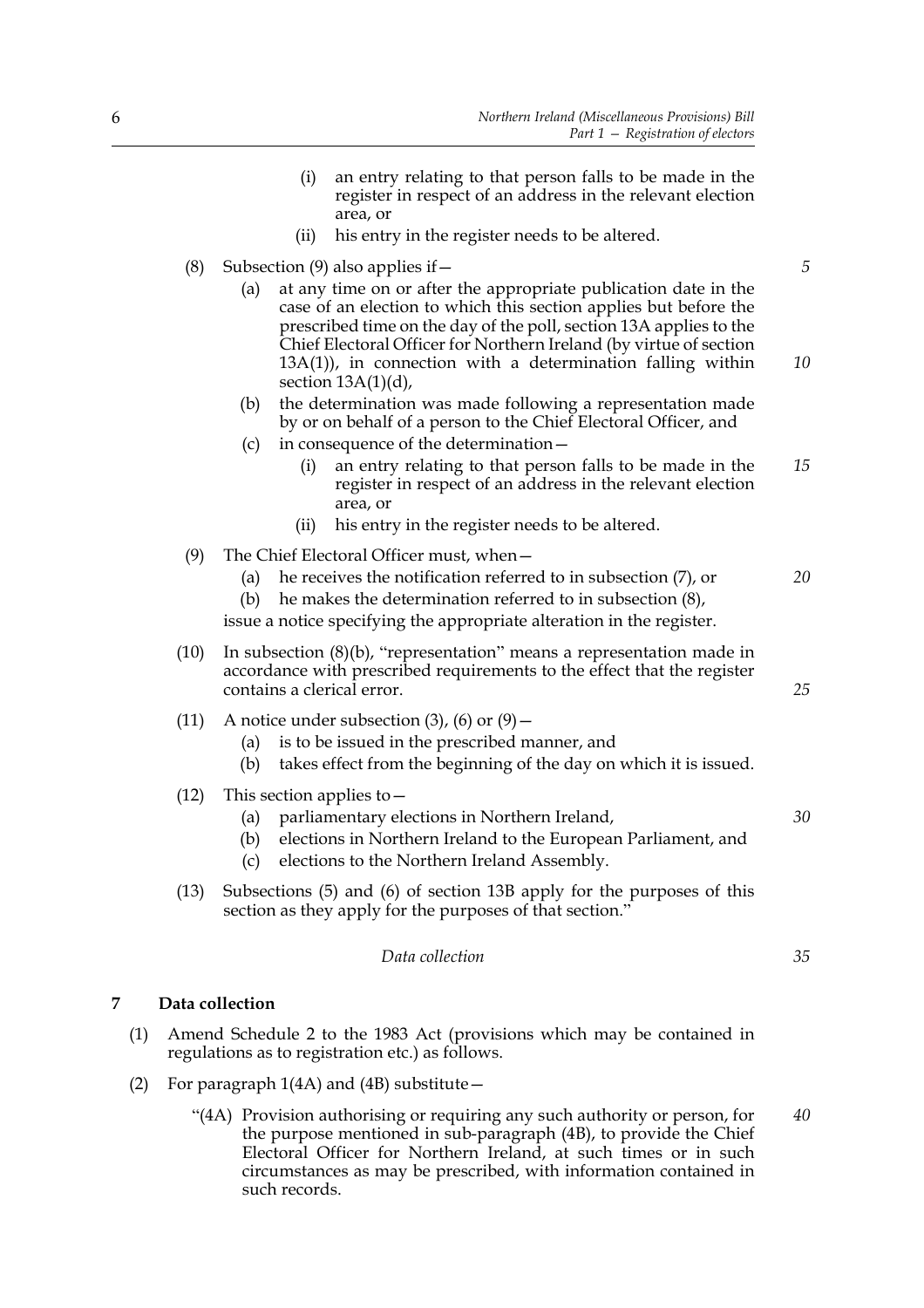- (a) to ascertain to what extent the relevant registration objectives are being met;
- (b) to determine what steps should be taken for meeting those objectives."

(3) After paragraph 1(5) insert—

- "(6) But provision made under sub-paragraph (4A) may not permit information obtained under those provisions to be disclosed to a third party except—
	- (a) for the purpose mentioned in sub-paragraph  $(4B)$ ;
	- (b) for the purposes of any criminal or civil proceedings.
- (7) In sub-paragraph (4B) "the relevant registration objectives" has the meaning given by section 10ZB.
- (8) In sub-paragraph (6) "third party" means a person other than a person to whom the Chief Electoral Officer for Northern Ireland may delegate his functions." *15*
- (4) After paragraph 11A(1) insert—
	- "(1A) Sub-paragraph (1) is subject to paragraph 1(6)."
- (5) After paragraph 13(1) insert—
	- "(1ZA) Provisions making it an offence (punishable on summary conviction by a fine not exceeding level 5 on the standard scale) for a person to disclose information in contravention of paragraph 1(6)."

#### **PART 2**

| The Chief Electoral Officer |
|-----------------------------|
|-----------------------------|

#### **8 Tenure**

- (1) The Chief Electoral Officer—
	- (a) is appointed by the Secretary of State, and
	- (b) subject to what follows, holds office in accordance with the terms of his appointment (or re-appointment).
- (2) A person must not be appointed as Chief Electoral Officer for more than 5 years at a time.
- (3) The period for which a person holds office as Chief Electoral Officer must not exceed 10 years.
- (4) The Chief Electoral Officer may resign by notice in writing to the Secretary of State. *35*
- (5) The Secretary of State may dismiss the Chief Electoral Officer if satisfied that—
	- (a) he has without reasonable excuse failed to discharge his functions for a continuous period of 3 months beginning not earlier than 6 months before the day of dismissal,
	- (b) he has been convicted of an offence,

*5*

*10*

*20*

*25*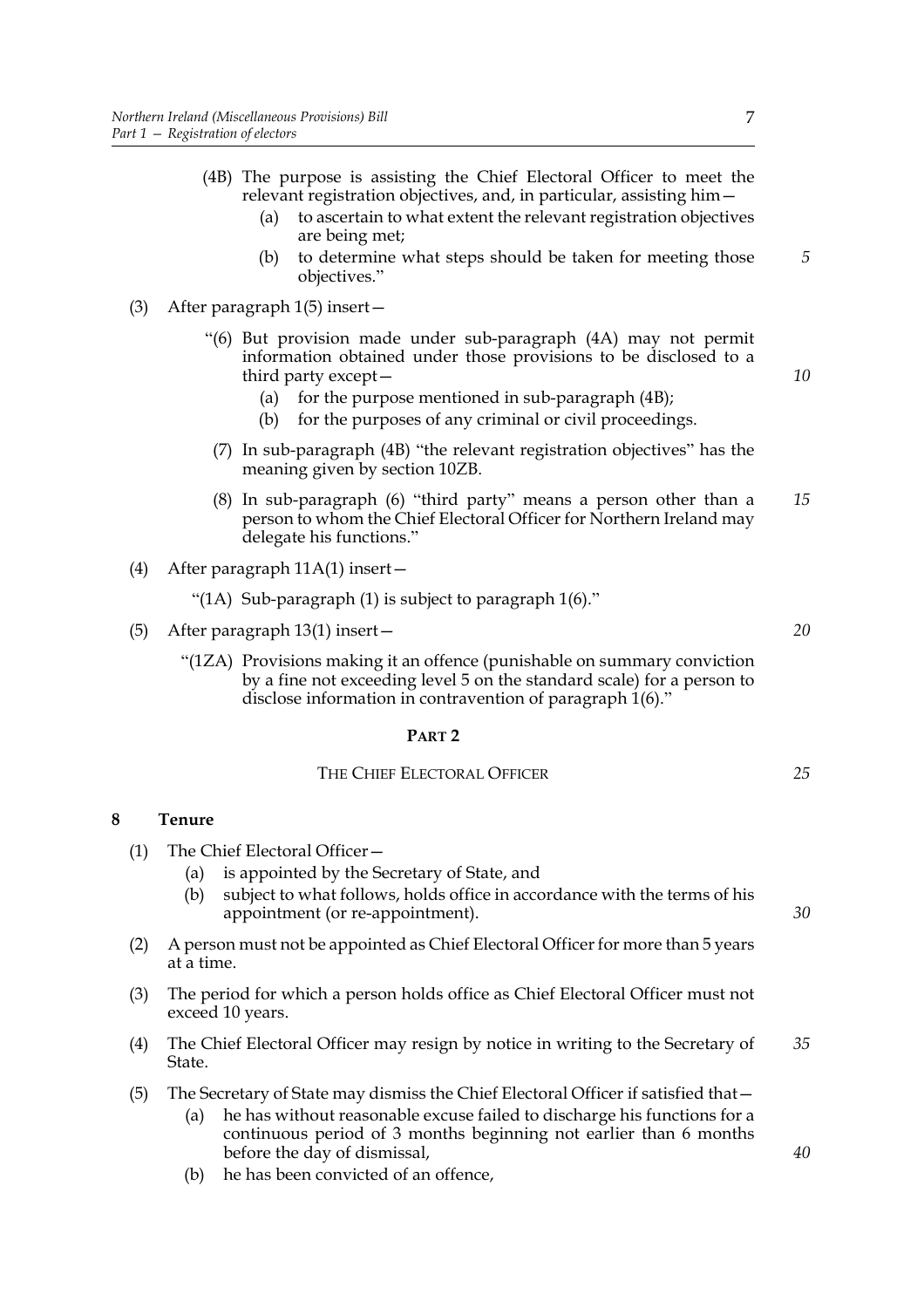- (c) a bankruptcy order has been made against him, or his estate has been sequestrated, or he has made a composition or arrangement with, or granted a trust deed for, his creditors, or
- (d) he is unable or unfit to carry out his functions.
- (6) This section applies in relation to the person who at commencement holds the office of Chief Electoral Officer as if—
	- (a) subsection (2) required his appointment to end no later than 5 years after commencement, and
	- (b) the total period which under subsection (3) must not be exceeded were 10 years plus the period of his appointment before commencement.
- (7) "Commencement" means the commencement of this section.
- (8) In this Part "Chief Electoral Officer" has the meaning given by section 14(1) of the Electoral Law Act (Northern Ireland) 1962 (c. 14 (N. I.)).

#### **9 Annual reports**

- (1) The Chief Electoral Officer must each year—
	- (a) prepare a report on how he has discharged his functions in the year to which the report relates, and
	- (b) send a copy of the report to the Secretary of State by such date as the Secretary of State directs.
- (2) The report must include an assessment of the extent to which the relevant registration objectives in Northern Ireland have been met in the year to which the report relates. *20*
- (3) "The relevant registration objectives" has the meaning given by section 10ZB of the Representation of the People Act 1983 (c. 2).
- (4) The Secretary of State must lay a copy of the report before each House of Parliament. *25*

#### **PART 3**

#### DONATIONS FOR POLITICAL PURPOSES

#### **10 Introduction**

- (1) In this Part— "the 2000 Act" means the Political Parties, Elections and Referendums Act
	- 2000 (c. 41), and

"the 1983 Act" means the Representation of the People Act 1983.

#### (2) In this Part—

- (a) section 11 comes into force at the end of the period of two months beginning with the day on which this Act is passed, *35*
- (b) sections 12 to 14 and Schedule 1 come into force on 1st November 2007, and
- (c) section 15 comes into force at the end of the period of two months beginning with the day on which this Act is passed.

*15*

*5*

*10*

*30*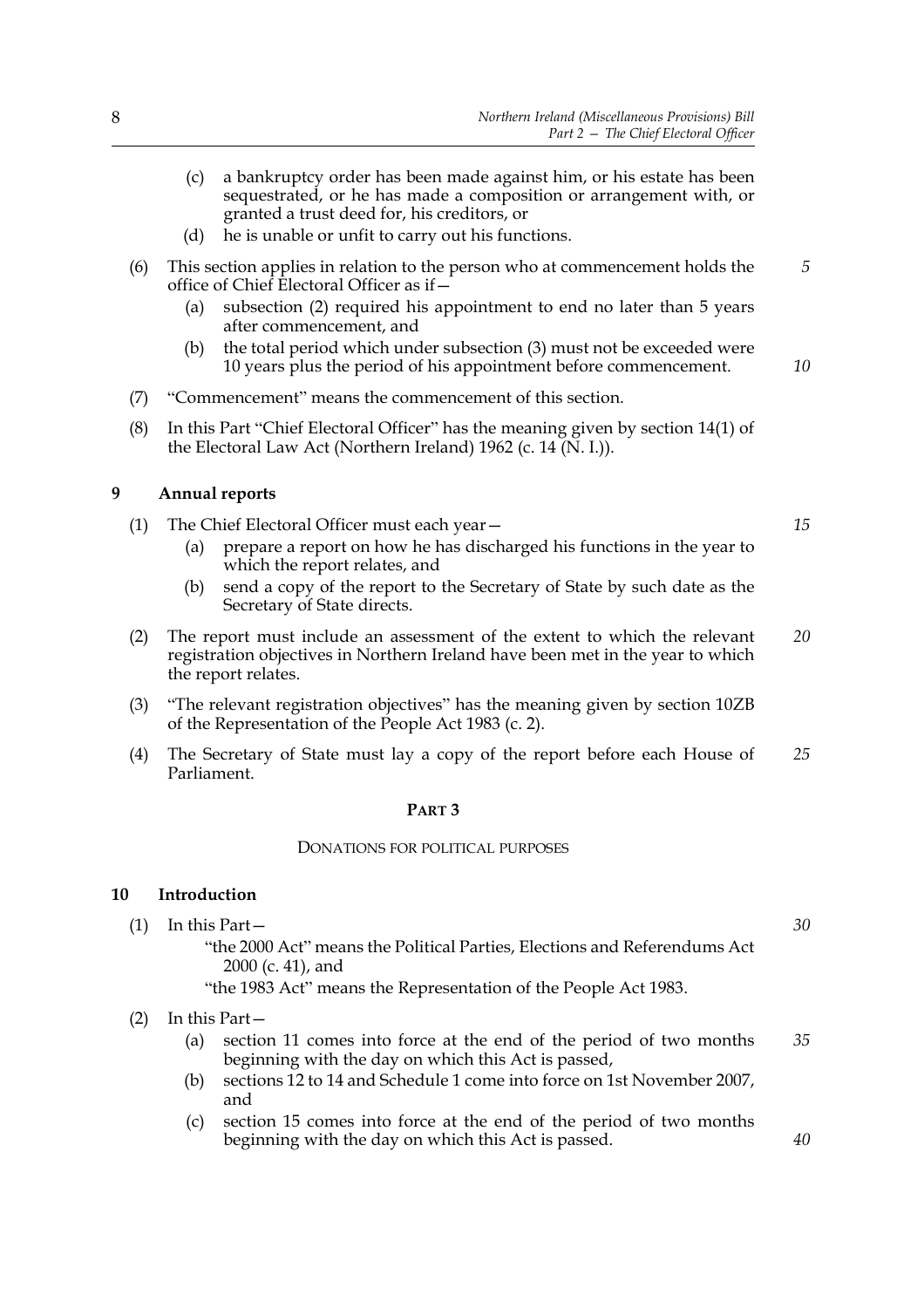# **11 Part 4 of the 2000 Act: the final disapplication period**

- (1) Sections 50 to 69 of, and Schedule 6 to, the 2000 Act (donations to political parties) do not apply in relation to any Northern Ireland party during the final disapplication period.
- (2) "The final disapplication period" means the period  $-$ 
	- (a) starting with the day on which this section comes into force, and
	- (b) ending with 31st October 2007.
- (3) Paragraphs 2 to 15 of Schedule 7 to the 2000 Act (donations to individuals and members associations) do not apply during the final disapplication period in relation to any regulated donee who is—
	- (a) an individual ordinarily resident in Northern Ireland, or
	- (b) a members association wholly or mainly consisting of members of a Northern Ireland party.
- (4) Section 54(2)(c) of the 2000 Act has effect in relation to any donation received during the final disapplication period by  $-$ 
	- (a) a Great Britain party, or
	- (b) a regulated donee who is resident or carries on activities in Great Britain,

as if it referred to a Great Britain party only.

- (5) References in Schedule 2A to the 1983 Act to a permissible donor falling within section 54(2) are to be read, in relation to any donation received during the final disapplication period by a candidate at an election in Great Britain, as not including a Northern Ireland party. *20*
- (6) In this section—
	- "Great Britain party" means a party registered in the Great Britain register (as defined by section 23(2) of the 2000 Act), *25*
	- "Northern Ireland party" means a party registered in the Northern Ireland register (as defined by that section), and
	- "regulated donee" and "members association" have the same meaning as in Schedule 7 to the 2000 Act.
- (7) The reference in subsection (4)(b) to Great Britain includes the combined region (as defined by section 160(1) of the 2000 Act).
- (8) The following provisions cease to have effect—
	- (a) in the 2000  $Act-$ 
		- $(i)$  section 42 $(5)$ ,
		- (ii) Chapter 4 of Part 4,
		- (iii) section  $156(4)(d)$ ,
		- (iv) in Schedule 7, paragraphs 1(10) and (11) and 16, and
	- (b) in Schedule 2A to the 1983 Act, paragraph 1(7).
- (9) In section 159A(a) of the 2000 Act (functions that are not exercisable by Lord Chancellor as well as by Secretary of State), for ", 18(2) and (4) and 70" substitute "and 18(2) and (4)". *40*

*5*

*10*

*15*

*35*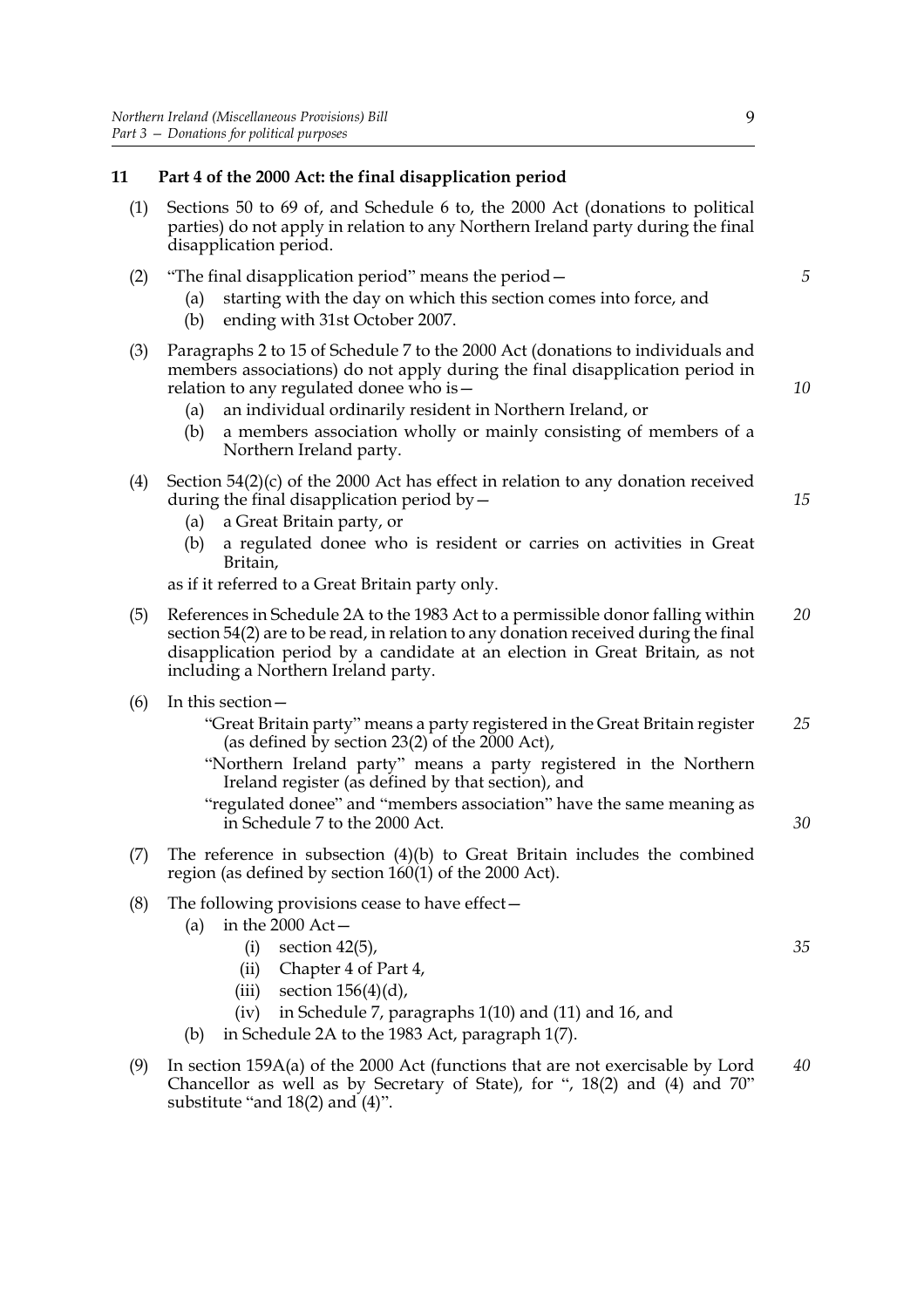#### **12 Extension of categories of permissible donors**

In Part 4 of the 2000 Act, after Chapter 5 insert—

#### **"CHAPTER 6**

#### SPECIAL PROVISION IN CONNECTION WITH NORTHERN IRELAND

#### **71A Introduction**

- (1) The following provisions have effect for the interpretation of this Chapter.
- (2) "Northern Ireland recipient" means—
	- (a) a party registered in the Northern Ireland register, or
	- (b) a regulated donee who is—
		- (i) an individual ordinarily resident in Northern Ireland, or
		- (ii) a members association wholly or mainly consisting of members of a Northern Ireland party.
- (3) "Regulated donee" and "members association" have the same meaning as in Schedule 7.
- (4) "Prescribed" means prescribed by an order made by the Secretary of State after consulting the Commission.

#### **71B Extension of categories of permissible donors in relation to Northern Ireland recipients**

- (1) In relation to a donation to a Northern Ireland recipient, section 54(2) has effect as if the following were also permissible donors— *20*
	- (a) an Irish citizen in relation to whom any prescribed conditions are met;
	- (b) a body which is of a prescribed description or category and in relation to which any prescribed conditions are met.
- (2) A description or category of body must not be prescribed for the purposes of subsection (1)(b) unless the Secretary of State is satisfied that a body of that description or category would be entitled under Irish law to donate to an Irish political party.
- (3) In relation to a donation in the form of a bequest subsection  $(1)(a)$  is to be read as referring to an individual— *30*
	- (a) who at any time within the period of five years ending with the date of his death was an Irish citizen, and
	- (b) in relation to whom, at the time of his death, any prescribed conditions were met.

#### **71C Northern Ireland recipients not permissible donors in relation to Great Britain**

- (1) In relation to a donation received by  $-$ 
	- (a) a registered party which is registered in the Great Britain register, or
	- (b) a regulated donee resident or carrying on activities in Great Britain,

*5*

*10*

*15*

*25*

*35*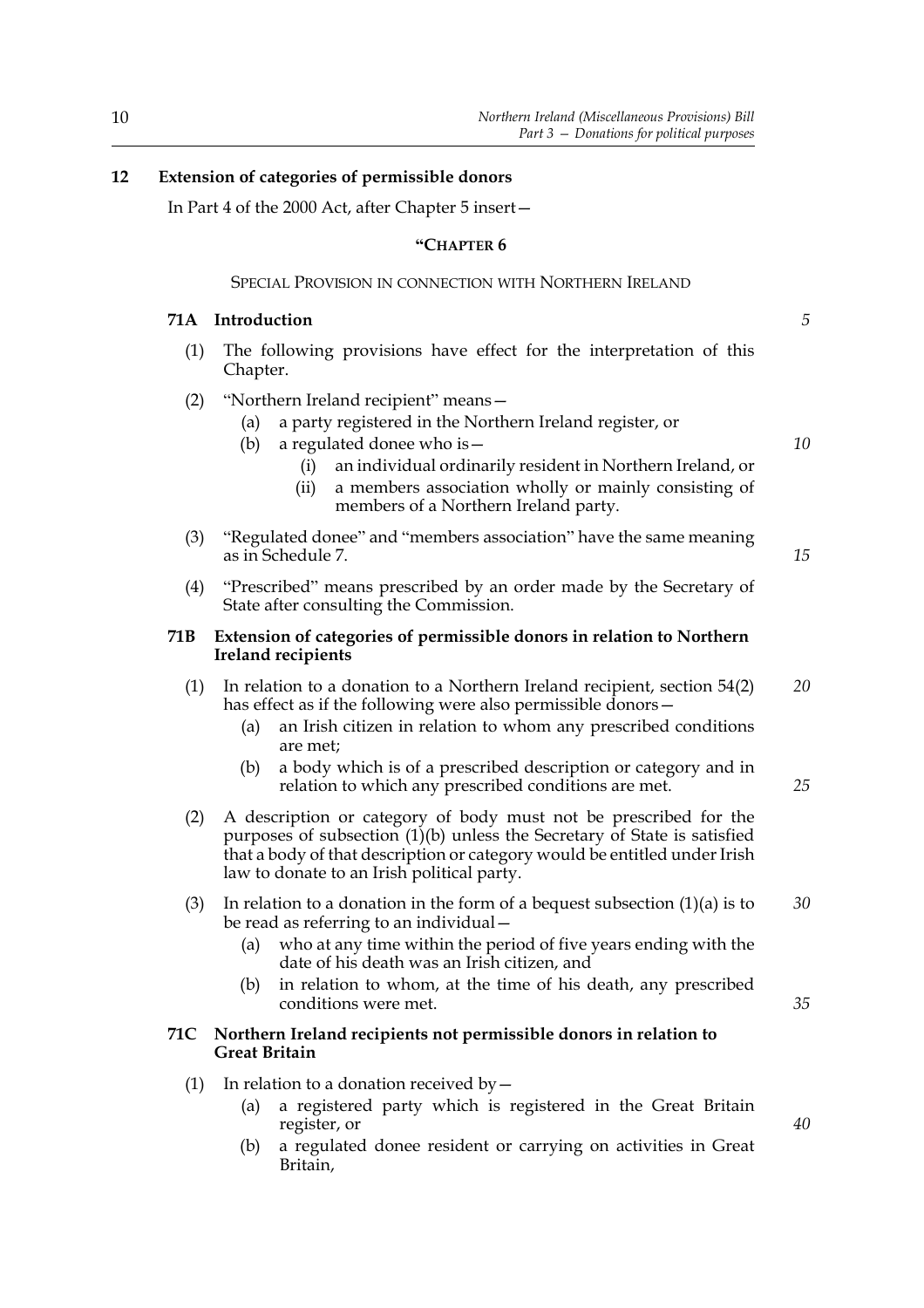section 54(2) has effect as if it did not include a party registered in the Northern Ireland register.

(2) The reference in subsection (1)(b) to Great Britain includes the combined region."

#### **13 Section 12: supplementary**

- (1) In section 156(4) of the 2000 Act (orders and regulations—powers subject to affirmative procedure), after paragraph (c) insert—
	- "(ca) any provision of Chapter 6 of Part 4;".
- (2) In section 159A(a) of the 2000 Act (functions that are not exercisable by Lord Chancellor as well as by Secretary of State), for "and 18(2) and (4)" substitute ", 18(2) and (4) and Chapter 6 of Part 4".
- (3) In Schedule 2A to the 1983 Act (control of donations to candidates), after paragraph 1(6) insert—
	- "(6A) In relation to a donation received by a candidate at an election in Great Britain, references to a permissible donor falling within section 54(2) of the 2000 Act are to be read as if section 54(2) did not include a party registered in the Northern Ireland register maintained by the Commission under Part 2 of that Act." *15*

#### **14 Modifications during prescribed period**

- (1) During the prescribed period, the 2000 Act applies in relation to Northern Ireland subject to the modifications in Schedule 1. *20*
- (2) "The prescribed period" means the period—
	- (a) starting with 1st November 2007, and
	- (b) ending with 31st October 2010.
- (3) The Secretary of State may by order amend paragraph (b) of subsection (2) so as to extend the prescribed period. *25*
- (4) The power to make an order under subsection (3) may be exercised on more than one occasion, but the prescribed period must not be extended for more than 2 years at a time.
- (5) The power to make an order under subsection (3) is exercisable by statutory instrument. *30*
- (6) No order is to be made under subsection (3) unless a draft of the instrument containing the order has been laid before and approved by a resolution of each House of Parliament.

#### **15 Power to make provision in connection with permissible donors**

- (1) The Secretary of State may, after consulting the Electoral Commission, by order make provision, in relation to any time occurring on or after 1st November 2007, in connection with the provision made by  $-$ 
	- (a) sections 12 and 13, or
	- (b) section 14 and Schedule 1.

*35*

11

*5*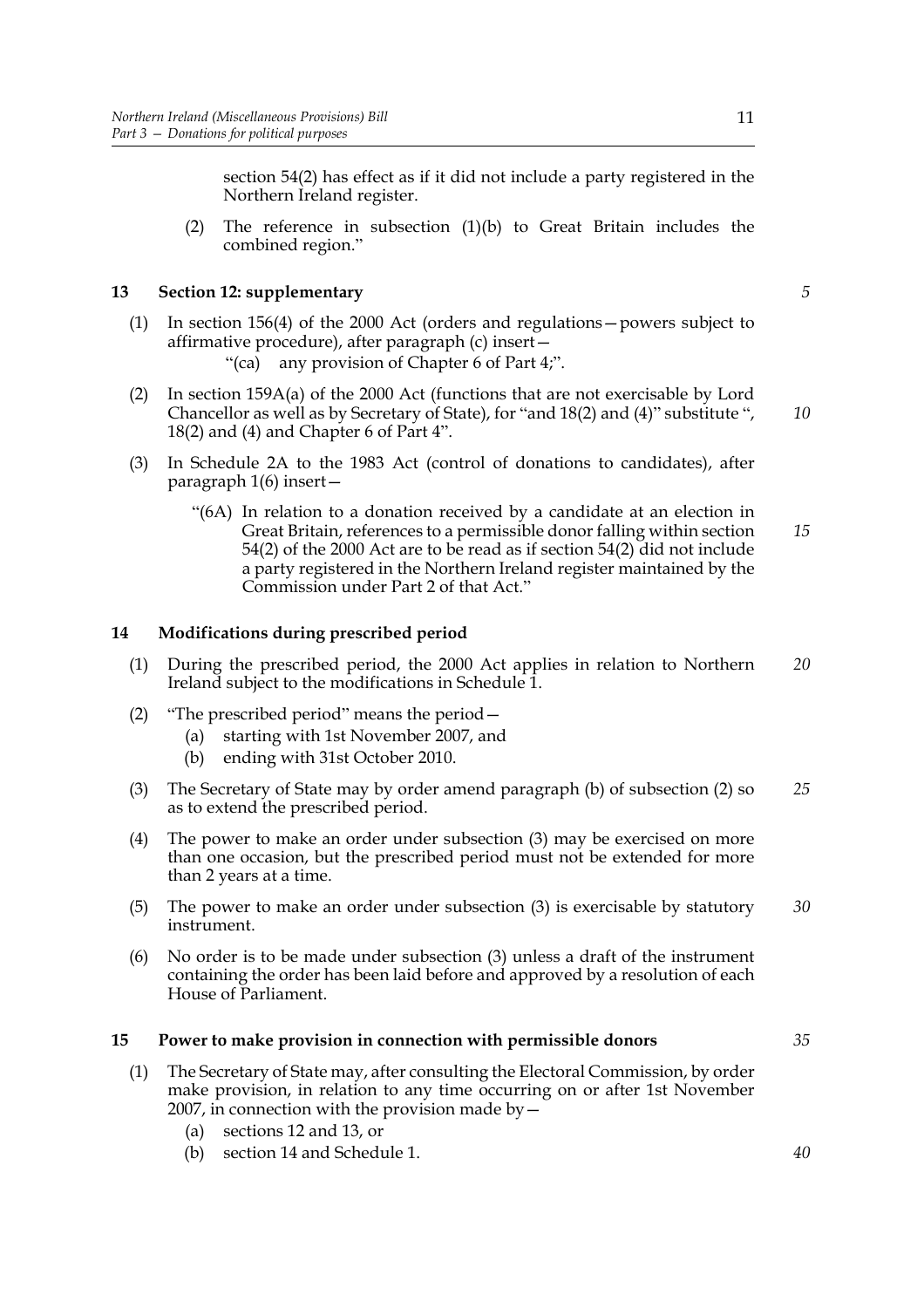- (2) The provision that may be made under subsection (1) includes provision amending or modifying—
	- (a) any provision of the 2000 Act;
	- (b) Schedule 2A to the 1983 Act;
	- (c) any other enactment connected with permissible donors or donations for political purposes. *5*
- (3) The provision that may be made under subsection (1) also includes provision amending—
	- (a) section 71C of the 2000 Act (as inserted by section 12), and
	- (b) paragraph 1(6A) of Schedule 2A to the 1983 Act (as inserted by section 13), *10*

so that they refer to a Northern Ireland recipient instead of referring to a party registered in the Northern Ireland register.

(4) The power to make an order under subsection (1) is exercisable by statutory instrument.

*15*

*20*

*25*

*30*

(5) No order is to be made under subsection (1) unless a draft of the instrument containing the order has been laid before and approved by a resolution of each House of Parliament.

#### **PART 4**

DEVOLUTION OF POLICING AND JUSTICE FUNCTIONS ETC.

#### **16 Department with policing and justice functions**

(1) After section 21 of the 1998 Act insert—

#### **"21A Northern Ireland department with policing and justice functions**

- (1) This section applies if an Act of the Assembly—
	- (a) establishes a new Northern Ireland department; and
	- (b) provides that the purpose of the department is to exercise functions consisting wholly or mainly of devolved policing and justice functions.
- (2) The Act of the Assembly may (but need not) make provision of the kind mentioned in subsection (3) or (4).
- (3) The Act may provide for the department to be in the charge of two Northern Ireland Ministers acting jointly.
- (4) The Act may provide—
	- (a) for the department to be in the charge of a Northern Ireland Minister who is supported by a junior Minister; and
	- (b) for the persons holding those offices to rotate at intervals determined by or under the Act, so that the person who was the Minister in charge of the department becomes the junior Minister and the person who was the junior Minister becomes the Minister.
- (5) Schedule 4A (provisions relating to a department with devolved policing and justice functions) shall have effect.

*40*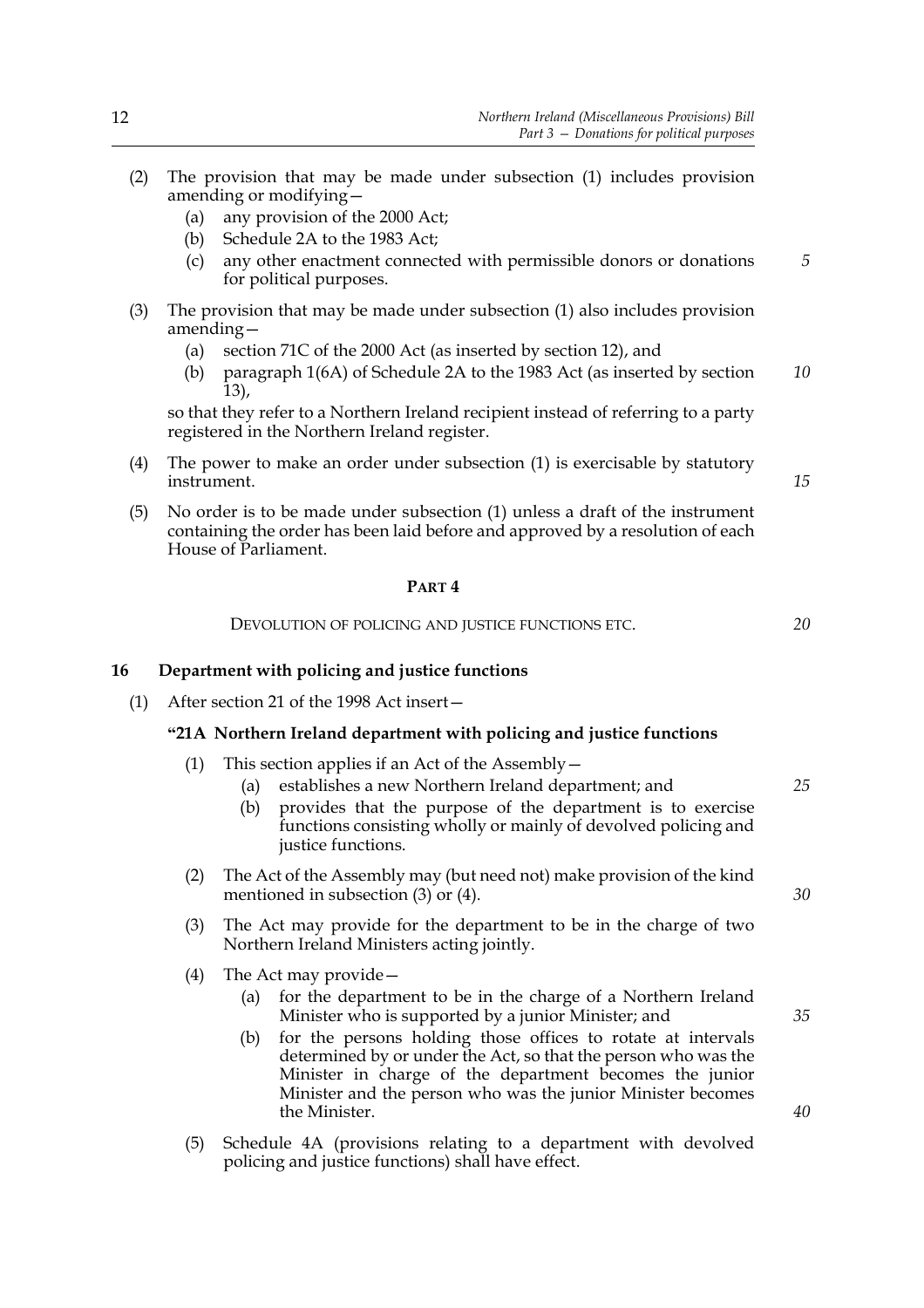- (6) In this section "devolved policing and justice function" means a function relating to a matter which—
	- (a) is a transferred matter by virtue of an Order under section 4; and
	- (b) satisfies the condition in subsection (7).
- (7) The condition is that, immediately before the matter became a transferred matter, it fell within a description specified in—
	- (a) any of paragraphs 9 to 12, 14A to 15A and 17 of Schedule 3; or
	- (b) any other provision of that Schedule designated for this purpose by an order made by the Secretary of State."
- (2) After Schedule 4 to the 1998 Act insert the Schedule 4A set out in Schedule 2 to this Act.
- (3) In this Part "the 1998 Act" means the Northern Ireland Act 1998 (c. 47).

#### **17 Power of Assembly to call for witnesses and documents**

In section 44 of the 1998 Act (power to call for witnesses and documents), after subsection (4) insert— *15*

- "(4A) That power is not exercisable in relation to a person mentioned in subsection (4) in connection with the discharge, during a relevant period, of a function which relates to a matter which is a transferred matter by virtue of an Order under section 4. For this purpose "relevant period" means a period when the matter was not a transferred matter. *20*
- (4B) That power is not exercisable in relation to a person mentioned in subsection (4) in connection with the discharge, during a relevant period, of a statutory function which—
	- (a) is exercisable by a Minister or a Northern Ireland department; but
	- (b) was at any time exercisable by a Minister of the Crown.

For this purpose "relevant period" means a period when the statutory function was exercisable by a Minister of the Crown."

#### **18 Provision for transfer of functions relating to extradition etc.**

After section 86 of the 1998 Act insert—

#### **"86A Provision for transfer of functions relating to extradition etc.**

- (1) Her Majesty may by Order in Council make provision amending—
	- (a) the Crime (International Co-operation) Act 2003; or
	- (b) the Extradition Act 2003,

for the purpose of transferring to a Minister or a Northern Ireland department, with effect from any date specified in the Order, any relevant function under the Act.

- (2) In subsection (1) "relevant function" means a function which, immediately before the date specified in the Order,— *40*
	- (a) is exercisable by a Minister of the Crown; and
	- (b) is exercisable in relation to Northern Ireland.

*5*

*10*

*25*

*30*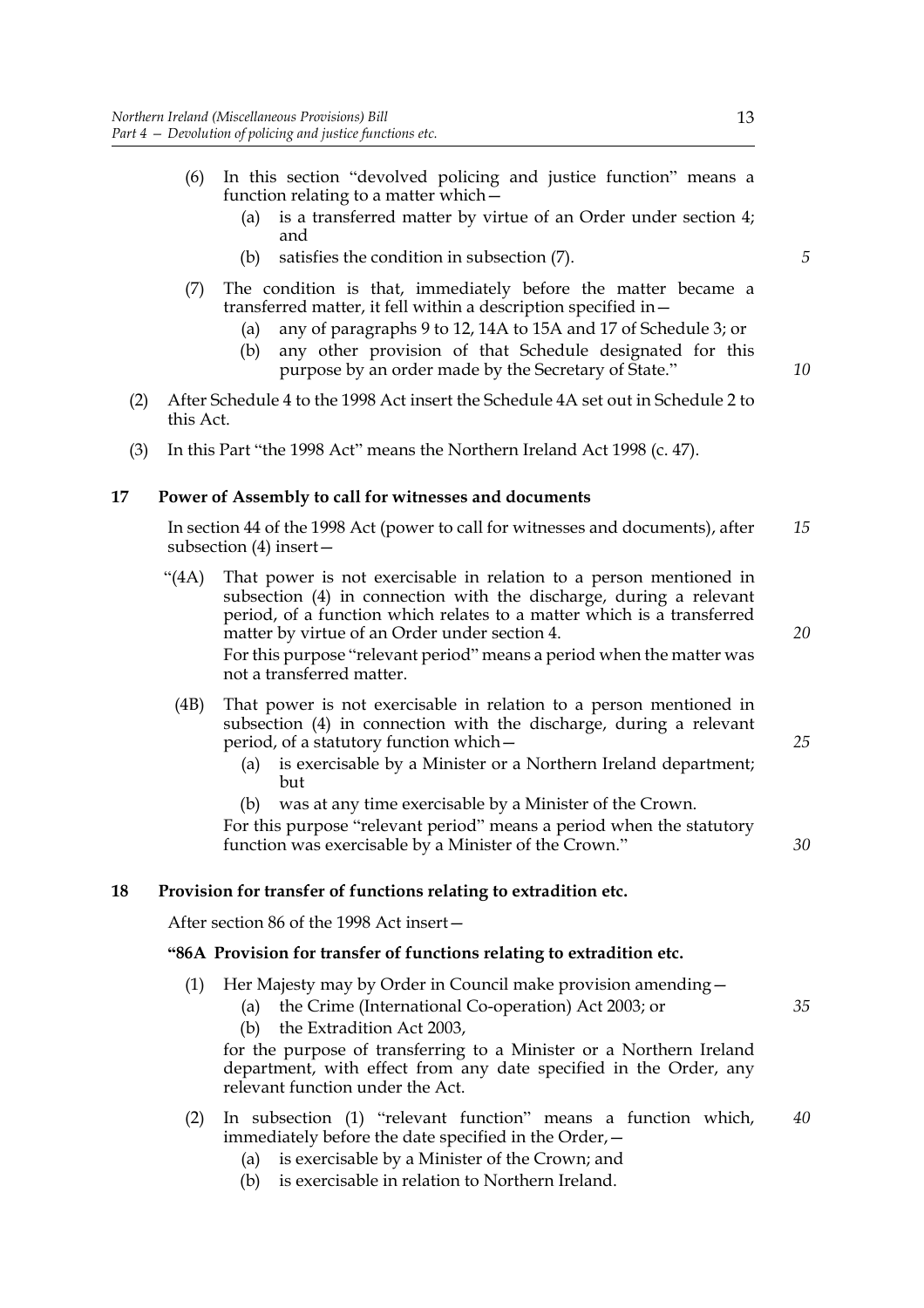- (3) An Order under subsection (1) may make provision, to such extent as may appear to Her Majesty to be necessary or expedient in consequence of, or for giving full effect to, the Order—
	- (a) for transferring or apportioning any property, rights or liabilities;
	- (b) for substituting any body or person for any other body or person in any charter, contract or other document or in any legal proceedings;
	- (c) for any other transitional or consequential matter.
- (4) No recommendation shall be made to Her Majesty to make an Order under this section unless a draft of it has been laid before and approved by resolution of each House of Parliament." *10*

#### **19 Provision for entrenching enactments**

After section 86A of the 1998 Act insert—

#### **"86B Provision for entrenching enactments**

- (1) Her Majesty may by Order in Council make provision amending section  $\frac{7}{8}$  so as to provide for  $-$ 
	- (a) enactments to become entrenched; or
	- (b) enactments that are entrenched by virtue of an Order under paragraph (a) to cease to be entrenched.
- (2) For the purposes of this section an enactment is entrenched if section 7 prevents it from being modified by an Act of the Assembly or subordinate legislation made, confirmed or approved by a Minister or Northern Ireland department.
- (3) No recommendation shall be made to Her Majesty to make an Order under this section unless a draft of it has been laid before and approved by resolution of each House of Parliament." *25*

#### **PART 5**

#### **MISCELLANEOUS**

#### **20 Arms decommissioning: extension of amnesty period**

In section 2(3)(b) of the Northern Ireland Arms Decommissioning Act 1997 (c. 7) (date by which amnesty period must end), for "2007" substitute "2010".

#### **21 Loans to Consolidated Fund of Northern Ireland: increase of limits**

- (1) Amend section 1 of the Northern Ireland (Loans) Act 1975 (c. 83) as follows.
- (2) In subsection (2) (limit on loans to the Consolidated Fund of Northern Ireland), for "£2,000 million" substitute "£3,000 million". *35*
- (3) In subsection (5) (power to increase the limit by order)  $-$ 
	- (a) omit ", on not more than one occasion,",
	- (b) for "the limit in subsection (2)" substitute "the limit for the time being specified in subsection (2)", and
	- (c) for "£300 million" substitute "£500 million".

*30*

*40*

*15*

*20*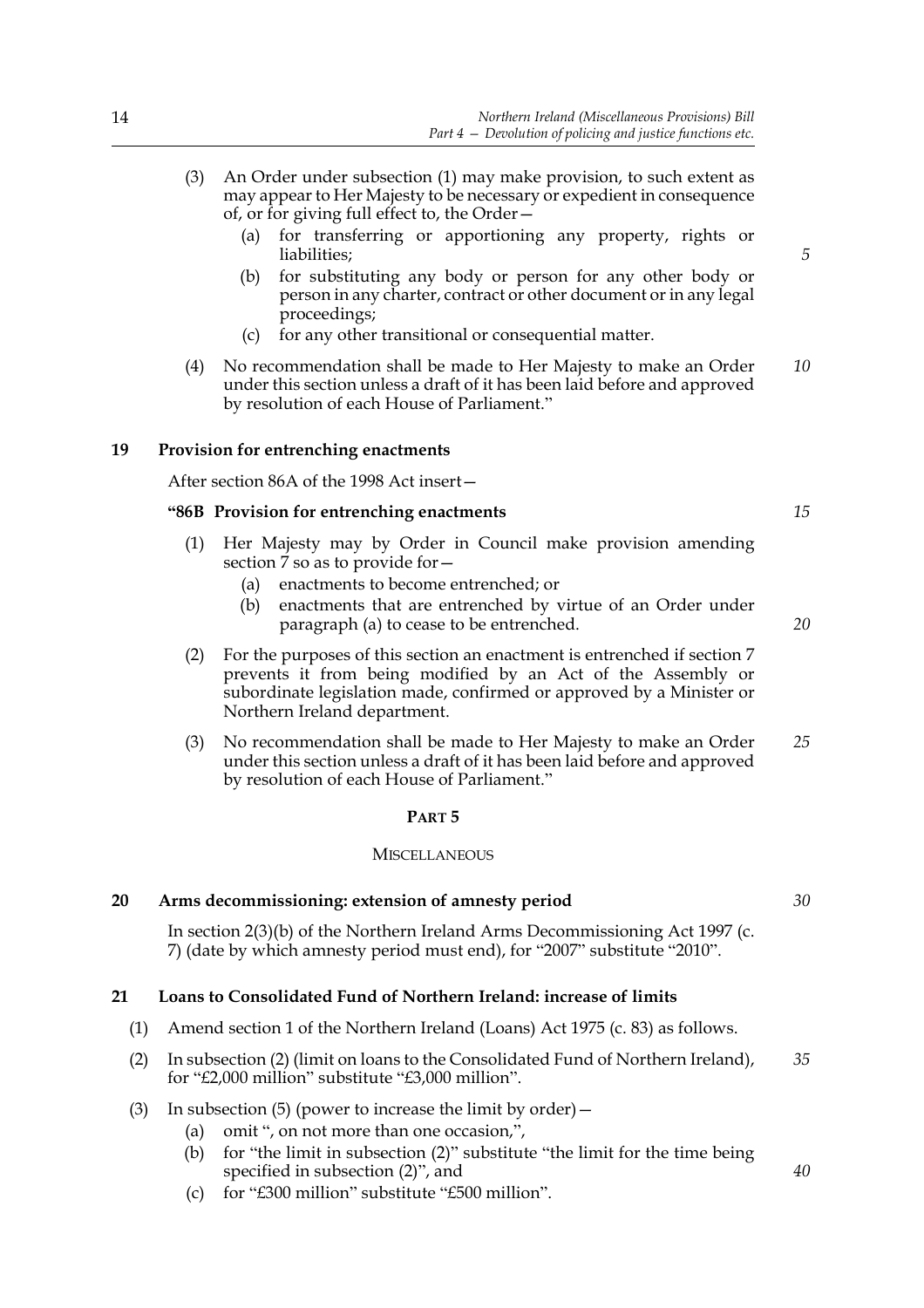#### **22 Single wholesale electricity market**

- (1) Her Majesty may by Order in Council make provision for giving effect to any agreement or arrangement—
	- (a) which has been entered into between Her Majesty's Government and the Government of Ireland,
	- (b) which relates to the establishment or operation of a single wholesale electricity market in Northern Ireland and Ireland, and
	- (c) a copy of which has been presented to Parliament by the Secretary of State by command of Her Majesty.

#### (2) An Order in Council under this section may—

- (a) amend, repeal or revoke any provision made by or under an Act of Parliament or Northern Ireland legislation (whenever passed or made);
- (b) confer powers on bodies or persons specified in, or appointed under or by virtue of, the Order, including powers to make statutory rules (within the meaning of the Statutory Rules (Northern Ireland) Order 1979 (S.I. 1979/1573 (N.I. 12))); *15*
- (c) create offences;
- (d) make provision which applies generally or only in specified cases or circumstances;
- (e) make different provision for different cases or circumstances;
- (f) make such consequential, incidental, supplementary or transitional provision as appears to Her Majesty to be necessary or expedient.
- (3) No recommendation is to be made to Her Majesty to make an Order under this section unless a draft of the Order has been laid before and approved by resolution of each House of Parliament.

#### **23 Financial assistance for energy purposes**

For Article 61 of the Energy (Northern Ireland) Order 2003 (S.I. 2003/419  $(N.I. 6)$ ) substitute –

#### **"61 Financial assistance for energy purposes**

- (1) The Department may give financial assistance to any person if, in the opinion of the Department— *30*
	- (a) the form and amount of the assistance is reasonable having regard to all the circumstances; and
	- (b) the giving of the assistance is likely to achieve one or more of the purposes set out in paragraph (2).
- (2) Those purposes are—
	- (a) to secure a diverse and viable long-term energy supply;
	- (b) to promote the development and maintenance of an efficient, economic and co-ordinated gas industry in Northern Ireland;
	- (c) to promote efficiency and economy on the part of persons engaged in the generation, production, transmission, distribution or supply of energy; *40*
	- (d) to promote the efficient use of energy;
	- (e) to promote the development or the bringing into use of  $-$ 
		- (i) energy from renewable sources, or

*5*

*10*

*20*

*25*

*35*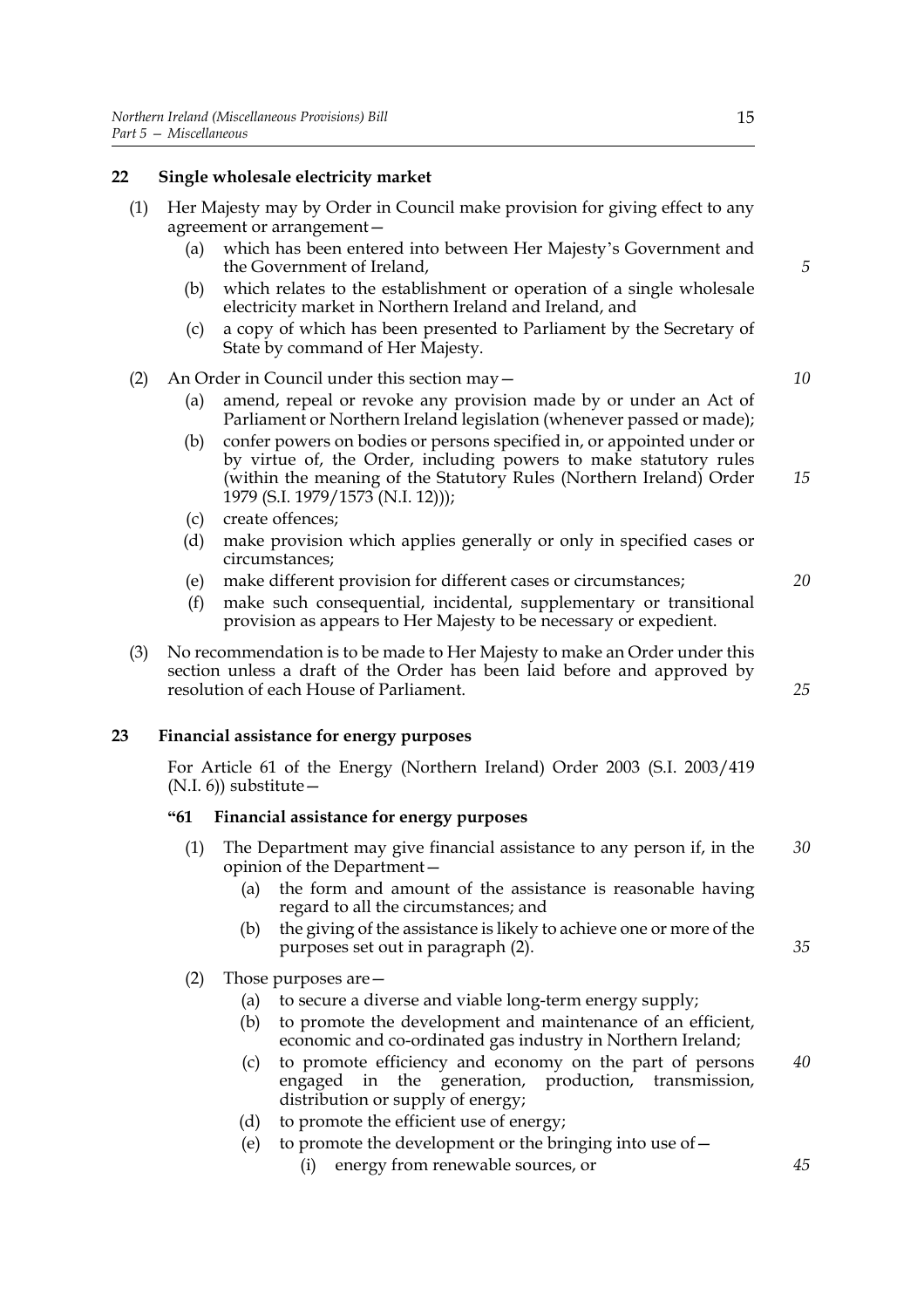|     |     | technologies for the production of energy from such<br>(ii)<br>sources;                                                                                                                      |    |
|-----|-----|----------------------------------------------------------------------------------------------------------------------------------------------------------------------------------------------|----|
|     | (f) | to promote research and development in relation to other<br>matters connected with energy supply;                                                                                            |    |
|     | (g) | promote the generation, production, transmission,<br>to<br>distribution or supply of energy from renewable sources;                                                                          | 5  |
|     | (h) | to promote the production, distribution or use of renewable<br>transport fuels;                                                                                                              |    |
|     | (i) | to limit or reduce emissions of greenhouse gases, or other effects<br>on the environment, resulting from the generation, production,<br>transmission, distribution, supply or use of energy; | 10 |
|     | (j) | to conduct research, or to raise awareness, about matters<br>referred to in sub-paragraph (i);                                                                                               |    |
|     | (k) | any other purpose prescribed by regulations made by the<br>Department with the approval of the Department of Finance<br>and Personnel.                                                       | 15 |
| (3) |     | Financial assistance under this Article may be given -                                                                                                                                       |    |
|     | (a) | in respect of particular activities carried on or supported by the<br>recipient; or                                                                                                          |    |
|     | (b) | generally in respect of all or some part of the activities carried<br>on or supported by the recipient.                                                                                      | 20 |
| (4) | (a) | Financial assistance under this Article shall be given -<br>in such form, and                                                                                                                |    |
|     | (b) | subject to such conditions,                                                                                                                                                                  |    |
|     |     | as the Department considers appropriate.                                                                                                                                                     | 25 |
| (5) |     | Without prejudice to the generality of paragraph (4), financial<br>assistance under this Article may be given in one or more of the<br>following forms –                                     |    |
|     | (a) | by making grants (whether or not repayable) or loans;                                                                                                                                        |    |
|     | (b) | by giving indemnities;                                                                                                                                                                       | 30 |
|     | (c) | by making investments in bodies corporate;                                                                                                                                                   |    |
|     | (d) | by incurring expenditure for the benefit of a person;                                                                                                                                        |    |
|     |     | (e) by providing services, staff or equipment for the benefit of a<br>person.                                                                                                                |    |
| (6) |     | Without prejudice to the generality of paragraph (4), financial<br>assistance under this Article may be given subject to conditions -                                                        | 35 |
|     | (a) | as to repayment;                                                                                                                                                                             |    |
|     | (b) | requiring payments to be made to the Department (which need<br>not be limited by reference to the value of the assistance given).                                                            |    |
| (7) |     | In this Article-                                                                                                                                                                             | 40 |
|     |     | "greenhouse gases" has the meaning given by section 82(9) of the<br>Energy Act 2004;                                                                                                         |    |
|     |     | "renewable sources" means sources of energy other than fossil<br>fuel, peat or nuclear fuel, and includes waste (and for this<br>purpose, "fossil fuel" and "peat" have the meaning given by | 45 |
|     |     | Article $52(7)$ ;<br>"renewable transport fuel" means-                                                                                                                                       |    |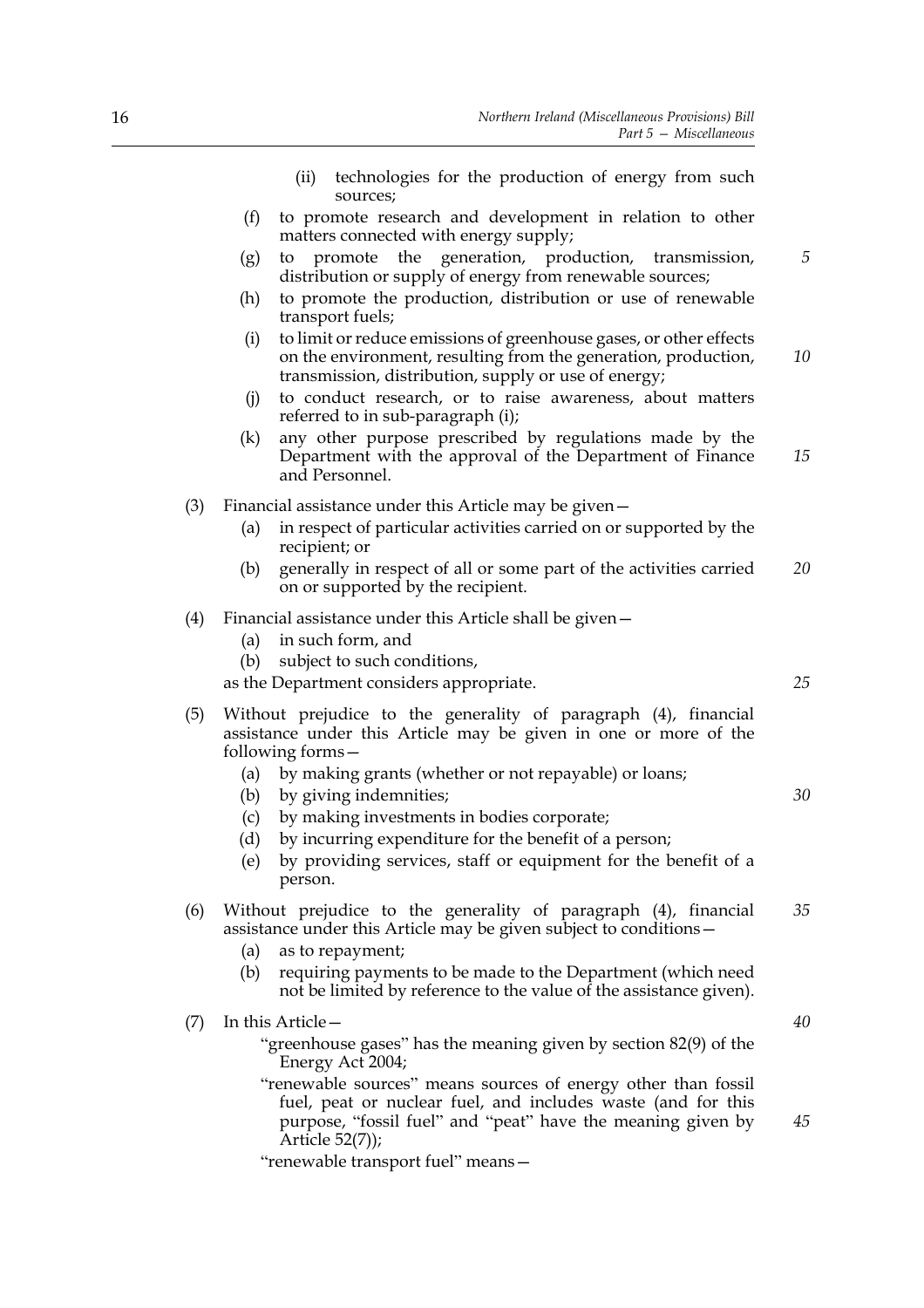- (a) liquid or gaseous fuel that is produced wholly or mainly from biomass; or
- (b) any other description of fuel specified in an order made by the Department;

and for this purpose "biomass" means the biodegradable portion of a specified product, waste or residue."

#### **24 Extension to Northern Ireland of provisions of SOCAP 2005**

- (1) Sections 60 to 67, 69 and 70 of the Serious Organised Crime and Police Act 2005 (c. 15) (investigatory powers of DPP etc.) extend to Northern Ireland.
- (2) Schedule 3 contains amendments of that Act in connection with subsection (1). *10*

#### **25 Responsibilities in relation to the health and safety etc. of police**

- (1) In Article 47A of the Health and Safety at Work (Northern Ireland) Order 1978 (S.I. 1978/1039 (N.I. 9)) (application of Part II of that Order to police) after paragraph (2) insert—
	- "(2A) For the purposes of this Part, the relevant officer, as defined by paragraph (2)(a) or (c), shall be treated as a corporation sole. *15*
	- (2B) Where, in a case in which the relevant officer, as so defined, is guilty of an offence by virtue of this Article, it is proved—
		- (a) that the officer-holder personally consented to the commission of the offence,
		- (b) that he personally connived in its commission, or
		- (c) that the commission of the offence was attributable to personal neglect on his part,

the office-holder (as well as the corporation sole) shall be guilty of the offence and shall be liable to be proceeded against and punished accordingly. *25*

- (2C) In paragraph (2B) "the office-holder", in relation to the relevant officer, means an individual who, at the time of the consent, connivance or neglect—
	- (a) held the office or other position mentioned in paragraph (2) as the office or position of that officer; or *30*
	- (b) was for the time being responsible for exercising and performing the powers and duties of that office or position.
- (2D) The provisions mentioned in paragraph (2E) (which impose the same liability for unlawful conduct of constables on persons having their direction or control as would arise if the constables were employees of those persons) do not apply to any liability by virtue of this Part. *35*
- (2E) Those provisions are—
	- (a) paragraph 7(1) of Schedule 8 to the Police Act 1997;
	- (b) section 27(8) of the Police (Northern Ireland) Act 1998;
	- (c) section 29(1) of that Act;
	- (d) section 28 of the Serious Organised Crime and Police Act 2005."
- (2) For paragraph (2) of each of the following Articles of the Employment Rights (Northern Ireland) Order 1996 (S.I. 1996/1919 (N.I. 16))—

*5*

*20*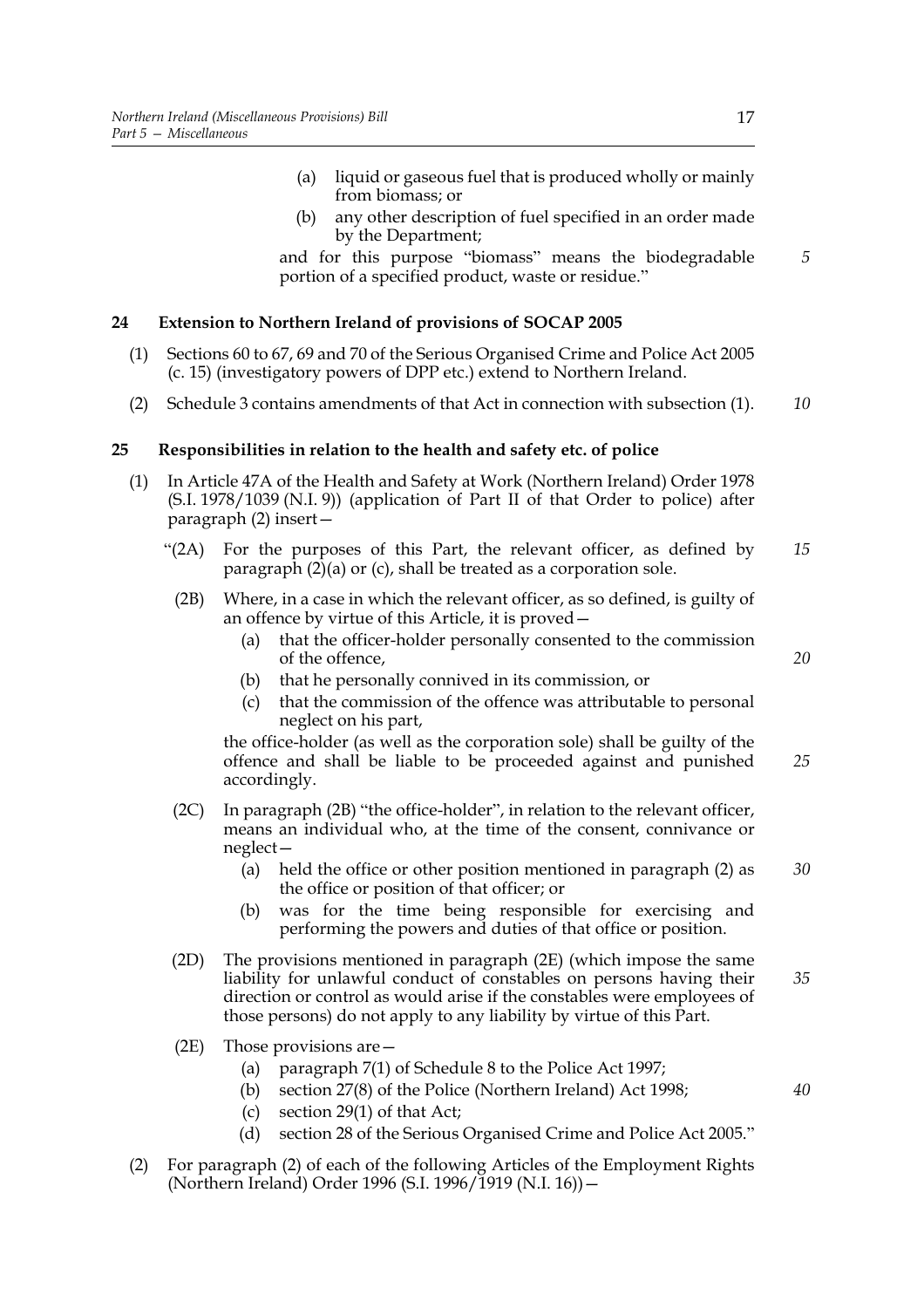- (a) Article 72A (right of police officers not to suffer detriment in relation to health and safety issues), and
- (b) Article 169A (right of police officers not to be unfairly dismissed in relation to health and safety issues),

substitute the paragraph set out in subsection (3).

- (3) The paragraph to be substituted is  $-$ 
	- "(2) In this Article "the relevant officer", in relation to a person holding the office of constable, means the person who under Article 47A of the Health and Safety at Work (Northern Ireland) Order 1978 is to be treated as his employer for the purposes of Part II of that Order."
- (4) The amendments made by subsections (1) to (3) have effect for the purposes of any proceedings in or before a court or tribunal that are commenced on or after the day on which this Act is passed as if the amendments had come into force on 1st July 1998.
- (5) For the purposes of proceedings commenced against a person in his capacity by virtue of this section as a corporation sole, anything done by or in relation to that person before the passing of this Act shall be deemed to have been done by or in relation to that person in that capacity. *15*
- (6) No person shall be liable by virtue of Article 47A(2B) of the Health and Safety at Work (Northern Ireland) Order 1978 (S.I. 1978/1039 (N.I. 9)) in respect of anything occurring before the passing of this Act. *20*

#### **26 Duty to fill judicial vacancies**

- (1) In section 12 of the Judicature (Northern Ireland) Act 1978 (c. 23) (before its substitution by section 4 of the Justice (Northern Ireland) Act 2002 (c. 26)) (appointment of Lord Chief Justice, Lords Justices of Appeal and judges of High Court), after subsection (2) insert— *25*
	- "(3) The appointment by Her Majesty of a person to  $-$ 
		- (a) the office of Lord Chief Justice, or
		- (b) the office of Lord Justice of Appeal,

shall be made on the recommendation of the Prime Minister.

- (4) The Prime Minister must make a recommendation to fill any vacancy in the office of Lord Chief Justice.
- (5) The Prime Minister must make a recommendation to fill any vacancy in the office of Lord Justice of Appeal.
- (6) Subsection (5) does not apply to a vacancy while the Lord Chief Justice agrees that it may remain unfilled. *35*
- (7) The appointment by Her Majesty of a person to the office of a judge of the High Court shall be made on the recommendation of the Lord Chancellor."
- (2) In section 12 of the Judicature (Northern Ireland) Act 1978 (as substituted by section 4 of the Justice (Northern Ireland) Act 2002) (appointment of Lord Chief Justice and Lords Justices of Appeal), after subsection (2) insert— *40*
	- "(2A) The Prime Minister must make a recommendation to fill any vacancy in the office of Lord Chief Justice.

*5*

*10*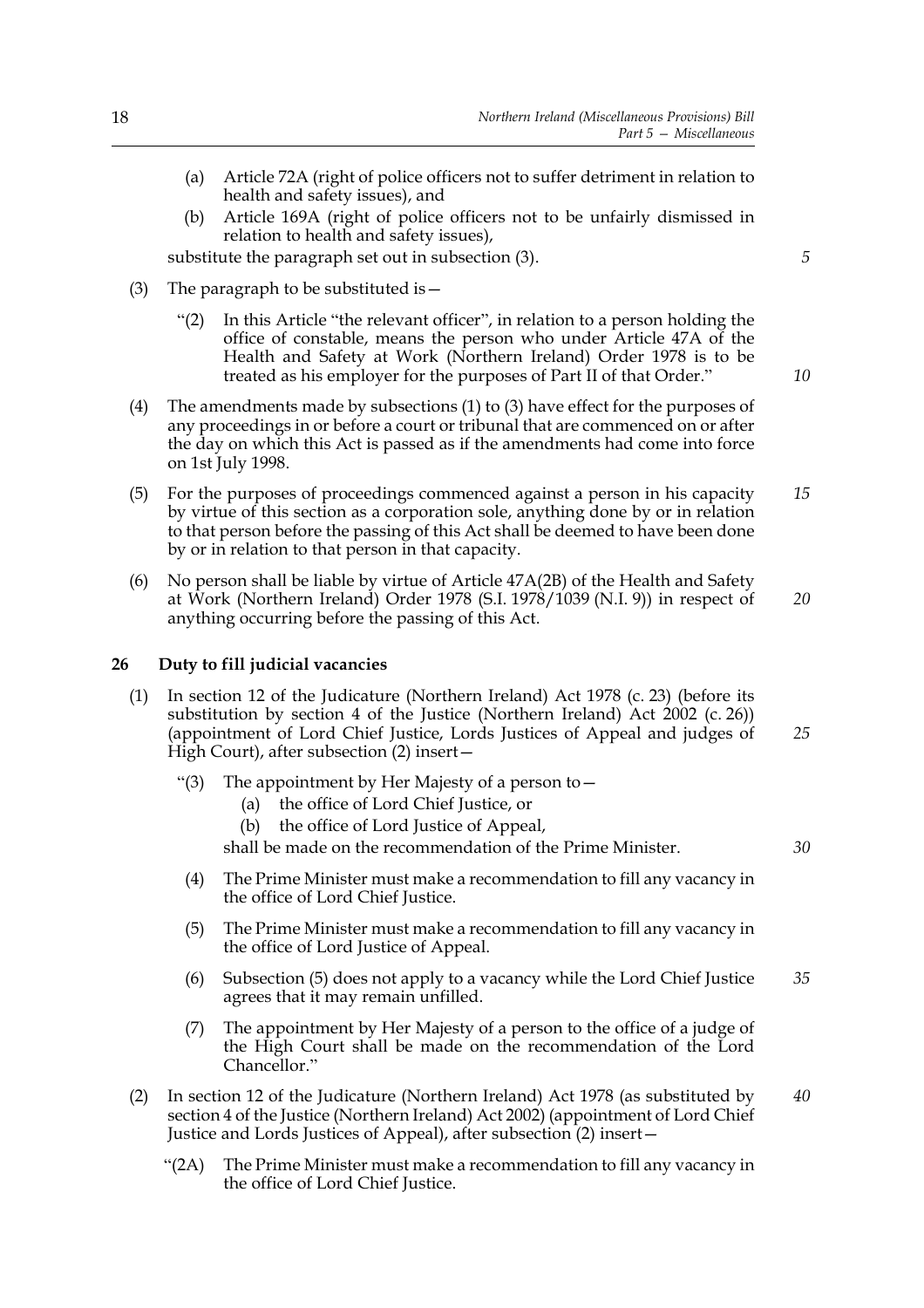- (2B) The Prime Minister must make a recommendation to fill any vacancy in the office of Lord Justice of Appeal.
- (2C) Subsection (2B) does not apply to a vacancy while the Lord Chief Justice agrees that it may remain unfilled."
- (3) In section 5 of the Justice (Northern Ireland) Act 2002 (c. 26) (appointment to listed judicial offices), after subsection (1) insert—
	- "(1A) The Lord Chancellor must make an appointment, or a recommendation for an appointment, to fill any vacancy in a listed judicial office.
	- (1B) Subsection (1A) does not apply to a vacancy while the Lord Chief Justice agrees that it may remain unfilled."

*10*

*5*

#### **PART 6**

#### SUPPLEMENTARY

#### **27 Financial provisions**

- (1) There shall be paid out of money provided by Parliament any increase attributable to this Act in the sums payable by virtue of any other Act out of money provided by Parliament. *15*
- (2) There shall be paid out of the Consolidated Fund any increase attributable to this Act in the sums payable by virtue of any other Act out of that Fund.

#### **28 Minor and consequential amendments etc.**

- (1) Schedule 4 contains minor and consequential amendments.
- (2) Schedule 5 contains repeals and revocations.
- (3) The Secretary of State may by order made by statutory instrument make supplementary, incidental, consequential, transitional or saving provision for the purposes of, in consequence of, or for giving full effect to, any provision of Part 1.
- (4) An order under subsection (3) may, in particular—
	- (a) provide for a provision of Part 1 which comes into force before another provision of Part 1 or of the Electoral Administration Act 2006 has come into force to have effect, until the other provision has come into force, with specified modifications;
	- (b) amend, repeal or revoke any enactment passed or made on or before the last day of the session in which this Act is passed.
- (5) "Enactment" includes any provision of Northern Ireland legislation or subordinate legislation (within the meaning of the Interpretation Act 1978 (c. 30)) and any provision of Part 1 of Schedule 4.
- (6) No order is to be made under subsection (3) unless a draft of the instrument containing the order has been laid before and approved by a resolution of each House of Parliament.

#### **29 Commencement**

(1) The following come into force on the day on which this Act is passed—

*20*

#### *25*

*30*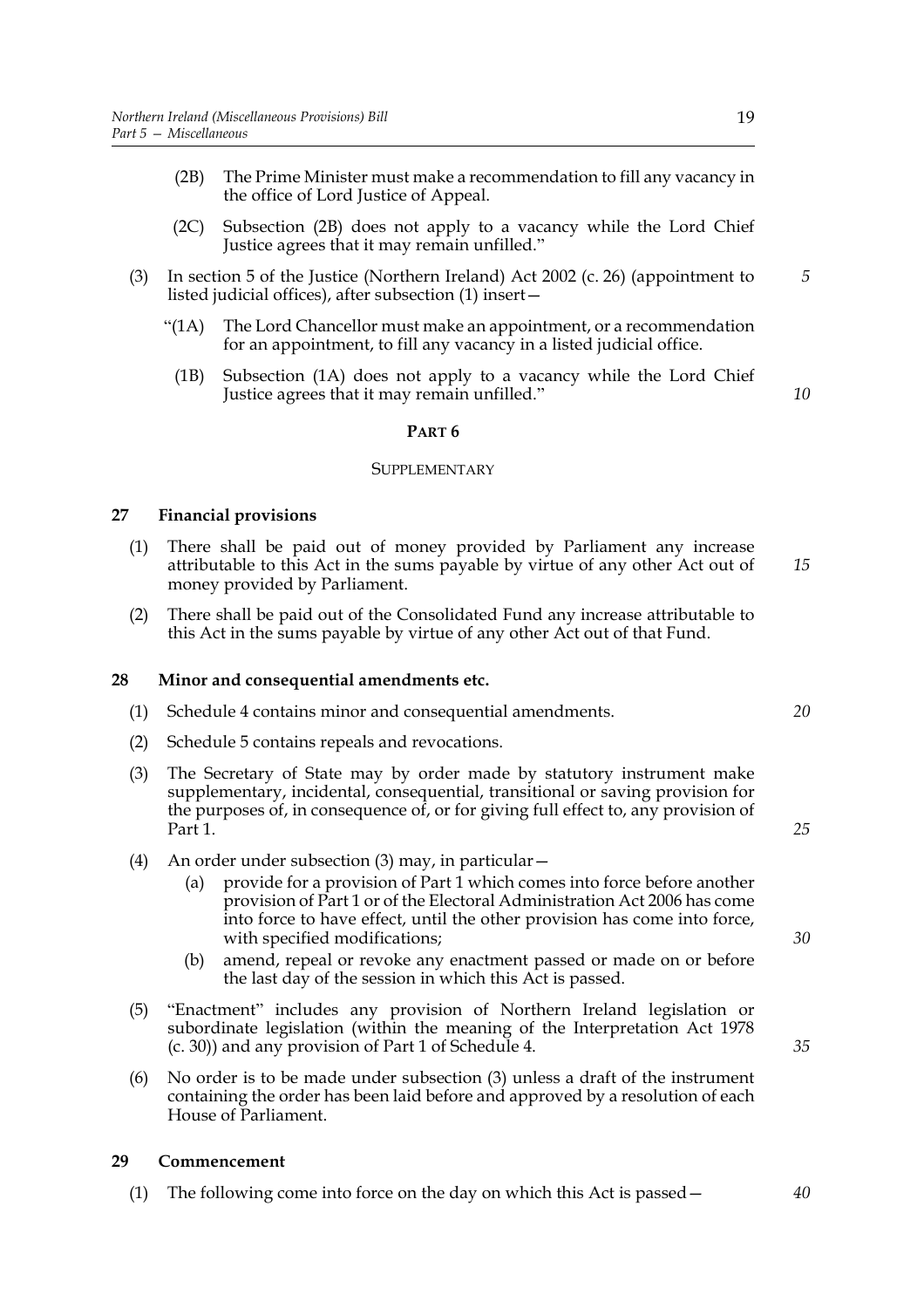- (a) section 1;
- (b) section 10;
- (c) section 21;
- (d) section 22;
- (e) section 23;
- (f) section 25;
- (g) section 26;
- (h) section 27;
- (i) section 28(3) to  $(6)$ ;
- (j) this section;
- (k) section 30;
- (l) section 31.
- (2) Part 3 (apart from section 10, but including Schedule 1) comes into force as mentioned in section 10(2).
- (3) Subject to subsection (4), the other provisions of this Act come into force on such day as the Secretary of State may appoint by order made by statutory instrument. *15*
- (4) Any repeals or revocations in Schedule 5 come into force in the same way as any provision of this Act to which they relate.
- (5) Different days may be appointed under subsection (3) for different purposes. *20*
- (6) The Secretary of State may by order made by statutory instrument make transitory or transitional provision or savings in connection with the coming into force of any provision of this Act.

#### **30 Extent**

- (1) The extent of any amendment or repeal made by this Act is the same as that of the enactment amended or repealed. *25*
- (2) But the amendments and repeals made by Schedule 3 (and Schedule 5 so far as relating to that Schedule) extend to England and Wales and Northern Ireland only.

#### **31 Short title**

*30*

This Act may be cited as the Northern Ireland (Miscellaneous Provisions) Act 2006.

*10*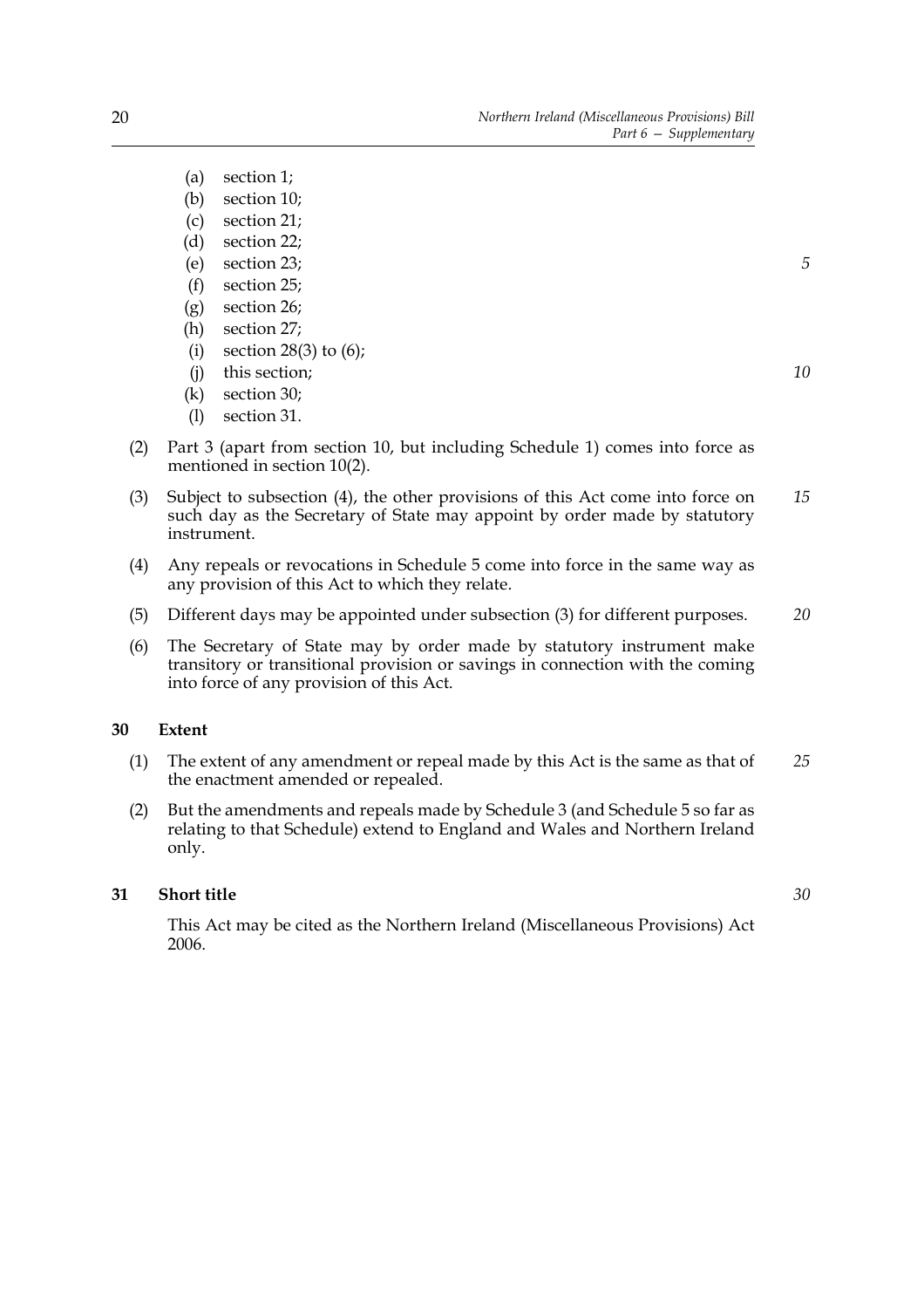### SCHEDULES

#### SCHEDULE 1 Section 14

MODIFICATIONS OF 2000 ACT

*Duty of Commission to verify donation reports and not to disclose their contents*

1 After section 71C of the 2000 Act (as inserted by section 12) insert—

#### **"71D Duty to verify donation reports**

- (1) The Commission must take such steps as are prescribed for the purpose of verifying the information given in Northern Ireland reports.
- (2) "Northern Ireland report" means a report to the Commission which— *10*
	- (a) is prepared by a Northern Ireland recipient, and
	- (b) contains, or purports to contain, information required to be given by Schedule 6 or 7.

#### **71E Duty not to disclose contents of donation reports**

- (1) A person who is or has been a member or employee of the Commission must not disclose any information which—
	- (a) relates to a donation received by a Northern Ireland recipient, and
	- (b) has been obtained by the Commission in the exercise of their functions under this Part, *20*

except in the following cases.

- (2) Such information may be disclosed, for the purpose of verifying information given in a Northern Ireland report,—
	- (a) to a member or employee of the Commission, or
	- (b) to such bodies as may be prescribed.
- (3) Such information may be disclosed for the purposes of any criminal or civil proceedings.
- (4) Such information may be disclosed in accordance with any prescribed requirements if it relates to a donation which the Commission believe, on reasonable grounds, was a donation required to be dealt with in accordance with section 56(2) (donations from impermissible and unidentifiable donors). *30*
- (5) A person who contravenes subsection (1) is guilty of an offence."
- 2 In Schedule 20 to the 2000 Act (penalties), after the entry relating to section *35*

*15*

*5*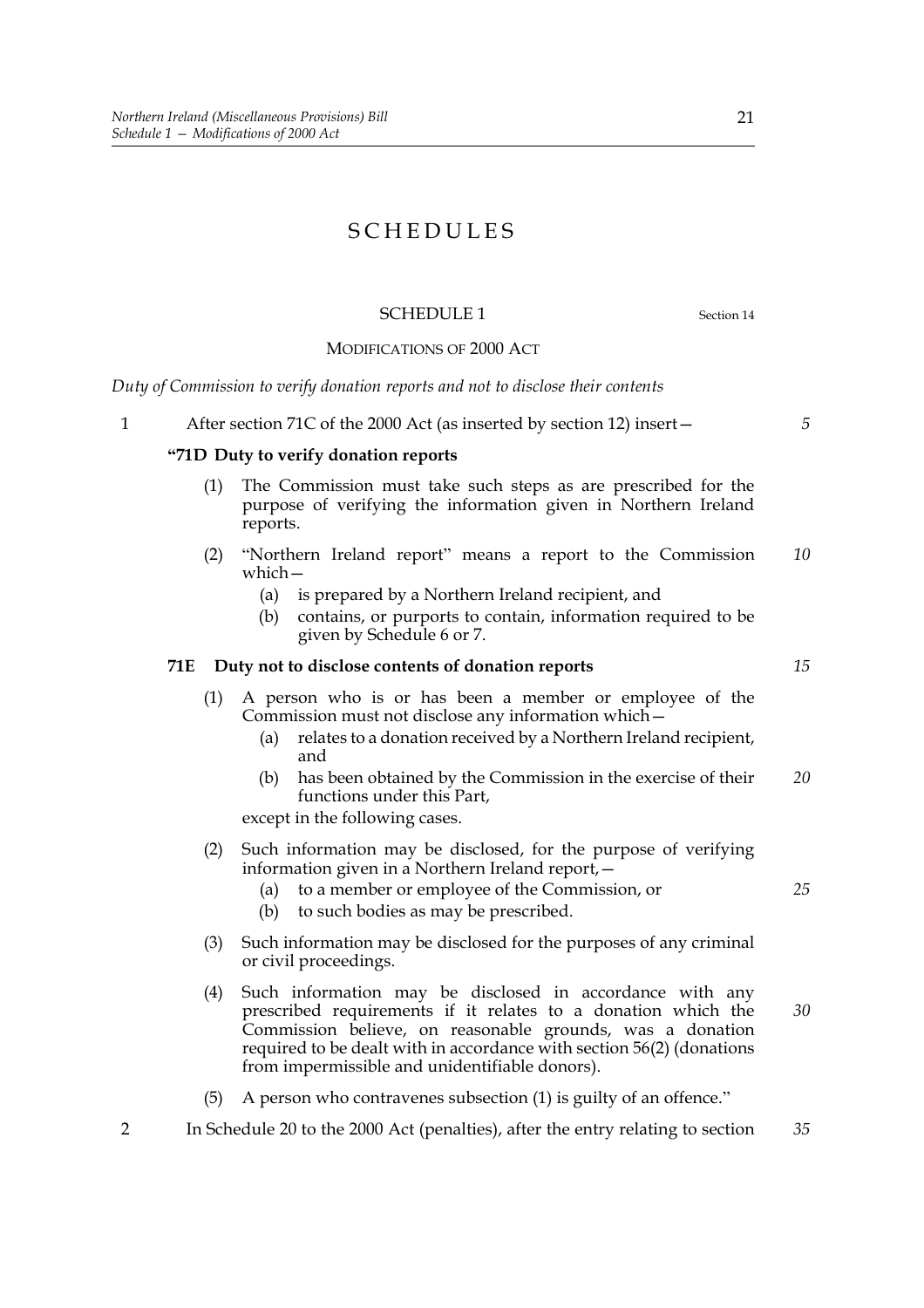| $68(5)$ insert $-$               |        |                                                                                                                |   |
|----------------------------------|--------|----------------------------------------------------------------------------------------------------------------|---|
| "Section<br>Northern<br>reports) | 71E(5) | (disclosing   On summary conviction in<br>Ireland donation England and Wales: statutory<br>maximum or 51 weeks |   |
|                                  |        | summary conviction<br>On<br>elsewhere: statutory maximum or<br>6 months"                                       | 5 |

*No rights to inspect etc. register so far as it relates to donations to Northern Ireland recipients*

- 3 In section 149 of the 2000 Act (inspection of Commission's registers etc.), after subsection (7) insert—
	- "(8) Subsections (2) to (4) do not apply to so much of the register maintained under section 69 as concerns donations to a Northern Ireland recipient.
	- (9) "Northern Ireland recipient" has the same meaning as in Chapter 6 of Part 4."

| ٧ | ٠<br>I<br>٠<br>۰.<br>۹<br>٧ |
|---|-----------------------------|
|   |                             |

*10*

### SCHEDULE 2 Section 16 DEPARTMENT WITH POLICING AND JUSTICE FUNCTIONS

The Schedule inserted after Schedule 4 to the 1998 Act is as follows—

#### "SCHEDULE 4A Section 21A

#### DEPARTMENT WITH POLICING AND JUSTICE FUNCTIONS

#### PART 1

#### DEPARTMENT IN THE CHARGE OF TWO MINISTERS

*Introduction*

- 1 (1) This Part of this Schedule has effect in relation to a Northern Ireland department—
	- (a) the functions of which consist wholly or mainly of devolved policing and justice functions; and
	- (b) in relation to which an Act of the Assembly provides, by virtue of section 21A(3), for it to be in the charge of two Northern Ireland Ministers acting jointly (the "relevant Ministers").
	- (2) In this paragraph "devolved policing and justice function" has the same meaning as in section 21A (see subsections (6) and (7) of that section).

*25*

*30*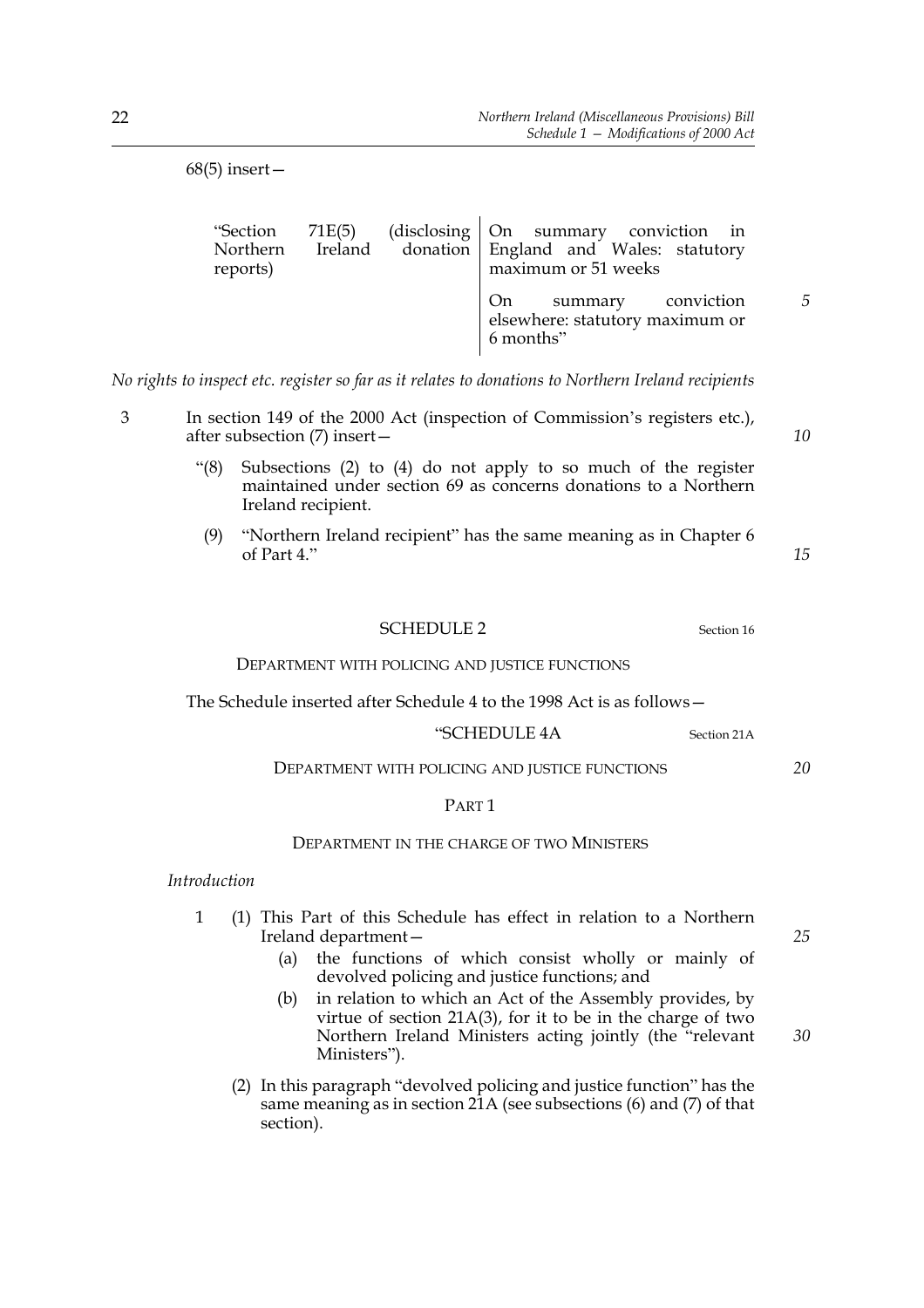*Modifications of section 17*

- 2 (1) Section 17 (Ministerial offices) has effect subject to the following modifications.
	- (2) Subsection (3) has effect subject to the provision of the Act of the Assembly referred to in paragraph 1(1)(b).
	- (3) The Ministerial offices held by the relevant Ministers (the "relevant Ministerial offices") are to count as a single Ministerial office for the purposes of subsection (4).

*Section 18 not to apply to relevant Ministers*

- 3 (1) Section 18 (Northern Ireland Ministers) shall not apply in relation  $to-$ *10*
	- (a) the relevant Ministers; or
	- (b) the relevant Ministerial offices,

and paragraph 4 shall apply instead.

- (2) But the references to Ministerial offices in— *15*
	- (a) subsection  $(1)(c)$  and  $(d)$  of section 18; and
	- (b) subsection (5) of that section (in the definition of M),

shall be taken to include the relevant Ministerial offices.

*Provisions relating to relevant Ministers*

- 4 (1) Where any of the conditions in paragraphs (a) to (e) of section  $18(1)$  is satisfied  $-$ *20*
	- (a) the relevant Ministers shall (if holding office at the time) cease to hold office; and
	- (b) the relevant Ministerial offices shall be filled by applying sub-paragraphs (3) to (6) within a period specified in standing orders. *25*
	- (2) The relevant Ministerial offices shall be filled by applying subparagraphs  $(3)$  to  $(6)$  before section 18(2) to  $(6)$  is applied in relation to the other Ministerial offices.
	- (3) The First Minister and the deputy First Minister acting jointly shall nominate two members of the Assembly to hold the relevant Ministerial offices. *30*
	- (4) The nomination shall not take effect unless it is approved by a resolution of the Assembly passed with the support of—
		- (a) a majority of the members voting on the motion for the resolution; *35*
		- (b) a majority of the designated Nationalists voting; and
		- (c) a majority of the designated Unionists voting.
	- $(5)$  If  $-$ 
		- (a) the nomination does not take effect within a period specified in standing orders; or *40*
		- (b) the nominated persons do not take up the offices for which they have been nominated within that period,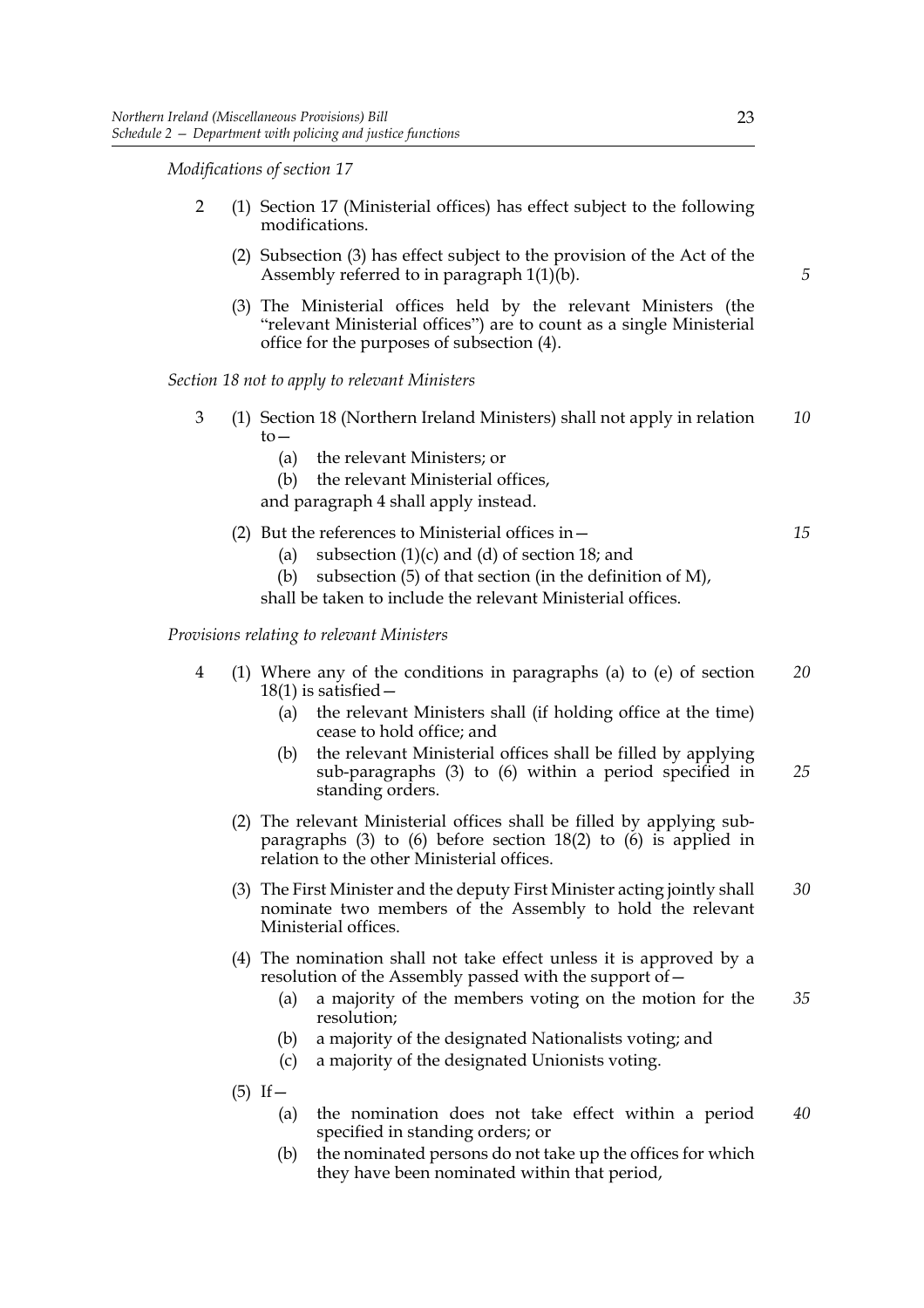a further nomination of two members of the Assembly shall be made under sub-paragraph (3).

- (6) Sub-paragraphs (3) to (5) shall be applied as many times as may be necessary to secure that the relevant Ministerial offices are filled.
- (7) The holding of office as First Minister or deputy First Minister shall not prevent a person being nominated to hold a relevant Ministerial office.
- (8) The relevant Ministers—
	- (a) shall not take up office until each of them has affirmed the terms of the pledge of office; and
	- (b) must take up office at the same time as each other.
- (9) A relevant Minister shall cease to hold office if  $-$ 
	- (a) he resigns by notice in writing to the First Minister and the deputy First Minister;
	- (b) he ceases to be a member of the Assembly otherwise than by virtue of a dissolution; or *15*
	- (c) he is dismissed by the First Minister and the deputy First Minister acting jointly and the Presiding Officer is notified of his dismissal.
- (10) If either of the relevant Ministers ceases to hold office at any time, otherwise than by virtue of sub-paragraph  $(1)$  -*20*
	- (a) the other shall also cease to hold office at that time; and
	- (b) the relevant Ministerial offices shall be filled by applying sub-paragraphs (3) to (6) within a period specified in standing orders.
- (11) Where—
	- (a) the Assembly has resolved under section 30(2) that a political party does not enjoy its confidence; and
	- (b) the party's period of exclusion under that provision has not come to an end,

no member of that party may be nominated under sub-paragraph (3).

#### (12) Where—

- (a) the Secretary of State has given a direction under section 30A(5) in respect of a political party; and
- (b) the party's period of exclusion under that provision has not come to an end,

no member of that party may be nominated under sub-paragraph (3).

(13) In this paragraph, a reference to a period of exclusion under any provision is, in the case of a period of exclusion under that provision which has been extended, a reference to that period as extended. *40*

*35*

*25*

*30*

*5*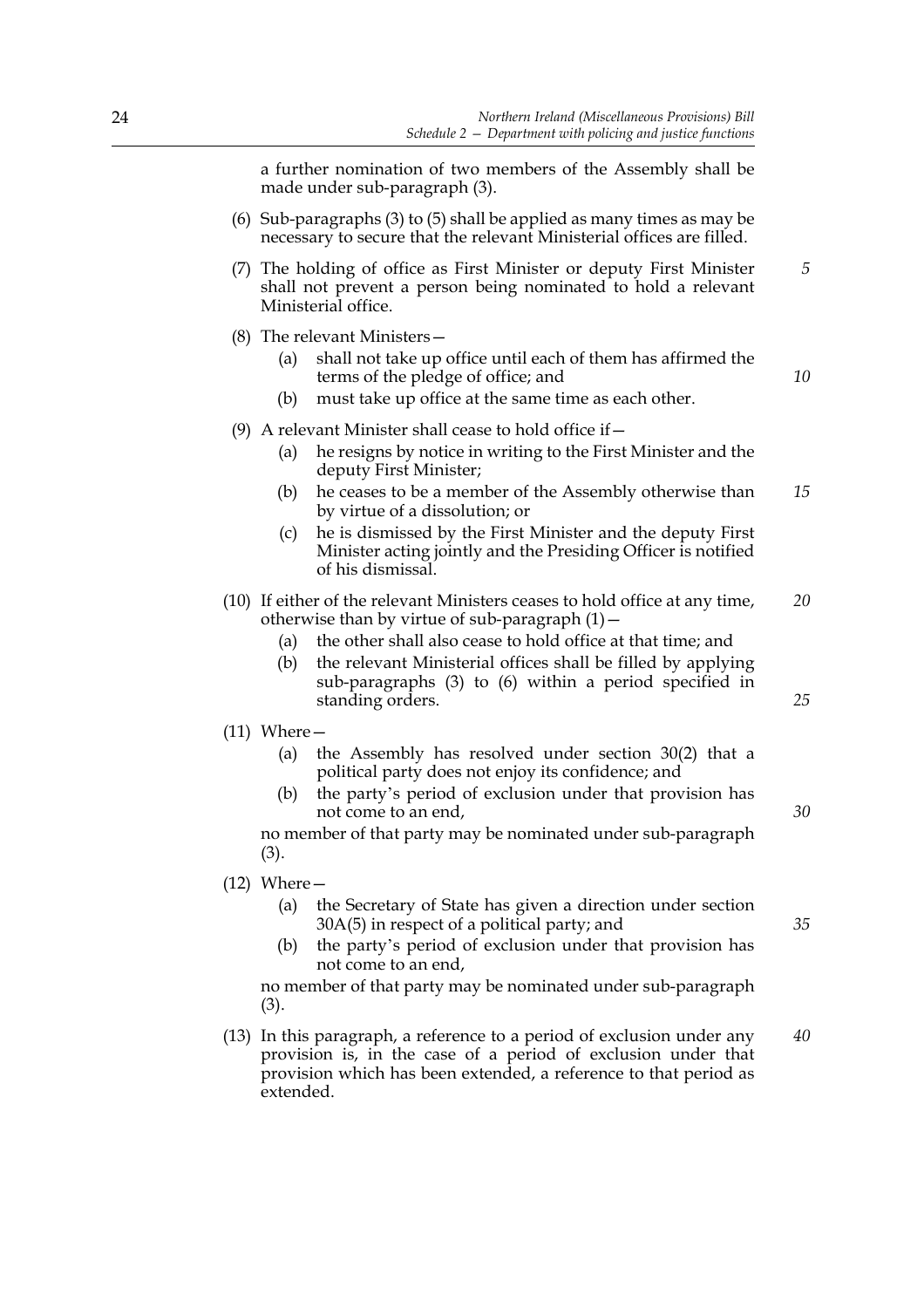#### PART 2

#### DEPARTMENT WITH ROTATION BETWEEN MINISTER AND JUNIOR MINISTER

#### *Introduction*

- 5 (1) This Part of this Schedule has effect in relation to a Northern Ireland department—
	- (a) the functions of which consist wholly or mainly of devolved policing and justice functions; and
	- (b) in relation to which an Act of the Assembly provides, by virtue of section  $21A(4)$  –
		- (i) for it to be in the charge of a Northern Ireland Minister (the "relevant Minister") who is supported by a junior Minister (the "relevant junior Minister"); and *10*
		- (ii) for the persons holding those offices to rotate at intervals determined by or under the Act.
	- (2) In this paragraph "devolved policing and justice function" has the same meaning as in section 21A (see subsections (6) and (7) of that section).

*Section 18 not to apply to relevant Minister*

- 6 (1) Section 18 (Northern Ireland Ministers) shall not apply in relation  $to-$ *20*
	- (a) the relevant Minister; or
	- (b) the Ministerial office held by the relevant Minister (the "relevant Ministerial office"),

and paragraph 8 shall apply instead.

- (2) But the references to Ministerial offices in—
	- (a) subsection  $(1)(c)$  and  $(d)$  of section 18; and
	- (b) subsection  $(5)$  of that section (in the definition of M),
	- shall be taken to include the relevant Ministerial office.
- (3) And the junior Ministerial office held by the relevant junior Minister (the "relevant junior Ministerial office") shall be taken to be a Ministerial office for the purposes of subsection (5) of that section. *30*

*Certain provisions of section 19 not to apply to relevant junior Minister*

- 7 (1) The provisions of section 19 (junior Ministers) specified in subparagraph (2) shall not apply in relation to— *35*
	- (a) the relevant junior Minister; or
	- (b) the relevant junior Ministerial office,

and paragraph 8 shall apply instead.

- (2) Those provisions are—
	- (a) so much of subsection  $(1)(a)$  as relates to the procedures for the appointment of persons as junior Ministers;

*5*

*15*

*25*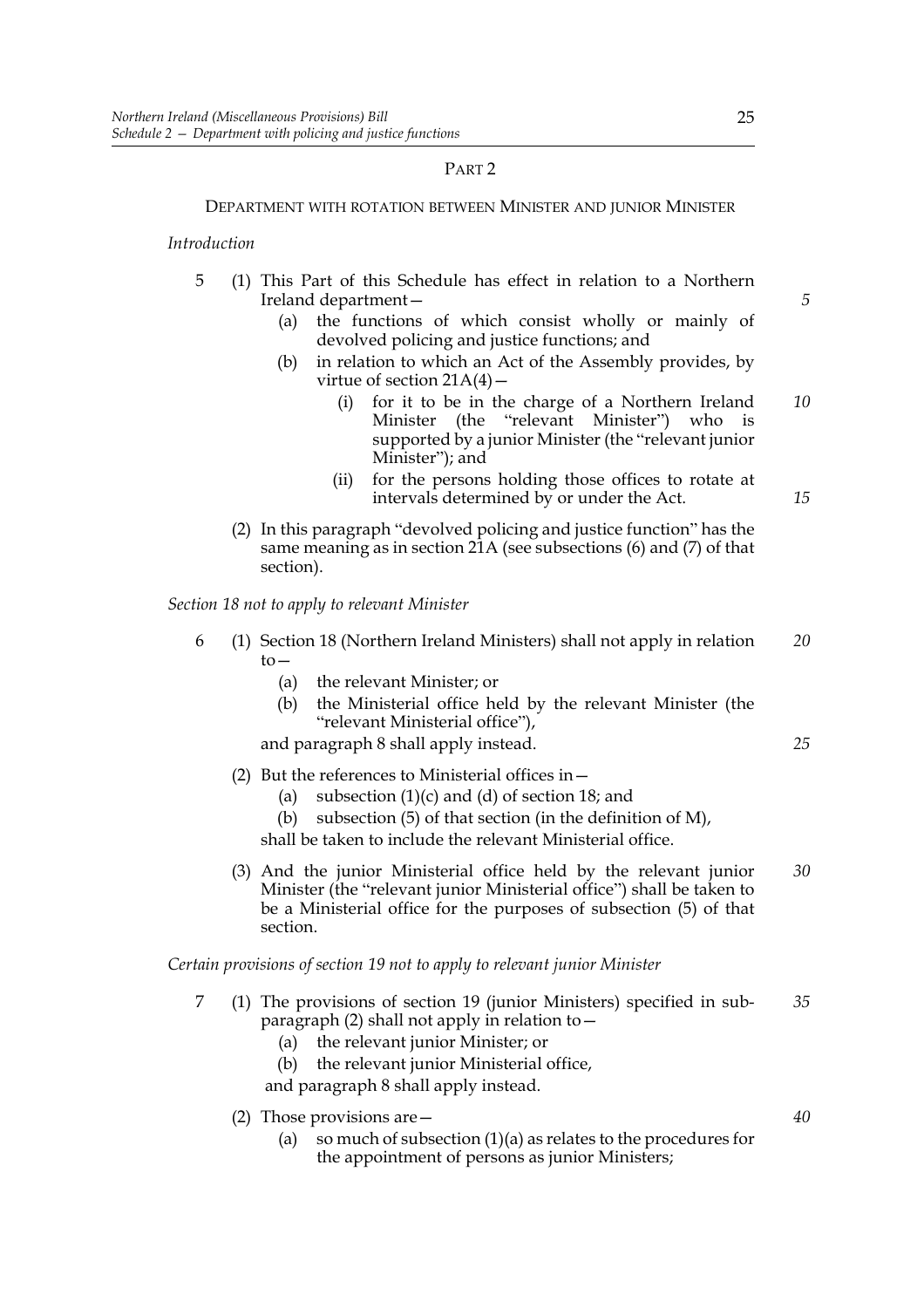- (b) subsection (2) (so that, in particular, the relevant junior Ministerial office shall not count for the purposes of any formulae or other rules mentioned in that subsection);
- (c) subsection (3); and
- (d) subsection (5).

*Provisions relating to relevant Minister and relevant junior Minister*

- 8 (1) Where any of the conditions in paragraphs (a) to (e) of section  $18(1)$  is satisfied  $-$ 
	- (a) the relevant Minister and the relevant junior Minister shall (if holding office at the time) cease to hold office; and
	- (b) the relevant Ministerial office and the relevant junior Ministerial office shall be filled by applying subparagraphs (3) to (6) within a period specified in standing orders.
	- (2) The relevant Ministerial office and the relevant junior Ministerial office shall be filled by applying sub-paragraphs  $(3)$  to  $(6)$  -*15*
		- (a) before section 18(2) to (6) is applied in relation to the other Ministerial offices; and
		- (b) before the procedures specified in any determination under section 19 are applied in relation to the other junior Ministerial offices. *20*
	- (3) The First Minister and the deputy First Minister acting jointly shall nominate—
		- (a) a member of the Assembly to hold the relevant Ministerial office; and
		- (b) a member of the Assembly to hold the relevant junior Ministerial office.
	- (4) The nomination shall not take effect unless it is approved by a resolution of the Assembly passed with the support of  $-$ 
		- (a) a majority of the members voting on the motion for the resolution; *30*
		- (b) a majority of the designated Nationalists voting; and
		- (c) a majority of the designated Unionists voting.
	- $(5)$  If
		- (a) the nomination does not take effect within a period specified in standing orders; or *35*
		- (b) the nominated persons do not take up the offices for which they have been nominated within that period,

a further nomination of two members of the Assembly shall be made under sub-paragraph (3).

- (6) Sub-paragraphs (3) to (5) shall be applied as many times as may be necessary to secure that the relevant Ministerial office and the relevant junior Ministerial office are filled.
- (7) The holding of office as First Minister or deputy First Minister shall not prevent a person being nominated to hold— (a) the relevant Ministerial office; or

*5*

*10*

*25*

*40*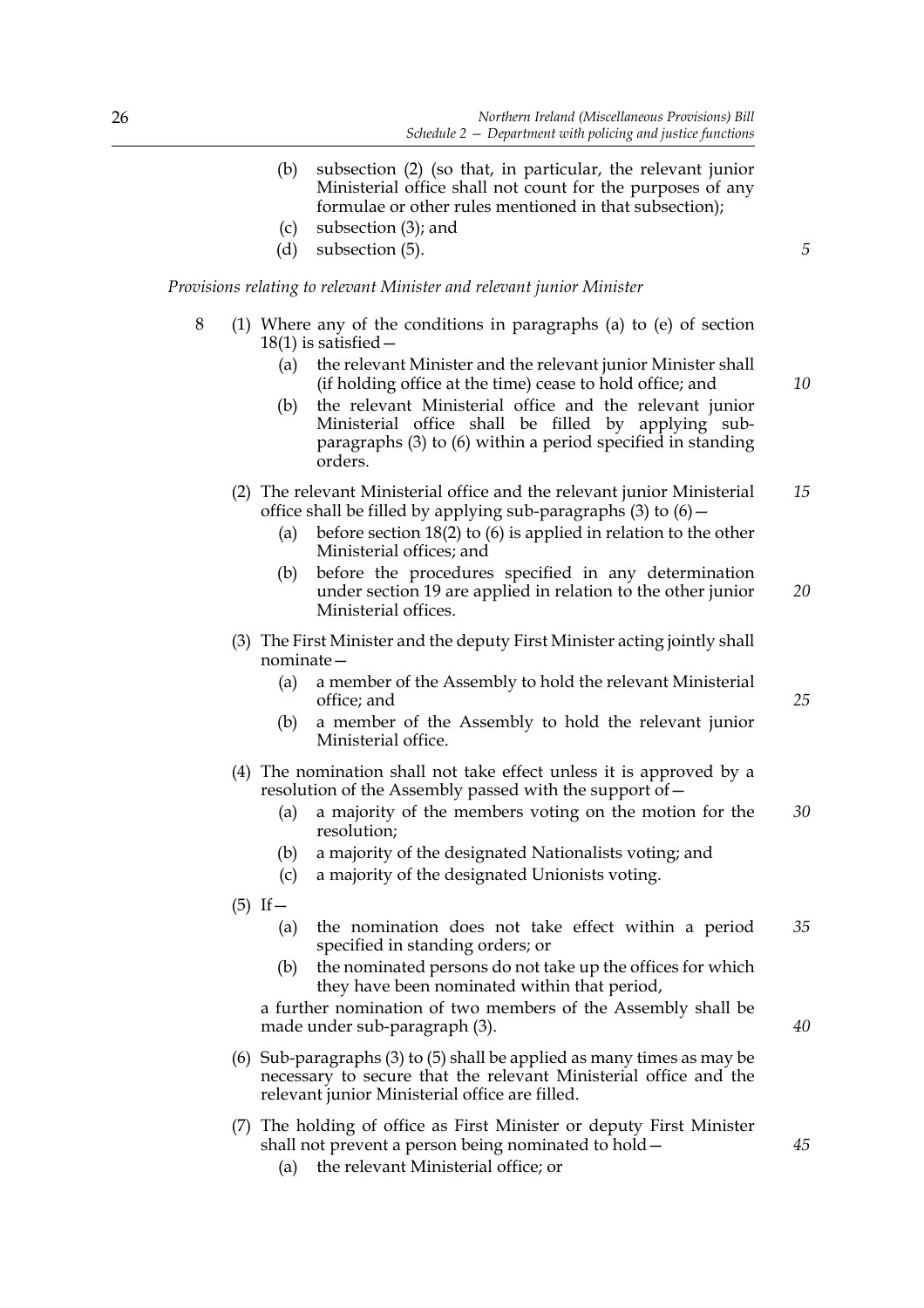- (8) The relevant Minister and the relevant junior Minister—
	- (a) shall not take up office until each of them has affirmed the terms of the pledge of office; and
	- (b) must take up office at the same time as each other.
- (9) The relevant Minister or the relevant junior Minister shall cease to hold office if—
	- (a) he resigns by notice in writing to the First Minister and the deputy First Minister;
	- (b) he ceases to be a member of the Assembly otherwise than by virtue of a dissolution; or *10*
	- (c) he is dismissed by the First Minister and the deputy First Minister acting jointly and the Presiding Officer is notified of his dismissal.
- (10) Sub-paragraph (11) applies if the relevant Minister or the relevant junior Minister ceases to hold office at any time, otherwise than— *15*
	- (a) by virtue of sub-paragraph (1); or
	- (b) by virtue of the rotation of the persons holding those offices in accordance with provision referred to in paragraph 5(1)(b)(ii).
- (11) Where this sub-paragraph applies—
	- (a) the other shall also cease to hold office at that time; and
	- (b) the relevant Ministerial office and the relevant junior Ministerial office shall be filled by applying subparagraphs (3) to (6) within a period specified in standing orders. *25*
- (12) Where—
	- (a) the Assembly has resolved under section 30(2) that a political party does not enjoy its confidence; and
	- (b) the party's period of exclusion under that provision has not come to an end, *30*

no member of that party may be nominated under sub-paragraph (3).

- (13) Where—
	- (a) the Secretary of State has given a direction under section 30A(5) in respect of a political party; and *35*
	- (b) the party's period of exclusion under that provision has not come to an end,

no member of that party may be nominated under sub-paragraph (3).

(14) In this paragraph, a reference to a period of exclusion under any provision is, in the case of a period of exclusion under that provision which has been extended, a reference to that period as extended.

*5*

*20*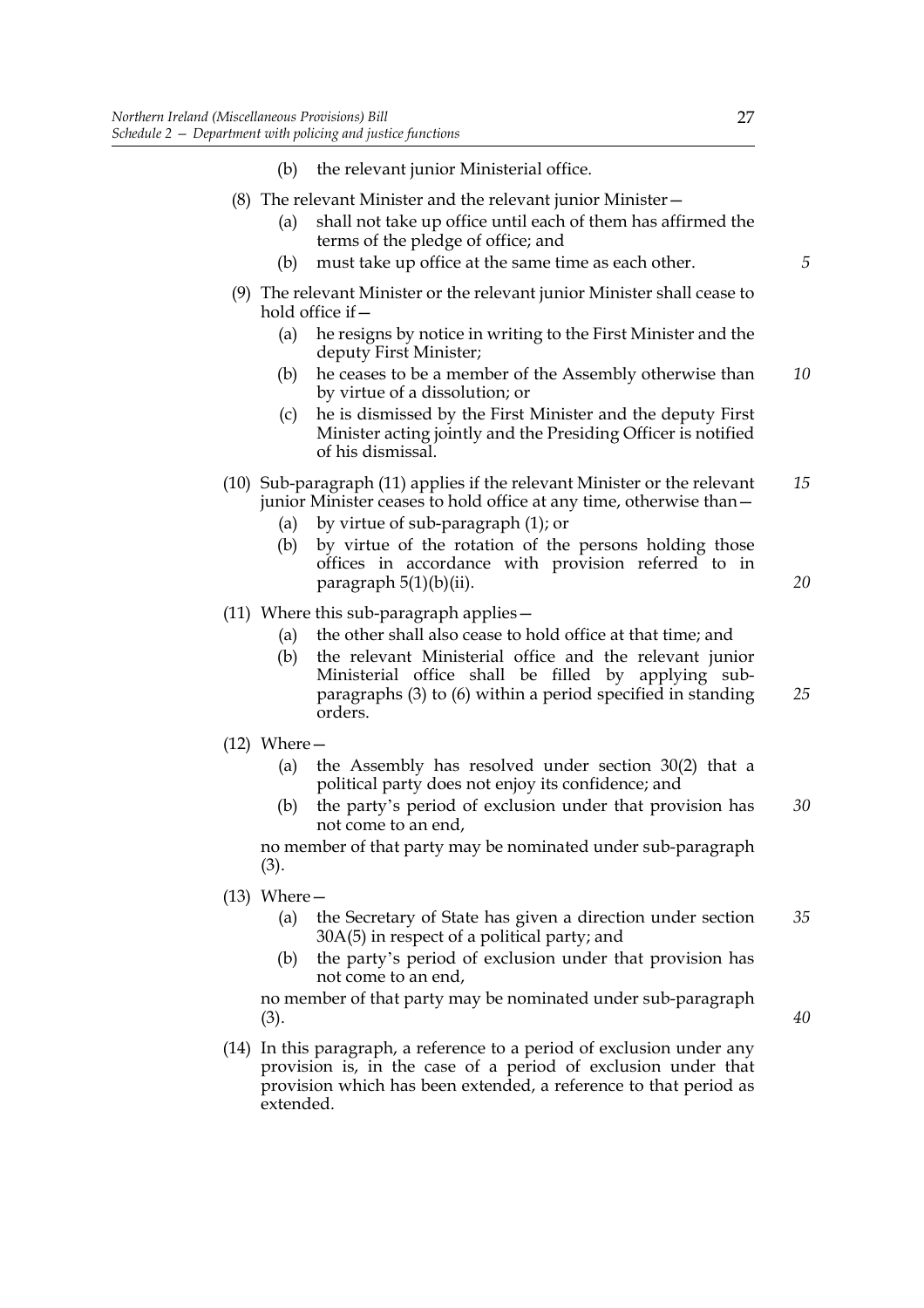#### PART 3

#### POWER TO MAKE FURTHER MODIFICATIONS

- 9 (1) Her Majesty may by Order in Council make such further modifications of any enactment (whenever passed or made) as appear to Her Majesty to be necessary or expedient—
	- (a) in consequence of, or
	- (b) for giving full effect to,

an Act of the Assembly which makes provision of the kind mentioned in section  $21\text{\AA}(3)$  or (4).

(2) No recommendation shall be made to Her Majesty to make an Order under this paragraph unless a draft of it has been laid before and approved by resolution of each House of Parliament." *10*

#### SCHEDULE 3 Section 24

EXTENSION TO NORTHERN IRELAND OF PROVISIONS OF SOCAP 2005

#### *Introduction*

| Amend the Serious Organised Crime and Police Act 2005 (c. 15) as follows. |
|---------------------------------------------------------------------------|
|---------------------------------------------------------------------------|

*Director of Public Prosecutions for Northern Ireland to be an Investigating Authority*

- 2 (1) Amend section 60 (investigatory powers of DPP etc.) as follows.
	- (2) In subsection (1), at the end of paragraph (c) insert "and (d) the Director of Public Prosecutions for Northern Ireland,". *20*
	- (3) After subsection (4) insert—
		- "(4A) The Director of Public Prosecutions for Northern Ireland may, to such extent as he may determine, delegate the exercise of his powers under this Chapter to a Public Prosecutor."
	- (4) In subsection (5), at the end of paragraph (c) insert ", or (d) the Director of Public Prosecutions for Northern Ireland."
	- (5) In subsection (6), for "or (4)" substitute ", (4) or  $(4A)$ ".

Northern Ireland);".

*Offences to which Chapter 1 of Part 2 applies to include certain Northern Ireland offences*

- 3 (1) Amend section 61 (offences to which Chapter 1 of Part 2 applies) as follows.
	- (2) In subsection (1), after paragraph (b) insert— "(ba) any offence listed in Schedule 5 to that Act (lifestyle offences:
	- (3) In subsection (1)(e), after "1968 (c. 60)" insert "or section 17 of the Theft Act (Northern Ireland) 1969".
	- (4) In subsection (1)(f), after "1981 (c. 47)" insert "or Article 3 of the Criminal Attempts and Conspiracy (Northern Ireland) Order 1983". *35*

*15*

*5*

*25*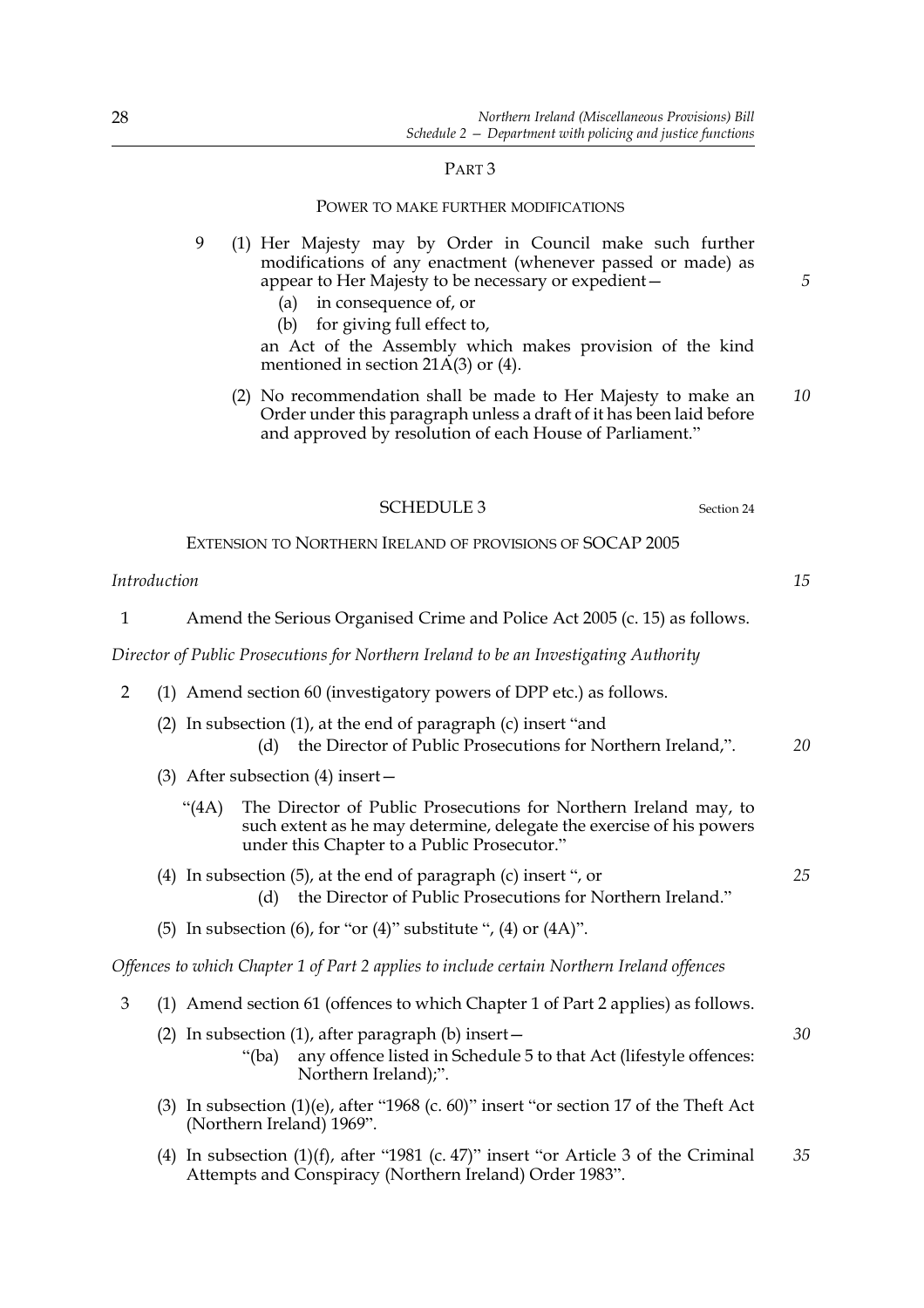- (5) In subsection  $(1)(g)$ , after "1977 (c. 45)" insert "or Article 9 of the Criminal Attempts and Conspiracy (Northern Ireland) Order 1983".
- (6) In subsection (2)(b), after "1968 (c. 60)" insert "or section 17 of the Theft Act (Northern Ireland) 1969".
- (7) In subsection (4), after "Wales" (in both places) insert "or Northern Ireland". *5*

*Member of staff of SOCA not to be "appropriate person" in application of Chapter to Northern Ireland*

4 In section 62 (disclosure notices), in subsection (2), at the end insert— "But in the application of this Chapter to Northern Ireland, this subsection has effect as if paragraph (b) were omitted."

*Restrictions on requiring information etc.: modification for Northern Ireland*

5 In section 64 (restrictions on requiring information etc.), in subsection (5), after "1984 (c. 60)" insert "or, in relation to Northern Ireland, Article 13 of the Police and Criminal Evidence (Northern Ireland) Order 1989".

*Restrictions on use of statements: modification for Northern Ireland*

- 6 In section 65 (restrictions on use of statements), in subsection (2), at the end of paragraph (c) insert ", or
	- (d) for an offence under Article 10 of the Perjury (Northern Ireland) Order 1979 (false statements made otherwise than on oath)."

*Power to enter and seize documents: applications for warrants in Northern Ireland*

- 7 In section 66 (power to enter and seize documents), after subsection (10) insert—
	- "(11) In the application of this section to Northern Ireland—
		- (a) subsection (1) has effect as if, for the words from the beginning to "laid", there were substituted "A lay magistrate may issue a warrant under this section if, on complaint on oath made"; and *25*
		- (b) subsections  $(1)(a)$  and  $(3)(b)$  have effect as if, for "in the information", there were substituted "in the complaint"."

*Offences in connection with disclosure notices etc.: modification of penalties*

- 8 In section 67 (offences in connection with disclosure notices or search warrants), after subsection (6) insert—
	- "(7) In the application of this section to Northern Ireland—
		- (a) the reference to 51 weeks in subsection  $(4)(a)$  is to be read as a reference to 6 months; and *35*
		- (b) the reference to 12 months in subsection  $(5)(b)$  is to be read as a reference to 6 months."

29

*20*

*15*

*10*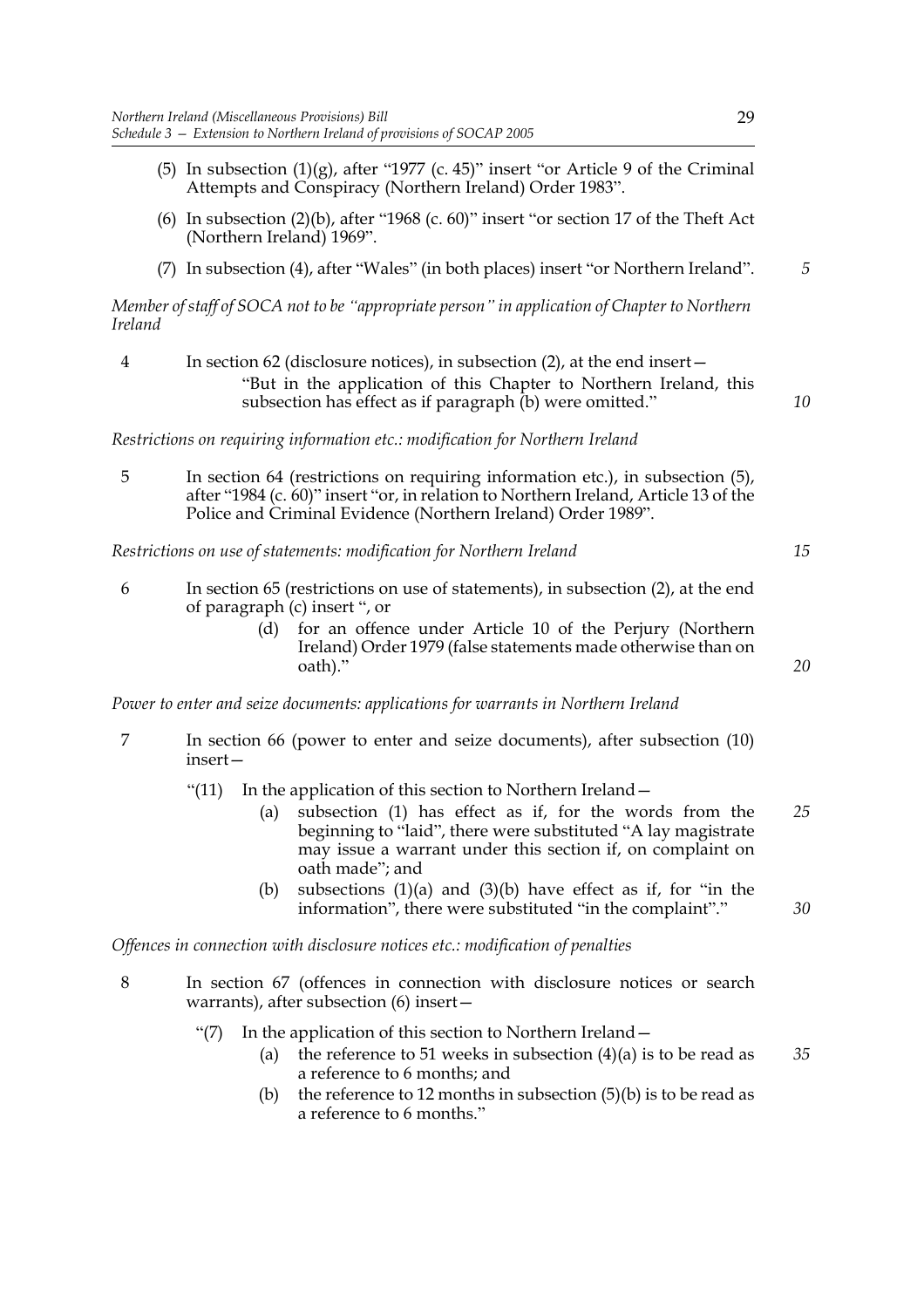*Extension to Northern Ireland of sections 60 to 67, 69 and 70 of SOCAP 2005*

9 In section 179 (short title and extent), in subsection (5)(b), for "68, 71" substitute "60".

#### SCHEDULE 4 Section 28(1)

MINOR AND CONSEQUENTIAL AMENDMENTS

#### PART 1

#### REGISTRATION OF ELECTORS

*Electoral Law Act (Northern Ireland) 1962 (c. 14 (N. I.))*

- 1 (1) Amend Schedule 5 (local elections rules) as follows.
	- (2) In rule 26 (equipment of polling stations), after paragraph (3) insert—
		- "(3ZA) The reference in paragraph (3)(c) to the copies of the register of electors includes a reference to copies of any notices issued in respect of alterations to the register under section 13BA(9) of the 1983 Act.
			- (3ZB) In this Schedule "section 13BA(9) of the 1983 Act" means section 13BA(9) of the Representation of the People Act 1983 (as applied by Schedule 1 to the Elected Authorities (Northern Ireland) Act  $1989$ ." *15*
	- (3) In rule 34 (voting procedure), after paragraph (1) insert—
		- "(1A) In the case of an elector who is added to the register in pursuance of a notice issued under section 13BA(9) of the 1983 Act, paragraph (1) is modified as follows— *20*
			- (a) in sub-paragraph (b), for "copy of the register of electors" substitute "copy of the notice issued under section 13BA(9) of the 1983 Act";
			- (b) in sub-paragraph (d), for "in the register of electors" substitute "on the copy of the notice issued under section 13BA(9) of the 1983 Act"."
	- (4) In rule 35 (votes marked by presiding officer), after paragraph (5) insert—
		- "(6) In the case of a person in respect of whom a notice has been issued under section 13BA(9) of the 1983 Act, paragraph (3) applies as if for "on the register of electors of every voter" there were substituted "relating to every voter in respect of whom a notice has been issued under section 13BA(9) of the 1983 Act"." *30*

#### (5) In rule 36 (voting by persons with disabilities), after paragraph (4) insert—

 "(4A) In the case of a person in respect of whom a notice has been issued under section 13BA(9) of the 1983 Act, paragraph (4) applies as if for "in the register of electors of every voter" there were substituted "relating to every voter in respect of whom a notice has been issued under section 13BA(9) of the 1983 Act"."

*10*

*5*

*25*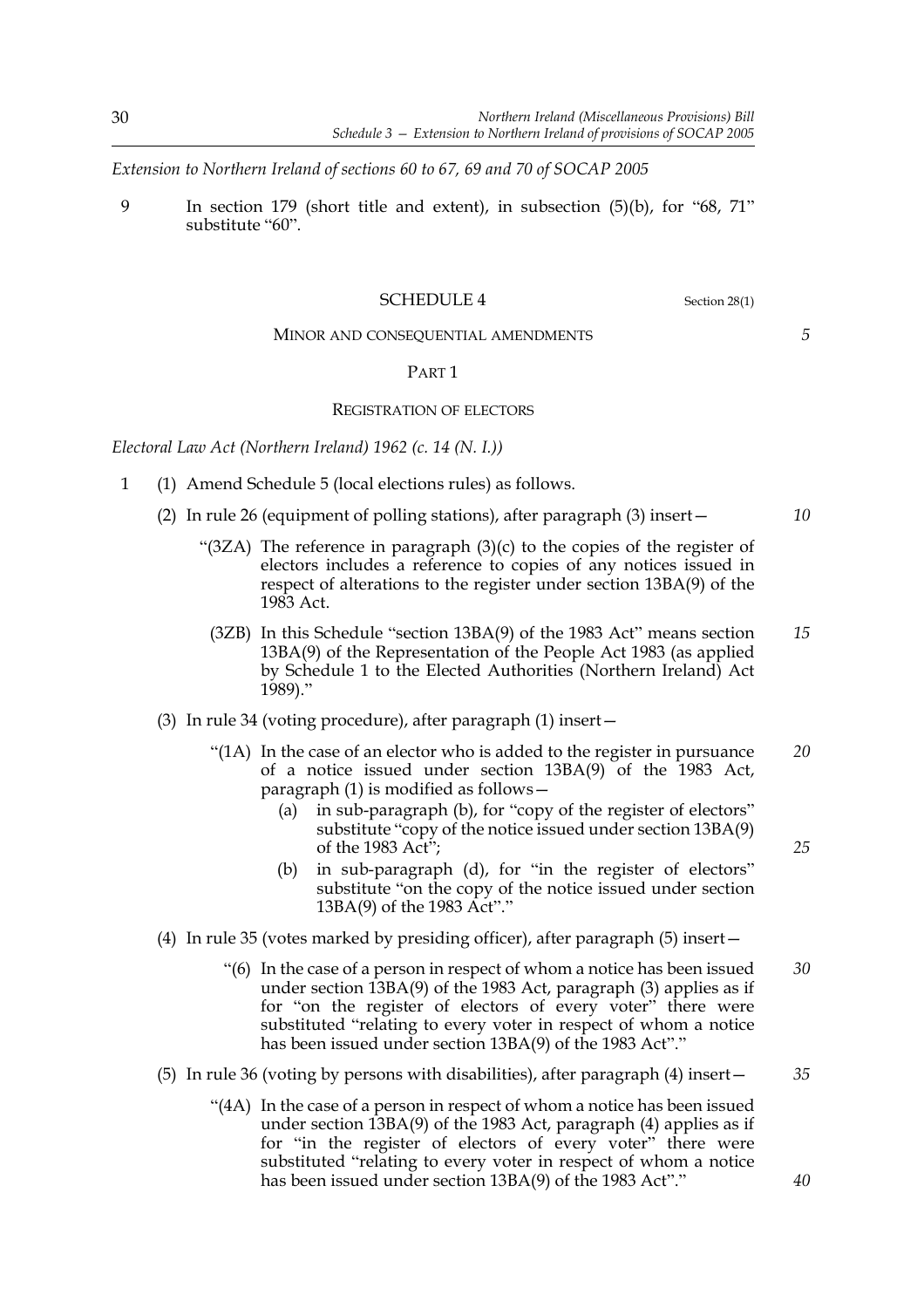- (6) In rule 37 (tendered ballot papers), after paragraph (4) insert—
	- "(4A) This rule applies in the case of a person in respect of whom a notice has been issued under section 13BA(9) of the 1983 Act as if -
		- (a) in paragraphs  $(1)(a)$ ,  $(1A)(a)$  and  $(1D)(a)$ , for "named on the register" there were substituted "in respect of whom a notice under section 13BA(9) of the 1983 Act has been issued";
		- (b) in paragraph (5)(b), for "his number in the register of electors" there were substituted "the number relating to him on a notice issued under section 13BA(9) of the 1983 Act";
		- (c) in paragraph (6), for "his number on the register of electors" there were substituted "the number relating to him on a notice issued under section 13BA(9) of the 1983 Act"."

(7) After rule 39 (spoilt ballot papers) insert—

*"Correction of errors on day of poll*

- 39A The presiding officer shall keep a list of persons to whom ballot papers are delivered in consequence of an alteration to the register made by virtue of section 13BA(9) of the 1983 Act which takes effect on the day of the poll."
- (8) In rule 41 (procedure on close of poll)—
	- (a) in paragraph (1)(d), after "electors" insert "(including any marked copy notices issued under section 13BA(9) of the 1983 Act)", and
	- (b) in paragraph (1)(f), after ""unable to read"," insert "the list maintained under rule 39A,". *25*
- (9) In rule 57 (sealing up of ballot papers), in paragraph (2), after "marked copies of the register of electors" insert "(including any marked copy notices issued under section 13BA(9) of the 1983 Act)".
- (10) In rule 58 (forwarding of documents)—
	- (a) in paragraph  $(1)(c)$ , after "and the related statements," insert "the lists maintained under rule 39A,", and
	- (b) in paragraph (1)(e), after "registers" insert "(including any marked copy notices issued under section 13BA(9) of the 1983 Act)".

*Representation of the People Act 1983 (c. 2)*

- 2 In section 10, in subsection (4) (form may be either a prescribed form or a form to the same effect), at the end insert "except that, in Northern Ireland, a form prescribed for those purposes shall be used".
- 3 In section 13 (publication of registers), in subsection (5)(b), for "or 13B" substitute ", 13B or 13BA".
- 4 (1) Amend section 13A (alteration of registers) as follows.
	- (2) In subsection  $(1)(c)$ , after "56" insert "or 58".
	- (3) In subsection  $(2)(b)$ , for "section 13B $(1)$ " substitute "sections 13B $(1)$  and 13BA(1)".

*5*

*10*

*15*

*20*

*35*

*30*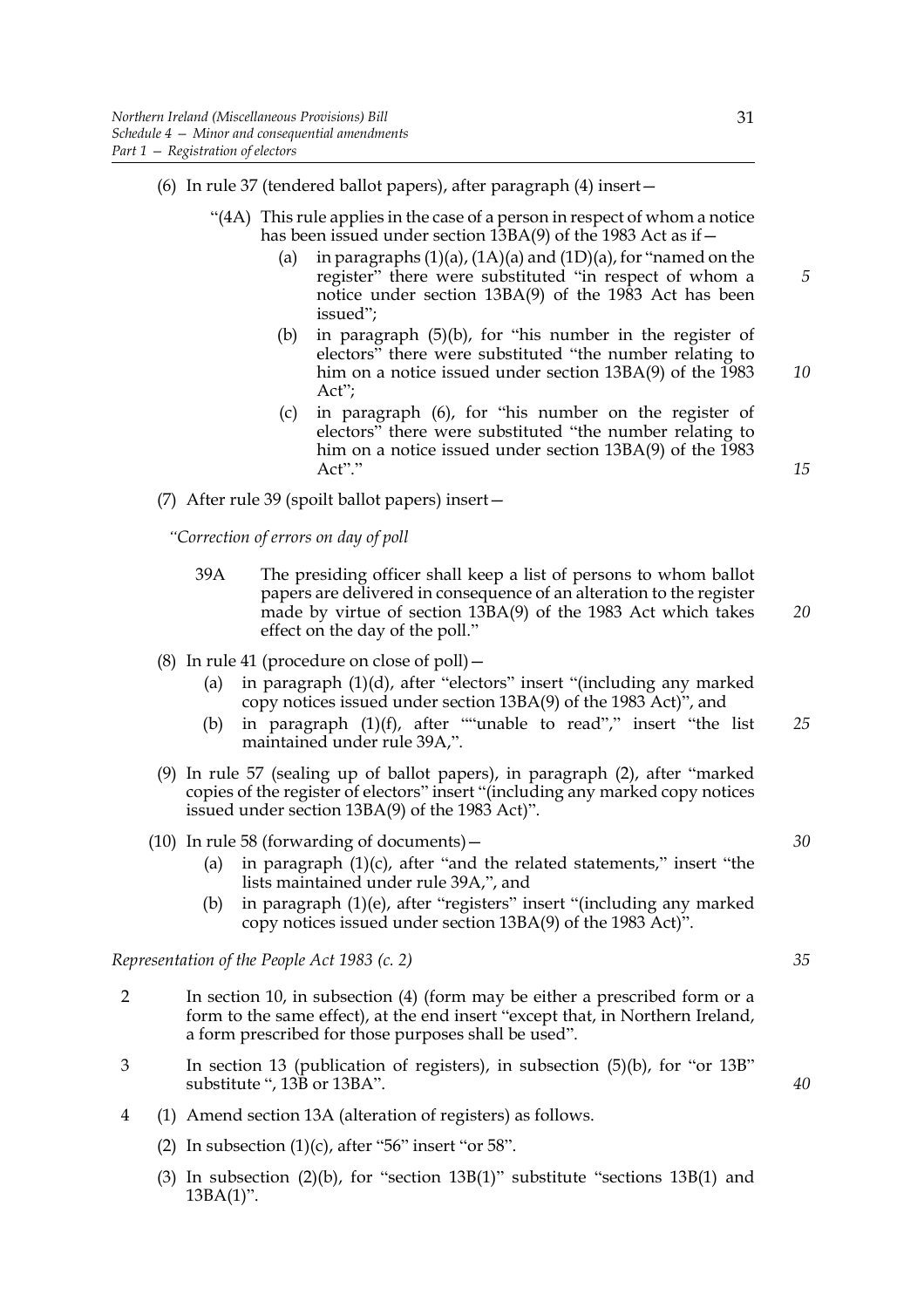- (4) In subsection (4), before "below" insert "or  $13BA(3)$ , (6) or  $(9)$ ".
- (5) In subsection (5), after "13B" insert "or 13BA".
- 5 For section 58 substitute—

#### **"58 Registration appeals: Northern Ireland**

- (1) An appeal lies to the county court  $-$ 
	- (a) from any decision under this Act of the Chief Electoral Officer for Northern Ireland on any application for registration or objection to a person's registration made to and considered by him;
	- (b) from any decision under this Act of the Chief Electoral Officer (other than on an application for registration or objection to a person's registration) that a person registered in respect of any address was not entitled to be registered in respect of that address or that he has ceased to be resident at that address or has otherwise ceased to satisfy the conditions for registration set out in section 4; *10 15*
	- (c) from any decision under this Act of the Chief Electoral Officer disallowing a person's application to vote by proxy or by post as elector or to vote by post as proxy, in any case where the application is not made for a particular election only.

#### (2) But an appeal does not lie where the person desiring to appeal—

- (a) has not availed himself of a prescribed right to be heard by or make representations to the Chief Electoral Officer on the matter which is the subject of the appeal, or
- (b) has not given the prescribed notice of appeal within the prescribed time.
- (3) An appeal to the county court or Court of Appeal by virtue of this section which is pending when notice of an election is given does not prejudice the operation as respects the election of the decision appealed against, and anything done in pursuance of the decision—
	- (a) is as good as if no such appeal had been brought, and
	- (b) is not affected by the decision of the appeal.
- (4) The Chief Electoral Officer must, in accordance with sections 13A and 13BA, make such alterations in the register as may be required to give effect to the decision.
- (5) Where, as a result of the decision on an appeal, an alteration in the register made in pursuance of subsection (4) takes effect under section 13(5), 13A(2) or 13BA(6) or (9) on or before the date of the poll, subsection (3) does not apply to that appeal as respects that election.
- (6) The Chief Electoral Officer—
	- (a) must undertake such duties in connection with appeals brought by virtue of this section as may be prescribed, and
	- (b) on any appeal is deemed to be a party to the proceedings; and the registration expenses payable to him include any expenses properly incurred by virtue of this subsection.

*5*

*25*

*20*

*30*

*35*

*40*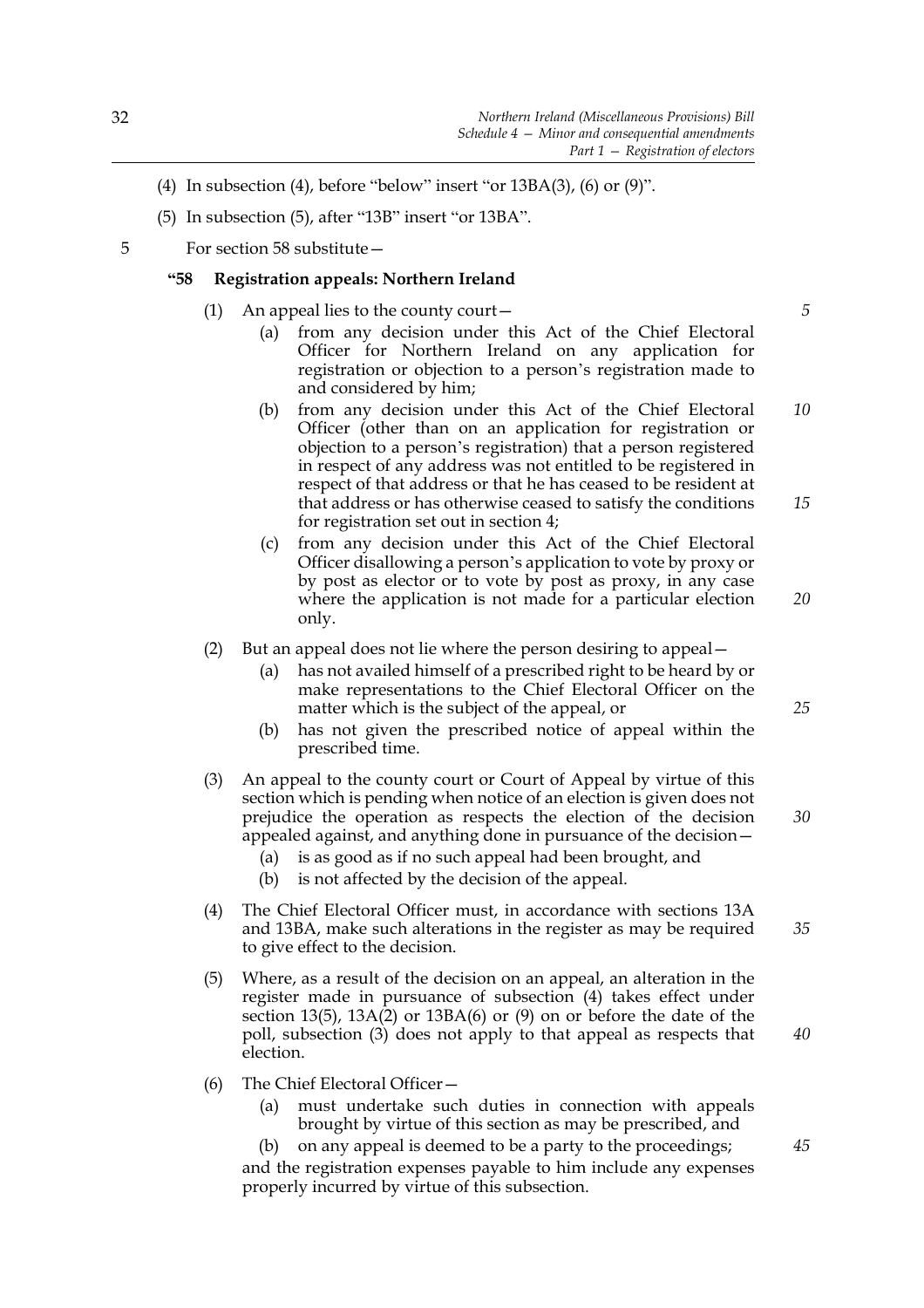- (7) Section 21(1) of the Interpretation Act (Northern Ireland) 1954 (rules regulating procedure of courts etc.) applies as if the jurisdiction conferred by subsection (1) were conferred by any enactment within the meaning of that Act."
- 6 (1) Amend Schedule 1 (parliamentary elections rules) as follows.
	- (2) In rule 29 (equipment of polling stations), after paragraph (6), insert—
		- "(7) The reference in paragraph  $(3)(c)$  to the copies of the register of electors includes a reference to copies of any notices issued under section 13BA(9) in respect of alterations to the register."
	- (3) In rule 35 (questions to be put to voters), after paragraph (2) insert—
		- "(2A) In the case of an elector in respect of whom a notice has been issued under section 13BA(9), the reference in the question at entry 1(a) to reading from the register must be taken as a reference to reading from the notice issued under section 13BA(9)."
	- (4) In rule 37 (voting procedure), after paragraph (1) insert—
		- "(1ZA) In the case of an elector who is added to the register in pursuance of a notice issued under section 13BA(9), paragraph (1) is modified as follows—
			- (a) in sub-paragraph (b), for "copy of the register of electors" substitute "copy of the notice issued under section  $13BA(9)$ ";
			- (b) in sub-paragraph (d), for "in the register of electors" substitute "on the copy of the notice issued under section  $13BA(9)$ "."
	- (5) In rule 38 (votes marked by presiding officer), after paragraph (3) insert— *25*
		- "(4) In the case of a person in respect of whom a notice has been issued under section 13BA(9), paragraph (2) applies as if for "on the register of electors of every voter" there were substituted "relating to every voter in respect of whom a notice has been issued under section 13BA(9)"."
	- (6) In rule 39 (voting by person with disabilities), after paragraph (4A) insert—
		- "(4B) In the case of a person in respect of whom a notice has been issued under section 13BA(9), paragraph (4) applies as if for "in the register of electors of every voter" there were substituted "relating to every voter in respect of whom a notice has been issued under section  $13BA(9)$ "." *35*
	- (7) In rule 40 (tendered ballot papers), after paragraph (4B) insert—
		- "(4C) This rule applies in the case of a person in respect of whom a notice has been issued under section 13BA(9) as if -
			- (a) in paragraphs  $(1)(a)$ ,  $(1ZA)(a)$  and  $(1ZD)(a)$  for "named on the register" there were substituted "in respect of whom a notice under section 13BA(9) has been issued";
			- (b) in paragraph (2)(b) for "his number in the register of electors" there were substituted "the number relating to him on a notice issued under section 13BA(9)";

*30*

*40*

*15*

*20*

*10*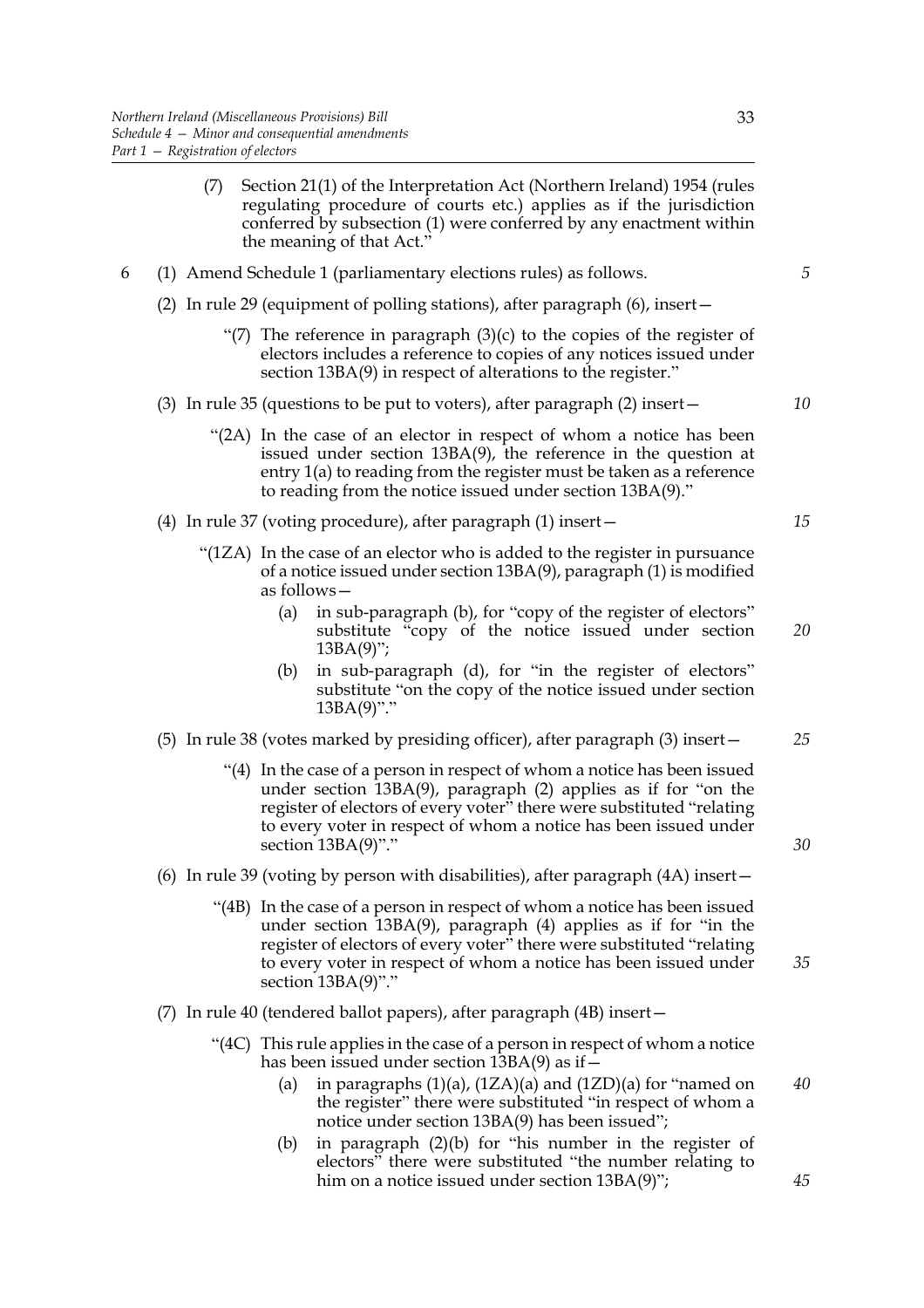(c) in paragraph (3) for "his number on the register of electors" there were substituted "the number relating to him on a notice issued under section 13BA(9)"."

(8) After rule 41A insert—

*"Correction of errors on day of poll: Northern Ireland*

41B The presiding officer shall keep a list of persons to whom ballot papers are delivered in consequence of an alteration to the register made by virtue of section  $13B\overline{A}(9)$  which takes effect on the day of the poll."

#### (9) In rule 43 (procedure on close of poll), after paragraph (3) insert—

- "(4) This rule applies in relation to Northern Ireland as if  $-$ 
	- (a) the reference in paragraph  $(1)(d)$  to the marked copies of the register of electors included any marked copy notices issued under section 13BA(9), and
	- (b) paragraph (1)(f) referred to the list maintained under rule 41B." *15*
- (10) In rule 54 (sealing up of ballot papers), after paragraph (2) insert—
	- "(3) This rule applies in relation to Northern Ireland as if the reference in paragraph (2)(e) to section 13B(3B) or (3D) were a reference to section  $13\overline{BA(9)}$ .
- (11) In rule 55 (delivery of documents to Clerk of the Crown for Northern Ireland), after paragraph (4) insert—
	- "(5) This rule applies in relation to Northern Ireland as if  $-$ 
		- (a) paragraph  $(1)(c)$  included a reference to the lists maintained under rule 41B, and
		- (b) the reference in paragraph (1B)(a) to marked copies of the registers included any marked copy notices issued under section 13BA(9)."

*Elected Authorities (Northern Ireland) Act 1989 (c. 3)*

- 7 (1) Amend Schedule 1 (application, with modifications, of provisions of the Representation of the People Act 1983 to local elections) as follows. *30*
	- (2) In Part 1 (provisions applied), in the entry relating to sections 9, 10, 10A, 13 to 13B and 13D—
		- (a) after "10," insert "10ZA, 10ZB,",
		- (b) for "to 13B and" substitute ", 13A, 13BA,", and
		- (c) after "13D" insert "and 13E".
	- (3) In that Part, for the entries relating to sections 56(1) and (3) to (5) and 58(2) substitute—

"Section 58 (registration appeals: Northern Ireland)."

- (4) In Part 2 (modifications), after paragraph 8 insert—
	- "8A In section 13BA (alteration of registers in Northern Ireland: pending elections), in subsection  $(4)(b)$ , at the end of sub-

*40*

*35*

*20*

*25*

*5*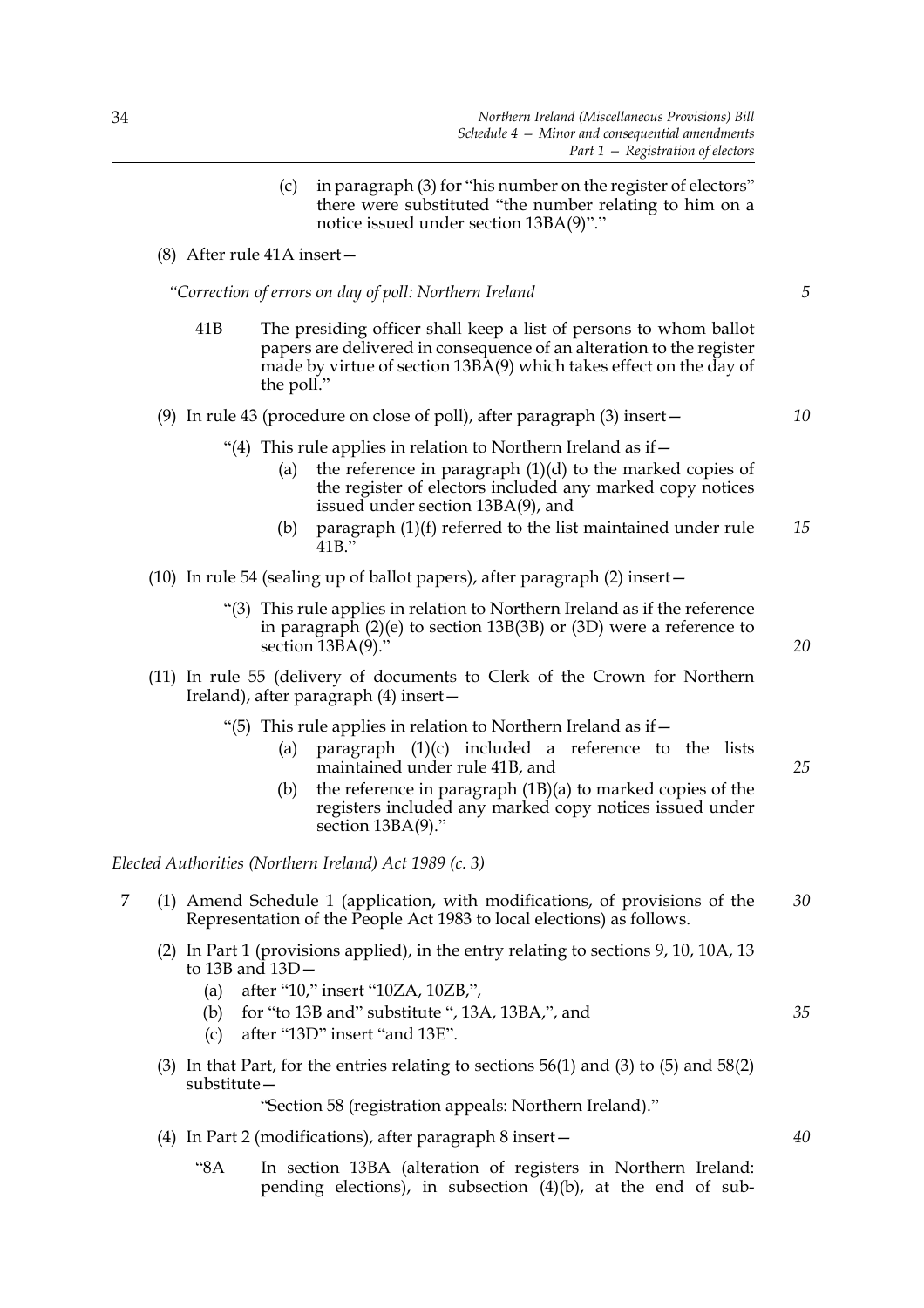- paragraph (ii) insert "or (iii) Part 1 of Schedule 2 to the Local Elections (Northern Ireland) Order 1985."
- (5) In that Part, for paragraph 16 substitute—
	- "16 In section 58, omit subsection (1)(c) and after subsection (2) insert— *5*
		- "(2A) No appeal lies from the decision of the Court of Appeal on appeal from a decision of the county court under this section."."

*Electoral Administration Act 2006*

8 In section 2 (use of CORE information), in subsection (10)(b), for "an annual canvass under section 10 of the 1983 Act" substitute "a canvass under section 10(1) or (1A) of the 1983 Act". *10*

#### PART 2

#### THE CHIEF ELECTORAL OFFICER

*Electoral Law Act (Northern Ireland) 1962 (c. 14 (N. I.))*

- 9 In section 14 (appointment of Chief Electoral Officer for Northern Ireland)—
	- (a) in subsection (2), for the words from "by the Governor" to the end of the subsection substitute "in accordance with section 8 of the Northern Ireland (Miscellaneous Provisions) Act 2006", and
	- (b) in subsection (4), omit the words following paragraph (d).

#### PART 3

#### DEVOLUTION OF POLICING AND JUSTICE FUNCTIONS ETC.

*Northern Ireland Act 1998 (c. 47)*

- 10 In section 7(1)(c) (entrenched enactments), for "86" substitute "86B".
- 11 In section 96(1) (orders and regulations), after "17(4)," insert "21A(7),".
- 12 In Schedule 2 (excepted matters), in paragraph 3 (international relations  $etc.$ ) —
	- (a) after "international organisations" insert "and extradition";
	- (b) omit sub-paragraph (a);
	- (c) after sub-paragraph (a) insert—
		- "(aa) co-operation between the Police Service of Northern Ireland and the Garda Síochána with respect to any of the following matters—
			- (i) transfers, secondments, exchanges or training of officers;
			- (ii) communications (including liaison and information technology);
			- (iii) joint investigations;
			- (iv) disaster planning;".

35

*25*

*15*

*20*

*30*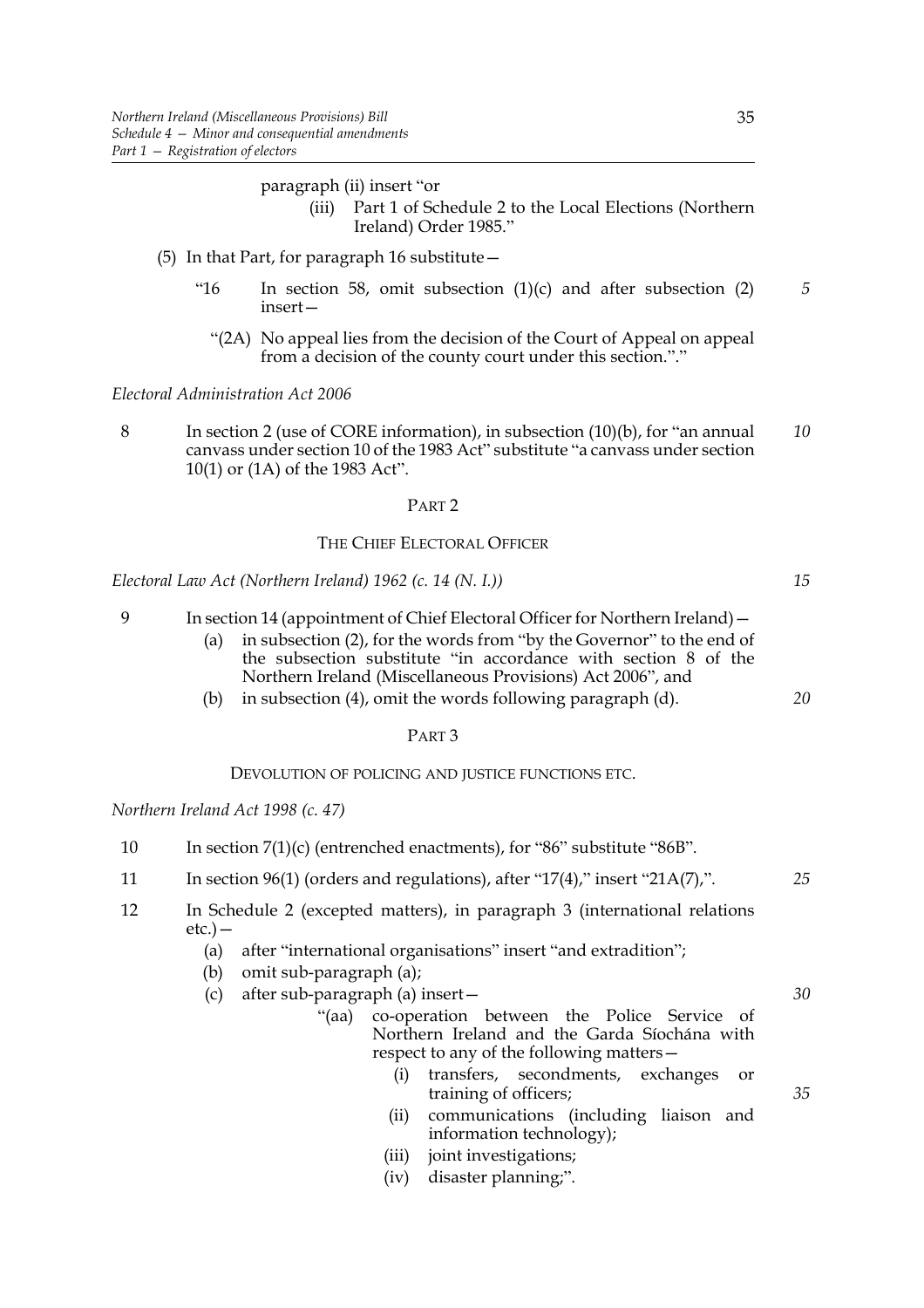- 13 (1) Amend Schedule 3 (reserved matters) as follows.
	- (2) In paragraph 9 (criminal justice), omit sub-paragraph (f).
	- (3) After paragraph 11 insert—
		- "11A Co-operation between the Police Service of Northern Ireland and the Garda Síochána with respect to any of the following matters—
			- (a) transfers, secondments, exchanges or training of officers; (b) communications (including liaison and information technology);
			- (c) joint investigations;
			- (d) disaster planning."

### *10*

*5*

#### PART 4

#### FINANCIAL ASSISTANCE FOR ENERGY PURPOSES

*Energy (Northern Ireland) Order 2003 (S.I. 2003/419 (N.I. 6))*

14 In Article 66 (regulations, orders and directions), in paragraph (1), after "59(1)" insert ",  $61(7)$ ". *15*

#### SCHEDULE 5 Section 28(2)

#### REPEALS AND REVOCATIONS

#### Registration of electors

| Short title and chapter                                                    | Extent of repeal |    |
|----------------------------------------------------------------------------|------------------|----|
| Representation of the People   Section $13B(4)(e)$ .<br>Act 1983 (c. 2)    |                  | 20 |
| Electoral Administration Act   In Schedule 1, paragraph 92.<br>$2006$ (c.) |                  |    |

#### The Chief Electoral Officer

| Short title and chapter           | Extent of repeal                                                                         | 25 |
|-----------------------------------|------------------------------------------------------------------------------------------|----|
| Ireland) $1962$ (c. $14$ (N. I.)) | Electoral Law Act (Northern   In section 14(4), the words following paragraph<br>$(d)$ . |    |

#### Donations for political purposes

| Short title and chapter                                                         | Extent of repeal                                                                                  |    |
|---------------------------------------------------------------------------------|---------------------------------------------------------------------------------------------------|----|
| Representation of the People   In Schedule 2A, paragraph 1(7).<br>Act 1983      |                                                                                                   | 30 |
| Political Parties, Elections and Section 42(5).<br>Referendums Act 2000 (c. 41) | Chapter 4 of Part 4.<br>Section $156(4)(d)$ .<br>In Schedule 7, paragraphs 1(10) and (11) and 16. | 35 |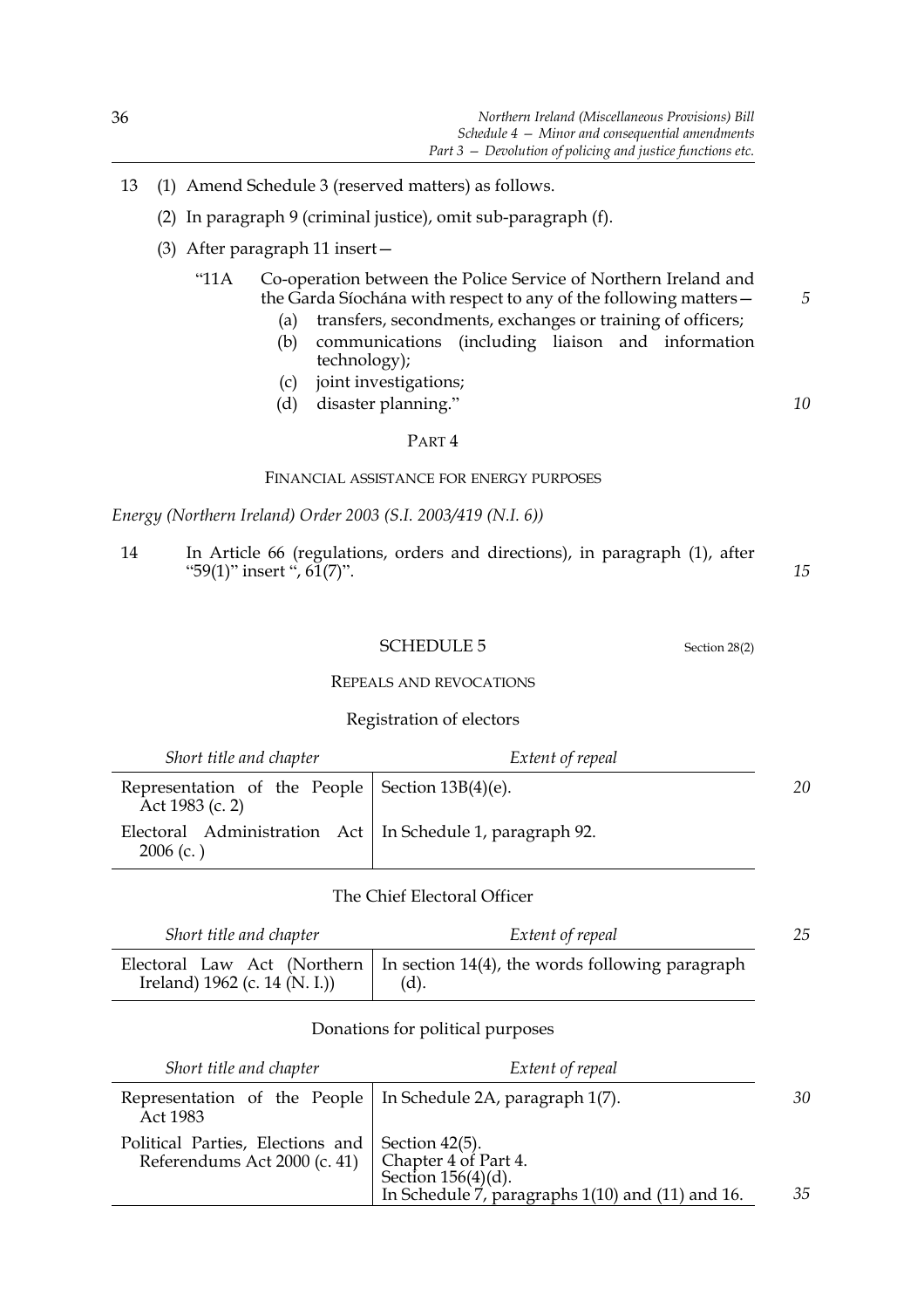| Short title and chapter                                   |  | Extent of repeal |
|-----------------------------------------------------------|--|------------------|
| Electoral Administration Act   Section 60.<br>$2006$ (c.) |  |                  |

### Devolution of policing and justice functions etc.

| Short title and chapter |  |  |  | Extent of repeal                                                                                   |  |
|-------------------------|--|--|--|----------------------------------------------------------------------------------------------------|--|
|                         |  |  |  | Northern Ireland Act 1998 In Schedule 2, paragraph 3(a).<br>(c. 47) In Schedule 3, paragraph 9(f). |  |

#### Loans

| Short title and number                                                   | Extent of repeal or revocation                                                            |    |  |  |
|--------------------------------------------------------------------------|-------------------------------------------------------------------------------------------|----|--|--|
| 1975 (c. 83)                                                             | Northern Ireland (Loans) Act   In section $1(5)$ , ", on not more than one<br>occasion,". | 10 |  |  |
| Northern Ireland (Loans) Act   The whole Act.<br>1985 (c. 76)            |                                                                                           |    |  |  |
| Ireland<br>Northern<br>(Increase of Limit) Order<br>1995 (S.I. 1995/675) | (Loans) The whole Order.                                                                  | 15 |  |  |

Extension to Northern Ireland of provisions of SOCAP 2005

| Short title and chapter                                                        | Extent of repeal                                                                                                                     |    |
|--------------------------------------------------------------------------------|--------------------------------------------------------------------------------------------------------------------------------------|----|
| Serious Organised Crime and $\vert$ In section 60 –<br>Police Act 2005 (c. 15) | in subsection $(1)$ , "and" at the end of<br>(a)<br>paragraph (b);<br>in subsection (5), "or" at the end of<br>(b)<br>paragraph (b). | 20 |